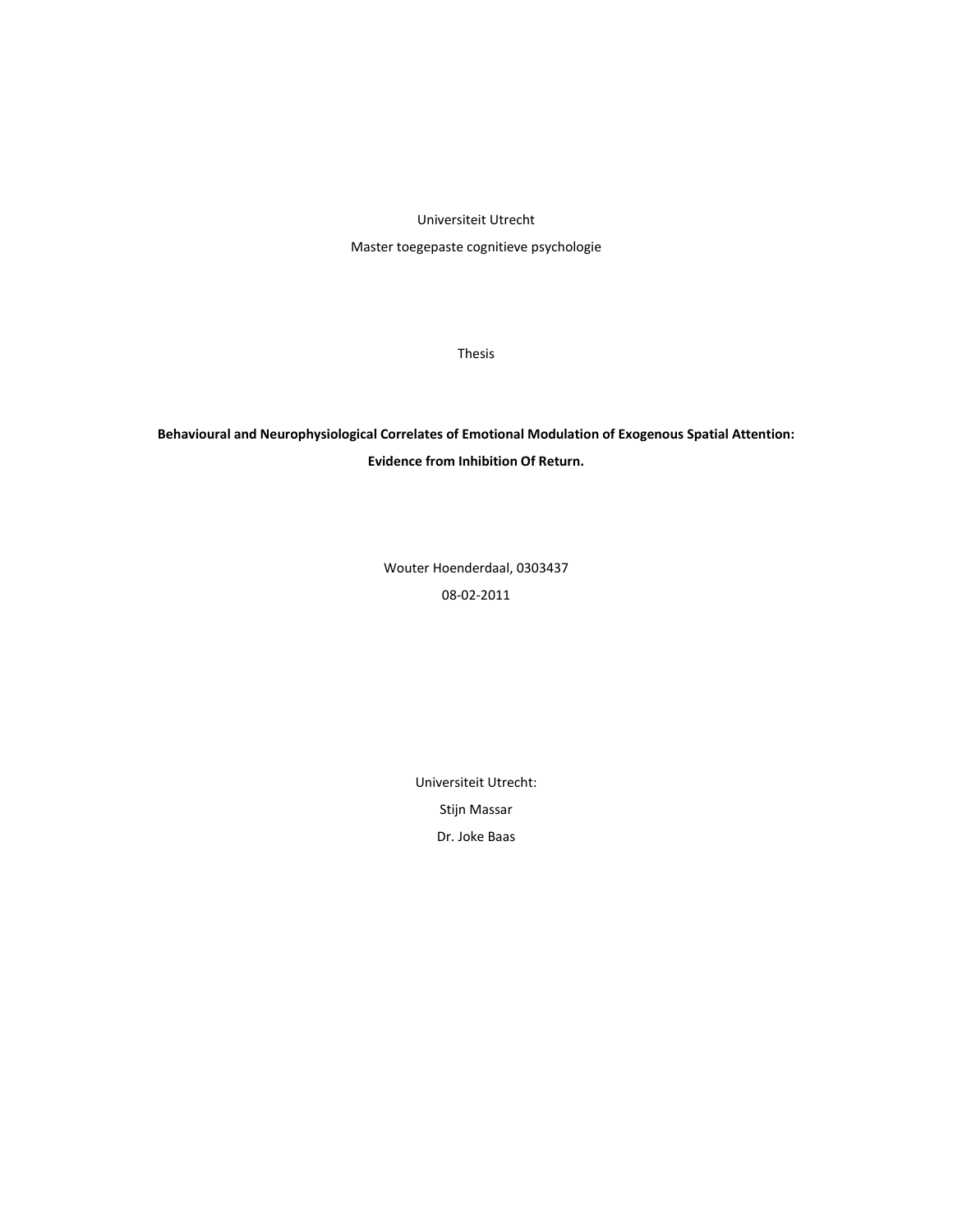**Title: Behavioural and Neurophysiological Correlates of Emotional Modulation of Exogenous Spatial Attention: Evidence from Inhibition Of Return.** 

Authors: Hoenderdaal, W. F., & Massar, S. A. A.

Affilation: Department of Experiment Psychology, Utrecht University

#### **Abstract**

The cue validity effect and Inhibition Of Return (IOR) are attentional phenomena first observed in a spatial cueing task. The cue validity effect represents faster responses to validly cued compared to invalidly cued targets and IOR is associated with faster responses to invalidly cued compared to validly cued targets. In cue-target paradigms IOR is usually observed at 300 ms. SOAs and at shorter SOAs the cue-validity effect is found. In this study an attempt is made to study emotional modulation of both attentional effects on a behavioural and neurophysiological level. Participants conducted an emotional modified spatial cueing task while EEG was recorded. Instructed threat conditioning was applied to modulate the level of threat of the cue. Cues consisted of neutral faces and one face was paired to an aversive sound while the other face was paired to a neutral tone. ERPs locked to cues and targets were measured and one of the main aims of this study was to examine cue-locked EEG activity originating from medio-frontal areas at a 200-400 ms. time window. Based on previous research an attempt was made to delay the onset of IOR in order to examine emotional modulation of the cue validity effect and measure cue-locked EEG activity 200-400 ms. post-cue. The experiment consisted of four different conditions. Target localization and target discrimination was randomized between subjects and short (200 ms.) and long (400 ms.) SOAs were randomized within subjects. An effect of task on the onset of IOR was observed, with an earlier onset of IOR in the localization compared to the discrimination task. However, IOR was present in three conditions: at both SOAs in the localization task and at the long SOA in the discrimination task. No IOR or cue validity effect was present at the short SOA in the discrimination task. Several task parameters may have contributed to the failed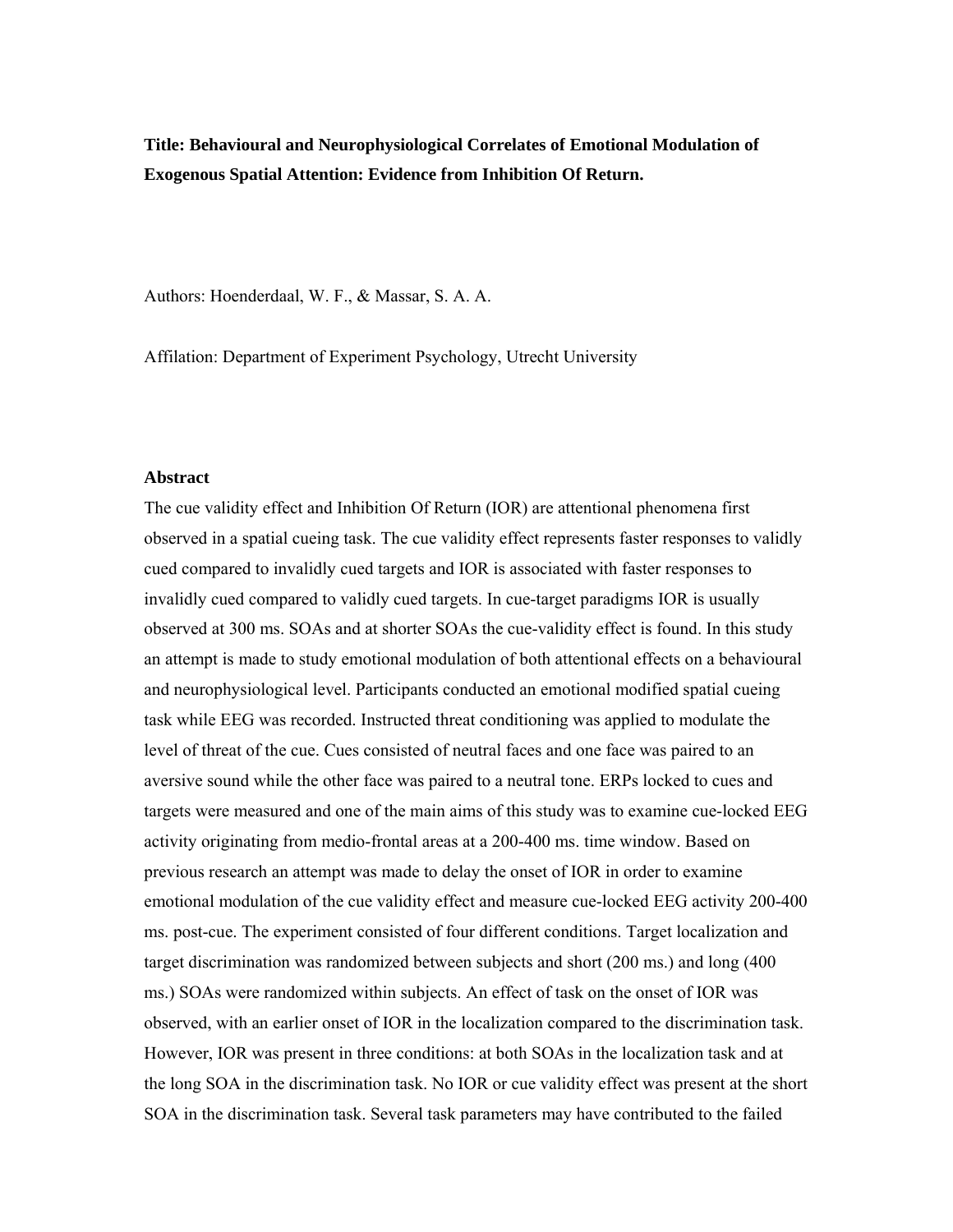attempt to sufficiently delay the onset of IOR. Emotional modulation of the cue-validity effect could thus not be assessed, so emotional modulation of the IOR effect was examined. A reduction in the amount of IOR was observed after presentation of the threat cue compared to the neutral cue. In the localization task IOR was reduced by faster reaction times to valid and slower reaction times to invalid targets following the threat cue. In the discrimination task IOR was reduced only by faster reaction times to valid targets. This difference my be induced by different attentional set adopted in localization and discrimination tasks or by differences in motor-related processes. The target-locked P1 showed an IOR effect with larger amplitudes to invalid compared to valid targets. No evidence was found for the involvement of early visual and attentional processes, represented by the P1 related to the cue and target, in relation to the reduction in IOR, suggesting that other processes may be involved. A significant stronger P2a amplitude, with a medio-frontal scalp distribution, in response to the threat cue compared to the neutral cue was observed. It is suggested that this may represent an attention selection mechanism located in the MFC sensitive not only to task-relevant items, but also to affective and motivational relevant stimuli.

**Keywords:** Attention, Emotion, Spatial Cueing, Inhibition Of Return (IOR), Threat, EEG.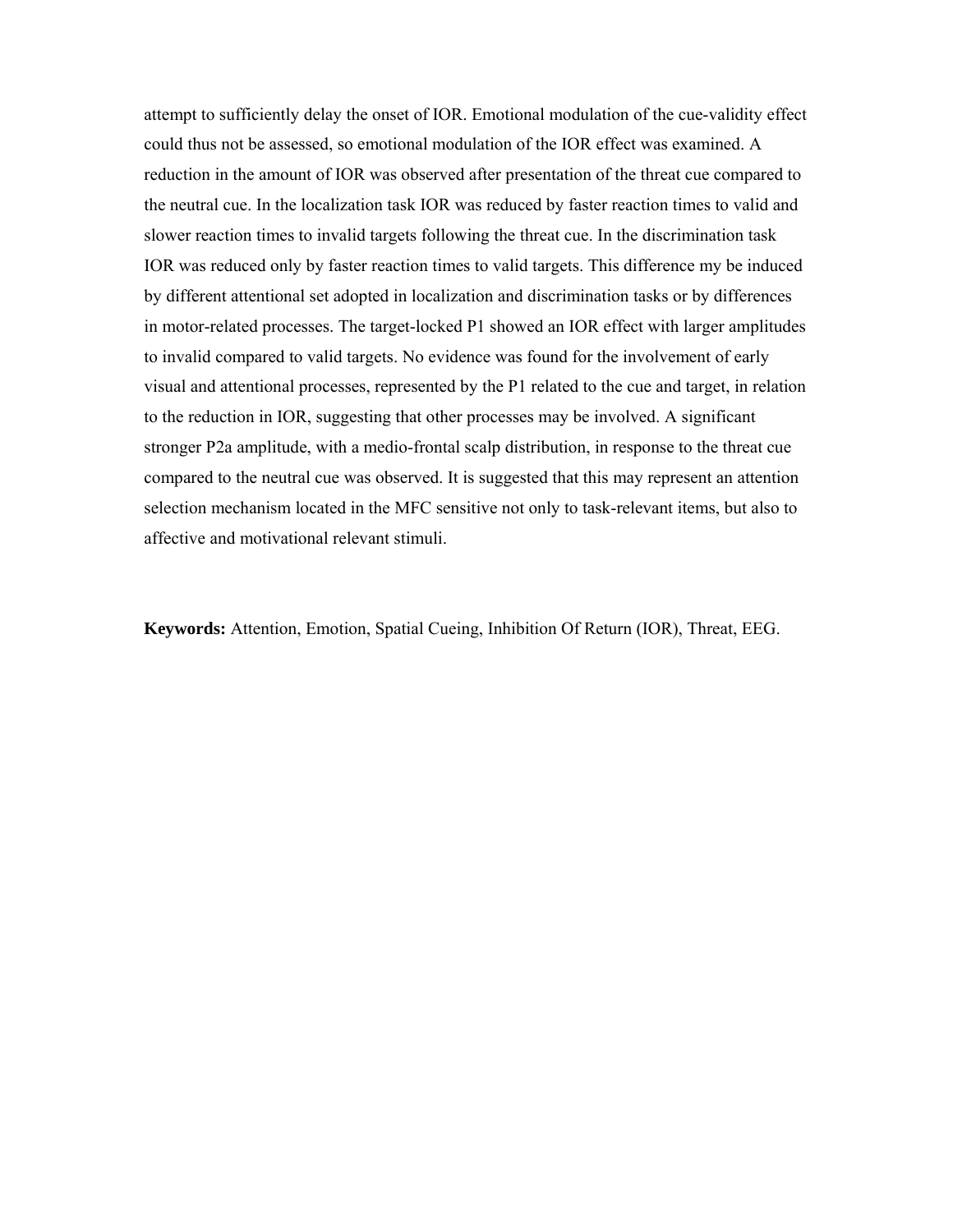## **Introduction**

It is believed that a primary task of visual-spatial attention is to rapidly detect and process new objects appearing in the environment (Yantis, 1996). From an evolutionary perspective, rapid detection and processing of motivationally relevant stimuli in the environment, especially potential threats, is a highly adaptive mechanism. This mechanism could have been shaped during evolution to stimulate appropriate actions and behaviours which increase the likelihood of survival (Ohman & Mineka, 2001). These action tendencies may be intimately linked to emotional processes (Lang, 1979; Frijda, 1986) and enhanced allocation of cognitive resources towards motivationally relevant stimuli, like potential threats, is an essential adaptive aspect of emotional processing (Frijda, 1986; Eysenk, 1992). With this evolutionary framework in mind it is likely that some objects, such as threatening ones, are analyzed by our attentional system more readily and thoroughly than neutral events.

 Support for this idea comes from clinical and experimental work. Neuropsychological studies in patients suffering from impaired spatial attention and hemi-neglect, due to parietallobe lesions, are better in detecting emotional pictures compared to neutral ones in the neglected (contralesional) visual field (Vuilleumier and Schwartz, 2001; Vuilleumier et al., 2002; Fox, 2002). Although detection was still impaired in these patients, facilitated spatial attention towards emotional compared to neutral events was observed.

 Such an attentional bias for emotional stimuli was also observed in experimental research in normal healthy subjects. Several lines of research have investigated the effect of threat-related stimuli on behavioural responses and attentional processes. Pratto and John (1991) using the Stroop task found significant longer reaction times for colour naming of threat-related words compared to neutral words, suggesting that threat-related information automatically captured attention and lead to more interference in colour naming. Also, facilitated detection and response times of threat-related stimuli compared to neutral stimuli have been observed in cognitive tasks such as the visual search task (Fox et al., 2000) and the dot-probe task in high anxious subjects (Macleod et al., 1986; for review see Mogg & Bradley, 1998).

In the dot-probe task developed by Macleod, Mathews and Tata (1986) two words, one neutral and one related to threat, were simultaneously presented at two separate spatial locations. After a short interval a small dot probe was presented at either the same (valid) spatial location as the previous presented threat-related word or at the location previously occupied by the neutral word (invalid). Participants were asked to response as quickly as possible to the dot probe. These response latencies provide a "snap-shot" of a participant's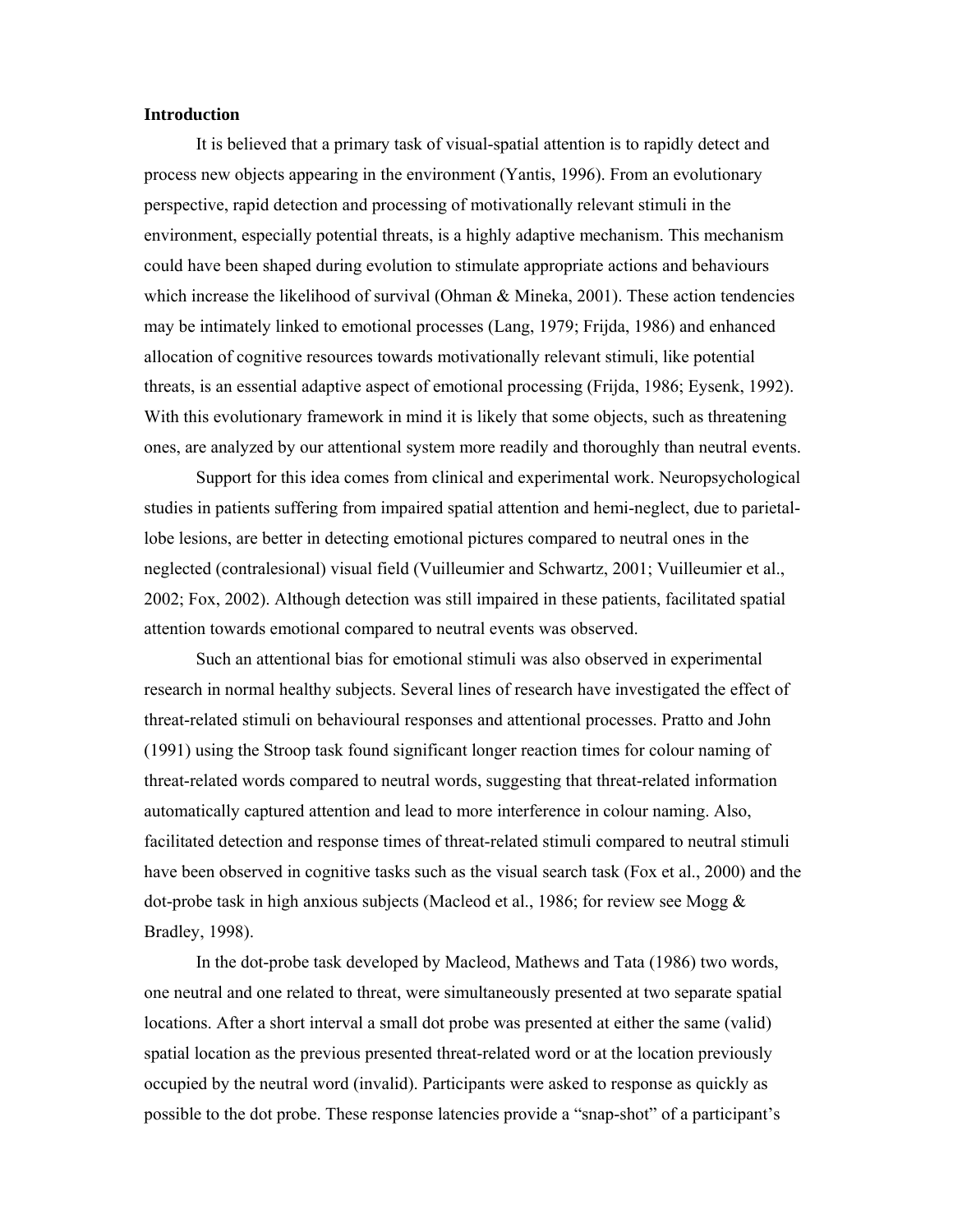attentional allocation towards emotional stimuli by analyzing the difference in reaction times and/or accuracy to the dot-probes appearing at the invalid and the valid location (Bradley et al., 2000). In the original study by Macleod and colleagues (1986) participants either high or low in anxiety were compared. The authors reasoned that if the threat-related cues would capture attention more strongly in the high-anxious subjects compared to the low anxious subject, than faster reaction times would be present on valid compared to invalid targets in the threat condition for high anxious individuals and this is indeed what was found. These results were replicated in another study using faces as cues (Bradley et al., 1998) and let to the assumption that people with higher levels of anxiety show a bias in the initial orientation of attentional resources towards threat-related stimuli, showing heightened vigilance and facilitated detection of threat, which had been already hypothesized by Eysenck (1992).

This interpretation of a facilitated attentional capture effect by the threat-related object has been challenged by more recent research in which a different paradigm was used. Although the dot-probe task can provide insight into attentional biases, it is difficult to determine what mechanism is at work here. Faster reaction times for valid compared to invalid targets following threatening stimuli could arise due to enhanced attentional capture effects by the emotional cue. In this case attention is biased towards the location of threat and results in faster responses to a target that appears at the same location. However, faster reaction times to the targets could also be explained by a different mechanism, namely difficulty in disengaging attention from the location previously occupied by a threat. Such difficulty could lead to a slower response to targets on invalid trials. Thus faster reaction times on valid trials compared to invalid trials could thus be caused by slower reaction times to targets on invalid trials instead of facilitated response times to targets on valid trials. Whether the differences in response times to targets between valid and invalid trials is due to facilitated attentional capture, difficulty in disengaging attention or perhaps both is an important question and the Dot-Probe task may not be suitable for providing an answer.

However, a different paradigm can be used to investigate what mechanism underlies this attentional bias. This paradigm is called the emotional modified spatial cueing task and is derived from Posner's exogenous covert orienting task (Posner, 1980). In this task a target is preceded by a cue that either correctly predicts the location of the upcoming target (valid) or incorrectly predicts the location (invalid). Results show faster reaction times for validly compared to invalidly cued targets, which is called the *'cue validity effect'*. This task is capable of distinguishing between three different stages of attention processes, namely shifting, engagement and disengagement (Posner & Peterson, 1990). Emotional modifications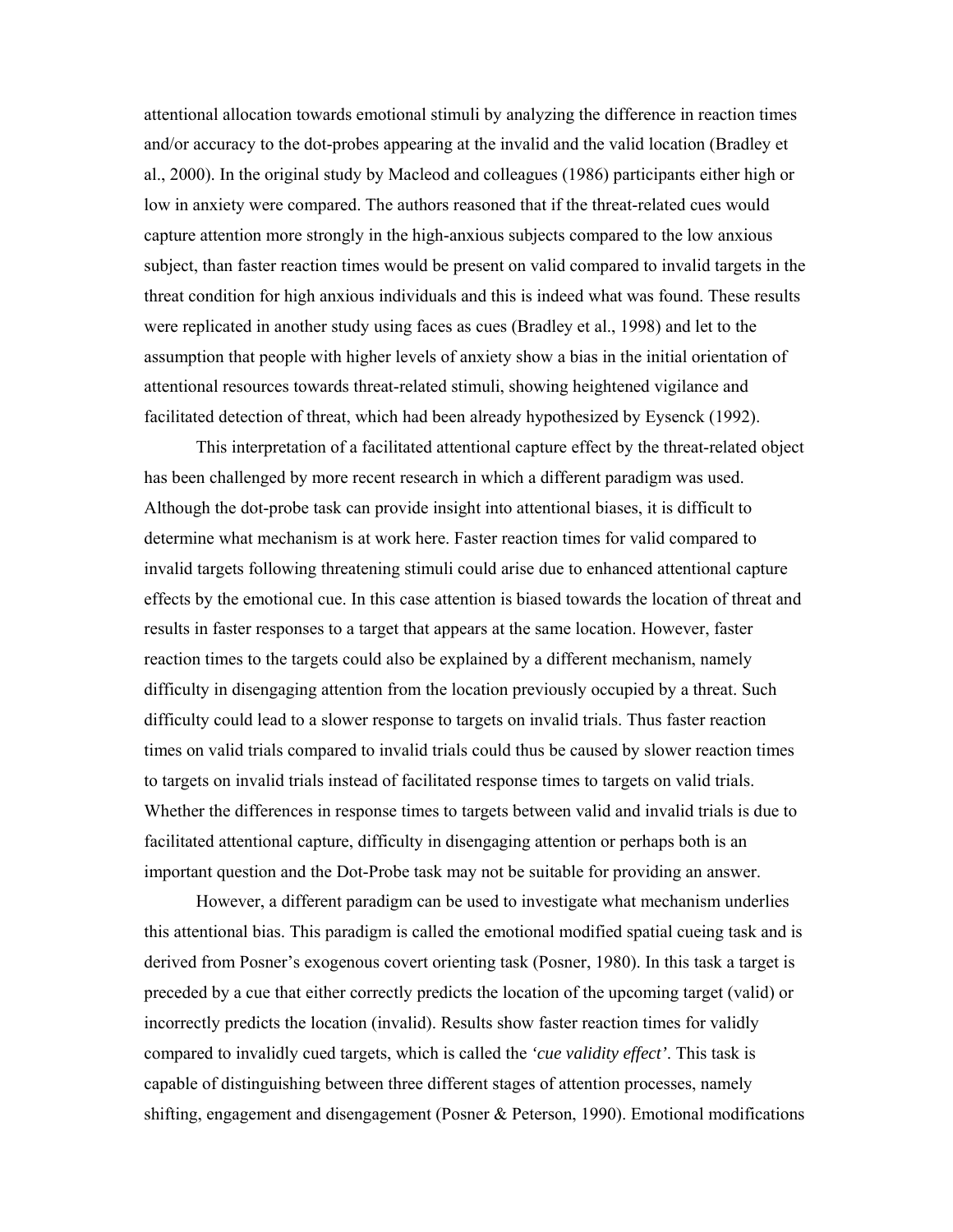of this task have been frequently used to investigate which aspect of attention is influenced by emotional content of the stimuli. By using different cues, for instance both threat related cues and cues with a neutral valence, it is possible to examine whether the cue validity effect is influenced by the emotional content of the cue. If target detection is enhanced on valid trials in which the cue was threat-related compared to neutral, than this would suggest facilitated attentional engagement by threat. If reaction times are slower on invalid trials when a threatrelated cue was presented compared to a neutral cue, than this would point to difficulties in attentional disengagement from the location previously occupied by a threat.

In a series of experiments by Fox and colleagues (2001) words, schematic faces and pictures of real faces were used as cues and a consistent disengagement effect was found for threatening compared to neutral cues, especially but not exclusively in people with high levels of self-reported anxiety. However, no support for facilitated engagement was found. These findings have been replicated in a series of studies (Fox, Russo & Dutton, 2002; Yield & Matthews, 2001).

Reasoning from an evolutionary perspective, the lack of support for the attentional capture effect in the laboratory may be somewhat surprising. Models of attention to threat state that the allocation of attentional resources to the location of threat is a phylogenetically old mechanism present in all of us, because of its survival value (Mathew & Mackintosh, 1998; Mogg & Bradley, 1998). It was argued that perhaps the stimuli used thus far, words and pictorial stimuli, are not strong enough indicators for the occurrence of an aversive event (Stormark, Hugdahl, & Posner, 1999) and may not exceed the threshold for finding attentional capture effects. In a study conducted by Koster and colleageues (2006), facilitated attentional engagement was found in both high and low anxious subject when pictures of the International Affective Picture System (IAPS, Lang, Bradley & Curthbert, 1995) were used that were rated by participants as highly threatening. This supports the idea that the amount of threat can have an impact on attentional capture effects and may explain why previous studies, using perhaps less threatening stimuli, had difficulties in finding an attentional capture effect. Facilitated engagement was also found when an aversive-conditioning procedure was used in which a cue was coupled to direct aversive stimulation (burst of white noice) (Koster et al., 2004).

Taken together these result suggest that people posses an attentional system that is modulated by the emotional valance of stimuli. Evidence is found for enhanced detection and processing of threat-related stimuli compared to neutral stimuli if the threat is sufficiently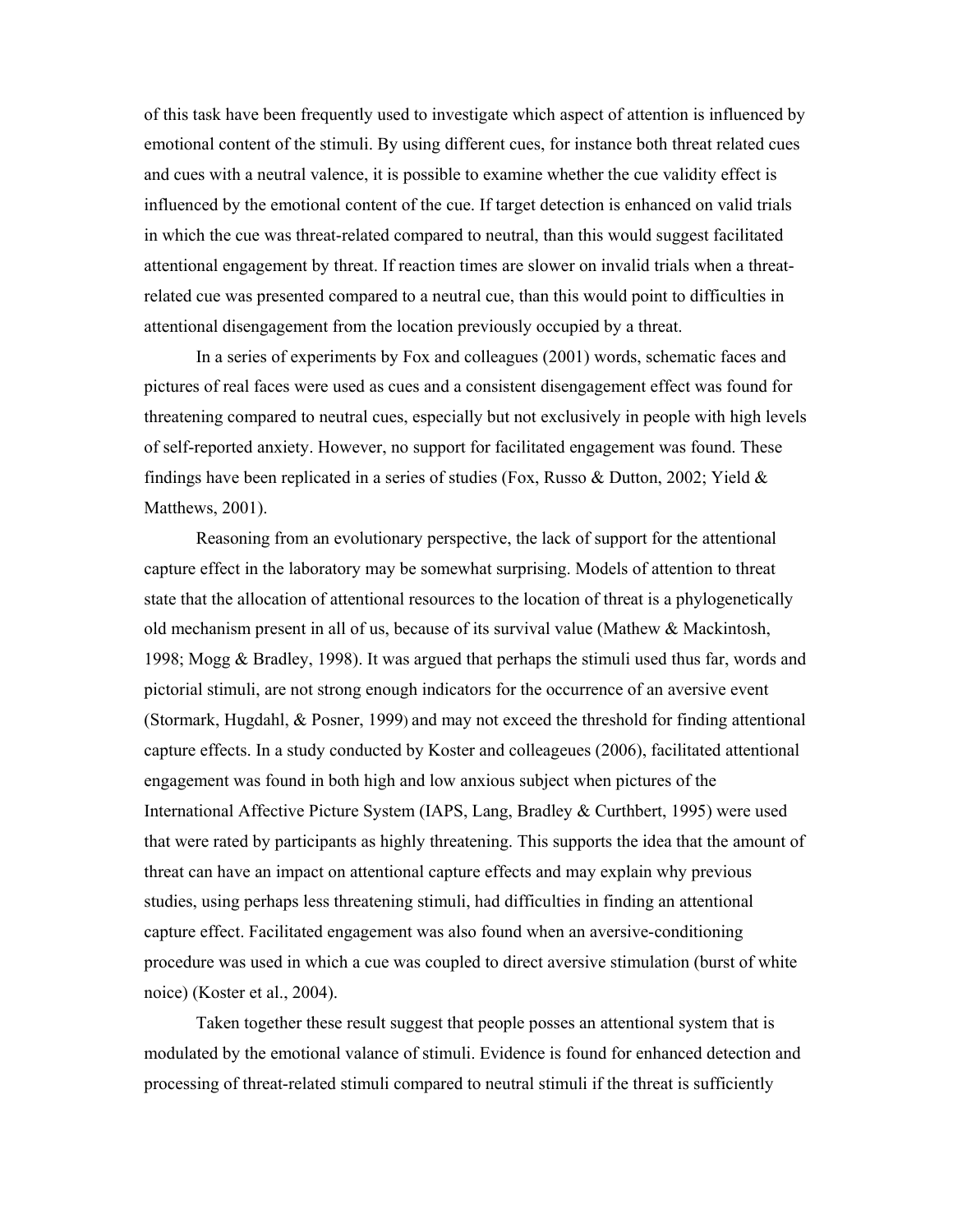strong. Also, threat delays attentional disengagement from that location, making it more difficult to respond to targets appearing elsewhere.

Although these processes seem to be of adaptive value, they can go awry. It is believed that biased attentional processing of threatening information plays a role in the causation and maintenance of anxiety disorders (Beck, Emery & Greenberg, 1985; Eysenk, 1992, Mathews & Mackintosh, 1998; Mathews & MacLeod, 1994; Mogg & Bradley, 1998; Wells & Matthews, 1994; Williams, Watts, MacLeod & Mathews, 1988). Indeed, numerous studies have found enhanced attention to threat in high trait anxious (HTA) compared to low trait anxious (LTA) groups (for reviews see Mogg & Bradley, 1998; Williams, Watts, MacLeod & Mathews, 1997). In a study conducted by Koster and colleagues (2006) pictures that were rated as highly or moderately threatening were used in a modified exogenous cueing task. Results showed that all individuals, both low and high in anxiety, orient strongly to highly threatening pictures (IAPS), but the HTA group oriented more strongly to the moderately threatening pictures compared to the LTA group. This attentional bias was due to difficulties in disengagement from threat. In another study conducted by Massar and colleagues (in press) an instructive threat procedure was used. In this paradigm one cue was associated with an aversive stimulus (an aversive noise) and participants were explicitly instructed before the experiment started which cue would be associated with the aversive sound. Results showed that trait anxiety was correlated with an increase in engagement and present in individuals with high compared to low levels of anxiety. However, in contrast to the study by Koster and colleagues (2006) using pictorial stimuli, but in line with results from Koster and colleagues (2004) using the same auditory stimulus, impaired attentional disengagement was found in all individuals regardless of anxiety level, providing further support that attentional bias to threat is not confined exclusively to anxious people when the level of threat is sufficiently strong, but is also present in people lower in anxiety.

Although behavioural data give important insights into emotional and cognitive processes that shape behaviour, it does not provide information about the neural mechanisms at work. Techniques such as neuro-imaging and the electro-encephalogram make it possible to get more insight into these neural systems.

In a fMRI study conducted by Armony and Dolan (2001) the experimenters investigated how emotion, specifically fear, influences attentional processes. The dot-probe task was used and fear-conditioning was applied in which one face (CS+) was paired to an aversive event, a burst of white noise, while the other face was not paired (CS-). Results indicated slower reaction times to invalid targets following the CS+ compared to valid targets.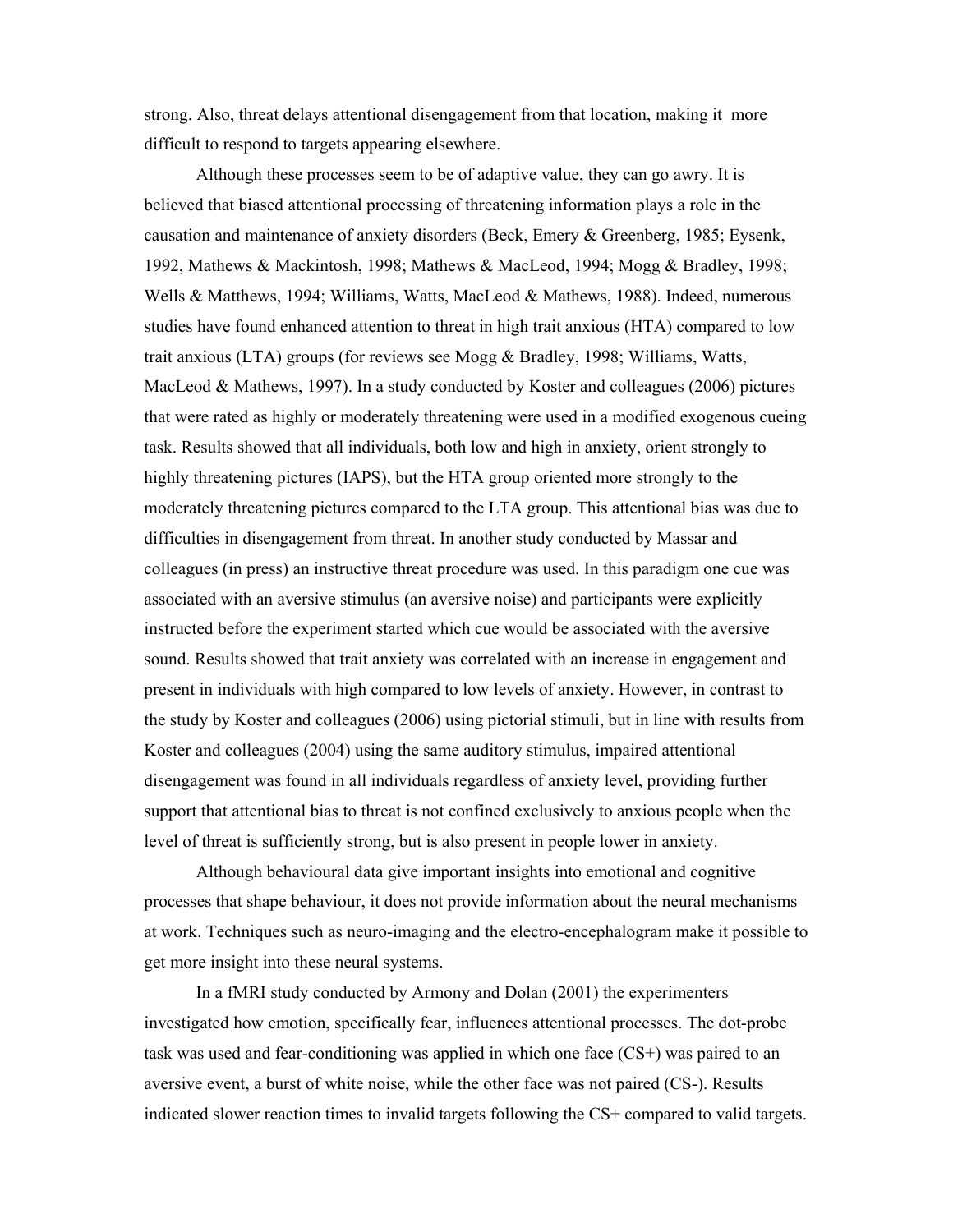Whether this is due to enhanced attentional capture or difficulties in disengaging attention away from threat, it suggests a preference of the attentional system for the location occupied by the threatening cue. Results also showed that the modulation of spatial attention by the conditioned stimulus was associated with enhanced activity in the fronto-parietal neural network, a system associated with the control of spatial attention (Hopfinger et al., 2000). Enhanced activity in the amgydala and the extrastriate visual cortex following the CS+ was also observed, which will be discussed later.

To further investigate the modulatory effect of threat on attentional processes, several studies have used the Electro-encephalogram (EEG) to record electrical brain activity. This technique allows to find changes in activity on a millisecond basis and could provide more insight into the temporal dynamics of attention modulation by threat. Several studies have been conducted using an emotional-modified dot-probe task and different pairs of stimuli were compared to asses attentional bias, such as fearful and happy face pairs (Pourtois et al., 2004) and angry and neutral face pairs (Santesso et al., 2008). Faster responses and enhanced P1 amplitudes to the targets were seen on trials with valid threatening compared to invalid threatening cues. The P1 is a positive peak on the EEG 100 ms. after stimulus onset and is thought to reflect early visual processing of a stimulus (Hillyard & Anllo-Vento, 1998) and is localized in extrastriate cortical structures (Heinze et al., 1994; Martinez et al., 1999). An increased P1 amplitude is associated with enhanced visual processing of attended locations (Hillyard & Anllo-Vento, 1998). These results suggest that facilitated processing of a neutral stimulus is induced by the preceding presentation of a threat-related stimulus at the same spatial location. In a follow-up study, Pourtois and colleagues (2006), made an attempt to localise the source of this attentional modulation by threat. They analyzed the EEG-activity preceding the P1 and found differences in a period 40-80 ms. pre-target onset between valid and invalid trials in the threat condition which was localized in the parietal cortex. These two neural events also showed a significant correlation which suggest coupling between the early posterior parietal activity and the later target-locked P1 wave. The authors hypothesized that if the early parietal activity is associated with top-down modulation of ongoing processing in the visual cortex, than this is enhanced for targets appearing at valid locations and disrupted for stimuli at invalid locations following a threat-related stimulus. No such effects were found when happy faces were used as cue.

A more recent study (Fox et al., 2007) also found support for the idea that threat induces rapid orienting of spatial attention to its location. Enhanced P1 amplitudes to targets after presentation of an angry face on valid compared to invalid trials were observed at short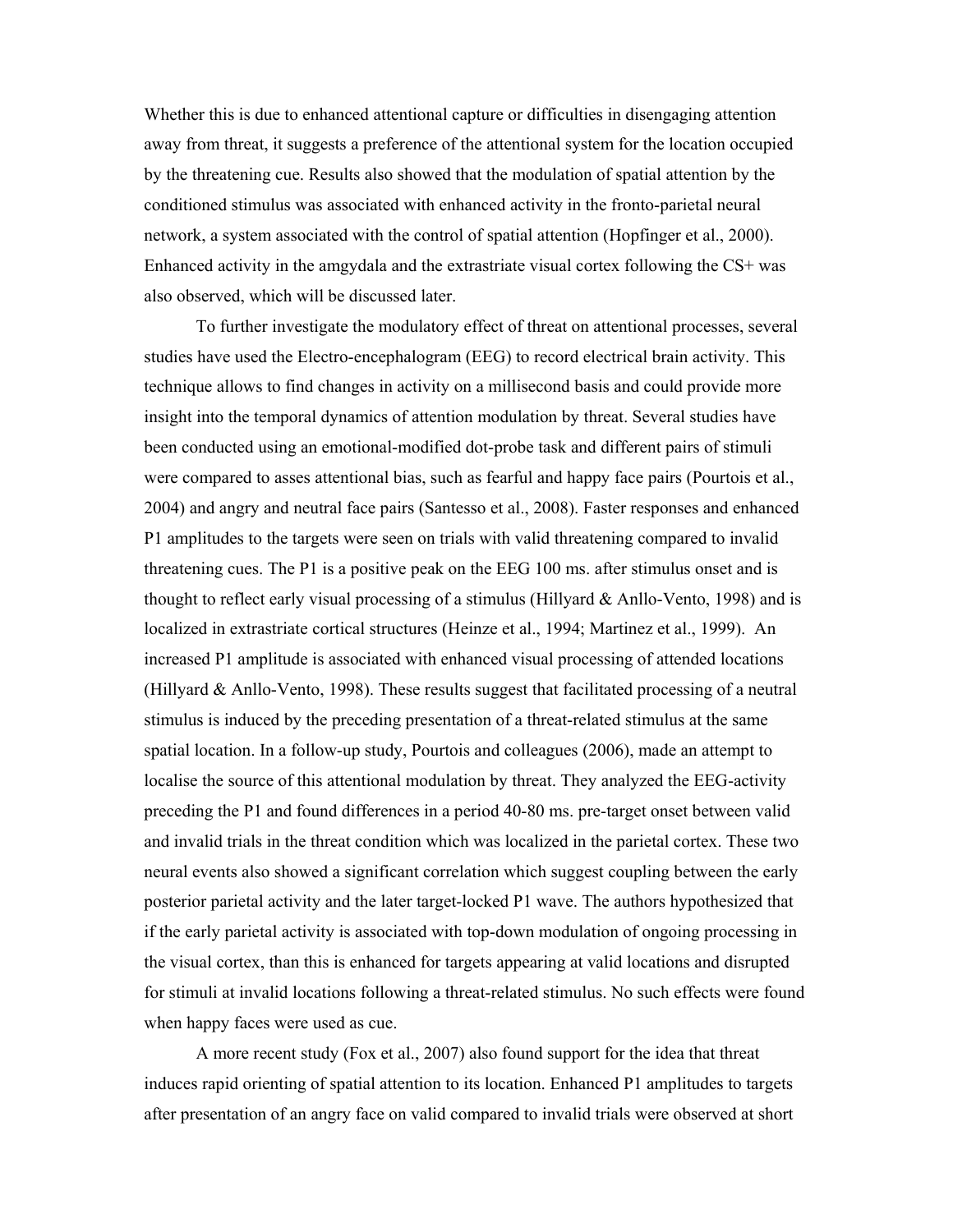SOAs (350 ms.), but not at longer SOAs (750 ms.). The authors suggested that the presence of threat induces a relative brief period of enhanced sensory processing of stimuli presented at the same location. Although the experimenters looked for modulatory effects of trait anxiety on the P1, no significant modulations were found. There is however reason to believe that such differences may exist, because several behavioural studies have consistently found enhanced attentional biases for threatening stimuli in high anxious compared to low anxious subjects using the spatial-cueing task (Fox et al., 2001; Yiend and Mathews, 2001; Broomfield and Turpin, 2005). Li and colleagues (2005) specifically investigated differences in behavioural and neurophysiological measurements between high and low anxious people. They used a spatial-cueing task in which the cues were pictures of scenes with either a high threat-related or a neutral content. They found faster reaction times on valid threat compared to valid neutral trials and enhanced P1 amplitudes on valid threatening compared to valid nonthreatening trials in high anxious subjects. This consistency in behavioural and electrophysiological data in the high-anxious group could indicate that speeded behavioural responses may be partly caused by enhanced visual processing (Luck et al., 2000). However, this consistency between ERP components and behavioural data was not found in subjects low in anxiety. Low anxious subjects did show differences in reaction times in threat compared to non-threat conditions, but no significant differences in the P1 amplitude were found. Surprisingly, low anxious subjects showed a decreased P1 amplitude to threatening compared to non-threatening cues.

Although ERPs locked to the targets provide insight into sensory processing of stimuli presented after an attention-capturing event and could be related to behavioural performance, it is based on the assumption that the stimulus preceding the target has attracted attention in the first place. If, for what reason, the cue fails to capture attention it may have consequences for processing of the following target and the behavioural response. ERPs locked to the cue could give more insight into how these processes might interact.

One study examined cue-locked ERPs in an exogenous attention paradigm (Chica et al., 2010). In this experiment a dot-probe paradigm was used to explore the relationship between conscious perception and exogenous attention. Target contrast was manipulated in such a way that target detection was difficult and some targets could not be detected consciously. ERPs locked to the cues were measured and compared for valid and invalid trials. Results showed an enhanced cue-locked P1 for consciously seen targets on valid trials and unseen targets on invalid trials. This suggests that if the cue is able to attract exogenous attention, represented by an enhanced P1, people are better at consciously detecting targets at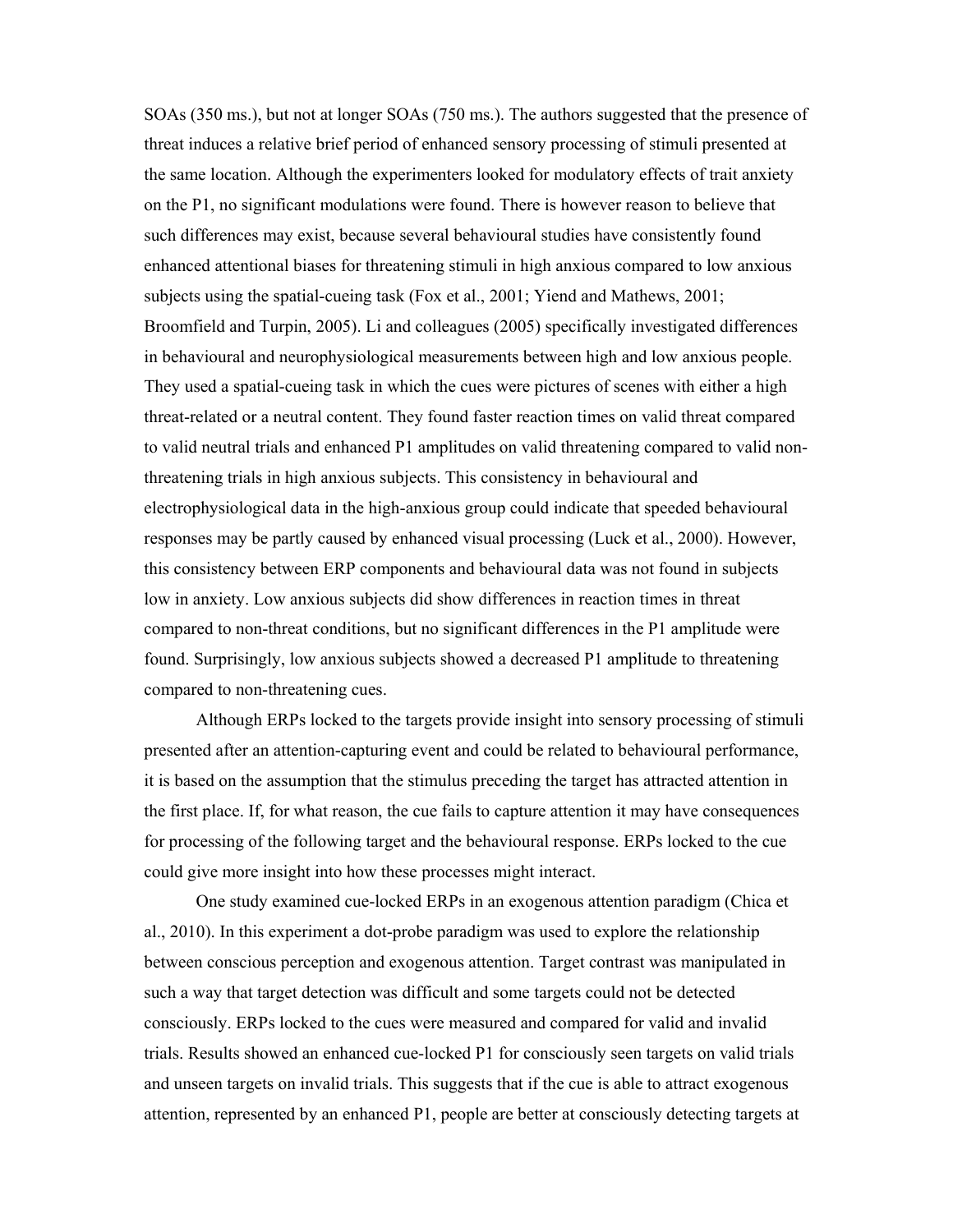the same location and impaired in detecting targets presented at a different location. However, if the cue failed to attract attention, represented by a weaker P1, then detection of targets at the same location was impaired and detection of targets at a different location was improved. This modulatory effect of the P1 has been found in previous research on endogenous attention in which endogenously attending to the location of a peripheral cue is associated with a stronger cue-locked P1 (Hopfinger and West, 2006). Although these studies showed that it is possible to find a relationship between differences in cue processing and its relation to target detection using visual ERPs and behavioural data, it is still unclear how this could be modulated by emotional processes.

 A study conducted by Bar-Haim and colleagues (2005) was aimed to investigate potential differences in the time-course and strength in processing of emotional cues between high and low anxious subjects and potential effects on behavioural responses. Cue-locked ERPs and reaction times were measured during a variant of Fox and colleagues (2001) attention shifting paradigm. A cue, either a fearful, angry, sad, happy or neutral face, appeared at the centre of fixation and was followed by the presentation of a target below or above the cue. Participants needed to discriminate between two targets as quickly and accurately as possible. Results indicated shortened latencies for the P1 and N1 components locked to the cues in high compared to low anxious subjects across all conditions and a significant stronger amplitude for the cue-locked P2 component was found in high compared to low anxious subjects for angry faces. These findings may indicate that threat-related stimuli mobilize more attentional resources in high compared to low anxious subjects. Also, high anxious participants showed a general slowing of reaction times for the targets in all conditions. The authors argued that perhaps this general slowing in responses is due to increased processing of the cues which interferes with target discrimination. Because the cue and the target appear at relatively short time intervals between each other, they may use the same resources available for processing (Isreal et al., 1980; Wickens et al., 1983). If more resources are directed to the cue, than less is available for target processing which may result in slower responses, which has been shown by other researchers (Muller et al., 1998).

 In a more recent study (Eldar et al., 2010) using the dot-probe paradigm a stronger cue-locked P2 was found in high compared to low anxious subjects, but not exclusively to the threatening condition, but also in the happy and neutral condition. The authors did not attempt to explain this discrepancy and suggested that more research is required to shed light on this issue. They did, however, find a modulatory effect of anxiety on the C1 component locked to the cue in the threatening condition. This ERP component is the earliest recordable ERP (60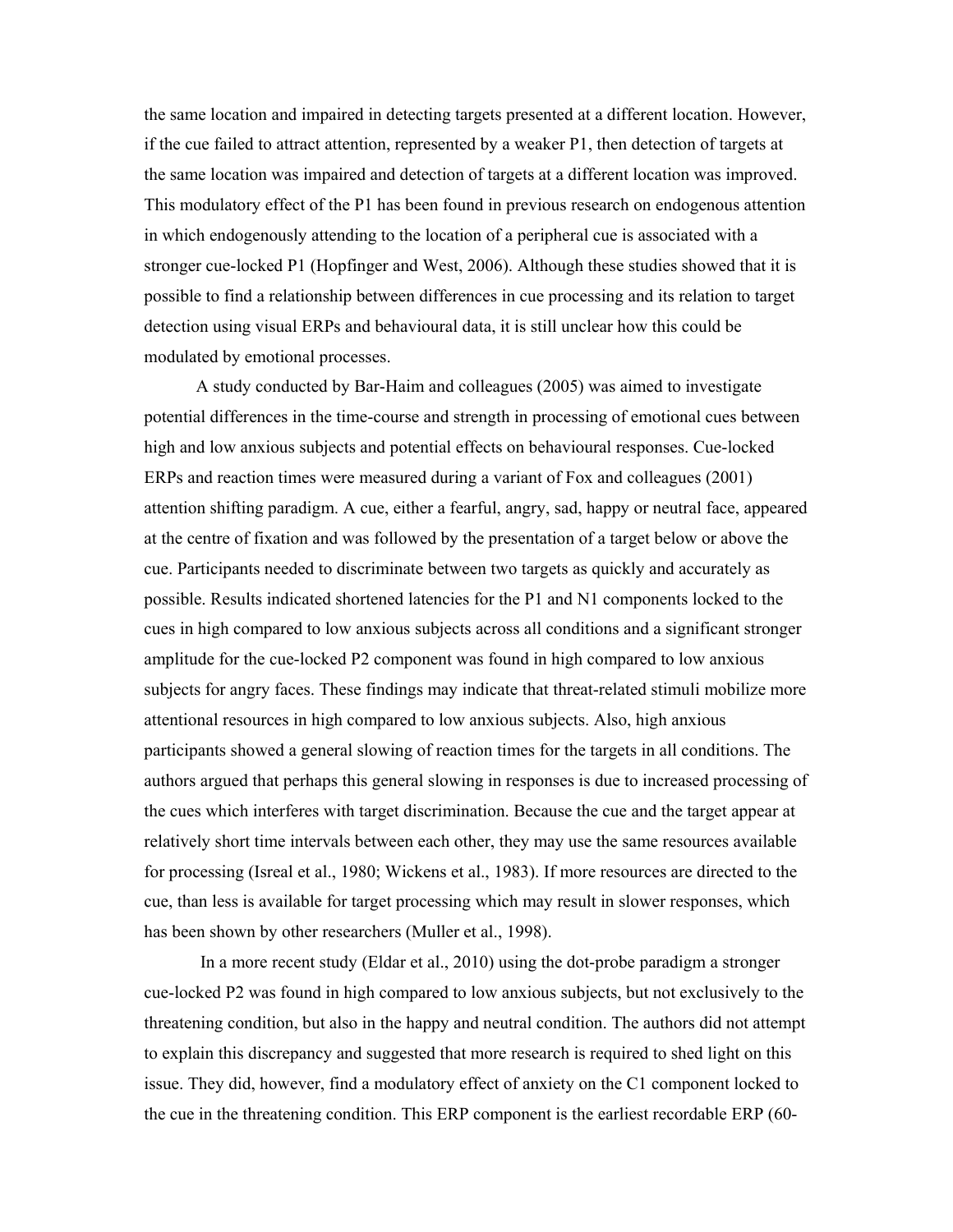90 ms post stimulus) that arises in the primary visual cortex near the calcarine sulcus (Di Russo et al., 2002; Pourtois et al., 2004). The C1 represents the initial response of the visual cortex to a stimulus (Di Russo et al., 2003) and the C1 amplitude was enhanced for the threatening cue in high compared to low anxious subjects (Eldar et al., 2010). This is consistent with previous findings by Pourtois (2004) who also used a dot-probe paradigm, but did not compare high and low anxious subjects. In this study an enhanced C1 to fearful facecues compared to neutral face-cues was observed, suggesting increased visual processing of a threat-related event. Interestingly, a positive correlation was found between the strength of the cue-locked C1 and the magnitude of the validity effect of the target-locked P1 in the left hemisphere. However, no such relation was found in the right hemisphere. The authors suggested that this supports the idea that direct feedback from the amygdala on the visual cortex could induce a sustained boosting of sensory processing and attention to visual stimuli. Further support comes from a study previously discussed using fMRI and the dot-probe task during which aversive-conditioning was applied (Armony & Dolan, 2002). Results indicated increased activity in the amygdala and extrastriate visual cortex in response to the conditioned stimulus. This is consistent with previous findings that show that increased visual processing of fear-inducing stimuli in the extrastriate visual cortex can be enhanced by the amygdala (Morris et al., 1998; Anderson & Phelps, 2000) and provides further support for the theory that the amygdala processes the emotional information and sends signals to other response systems that should be sensitive to this kind of information. This could result in increased vigilance of systems, such as the extrastriate visual cortex, after exposure to a visual emotional stimulus. However, some inconsistencies remain. For instance, Santesso and colleagues (2008) did not find modulatory effects of the cue-locked C1 component for emotional valance nor did the strength of the C1 to the cue correlate with the magnitude of the validity effects of the target-locked P1. Both effects were observed in the study by Pourtois and colleagues (2004). Santesso (2008) suggested that perhaps the differences in cues could be responsible for this discrepancy, since Pourtois used fearful and Santesso used angry faces. However, Eldar and colleagues (2010) used angry faces and did observe an increased C1 to these cues in high anxious subjects.

 In the preceding studies the main focus was aimed at attentional modulation of visual processing in the visual cortex by emotional processes. However, besides purely visual processes another region of interest and relevance to this study is the Medial Frontal Cortex (MFC), including the Anterior Cingulate Cortex (ACC). Evidence suggests that the ACC plays a critical role in error detection (Miltner et al., 1997), response conflict monitoring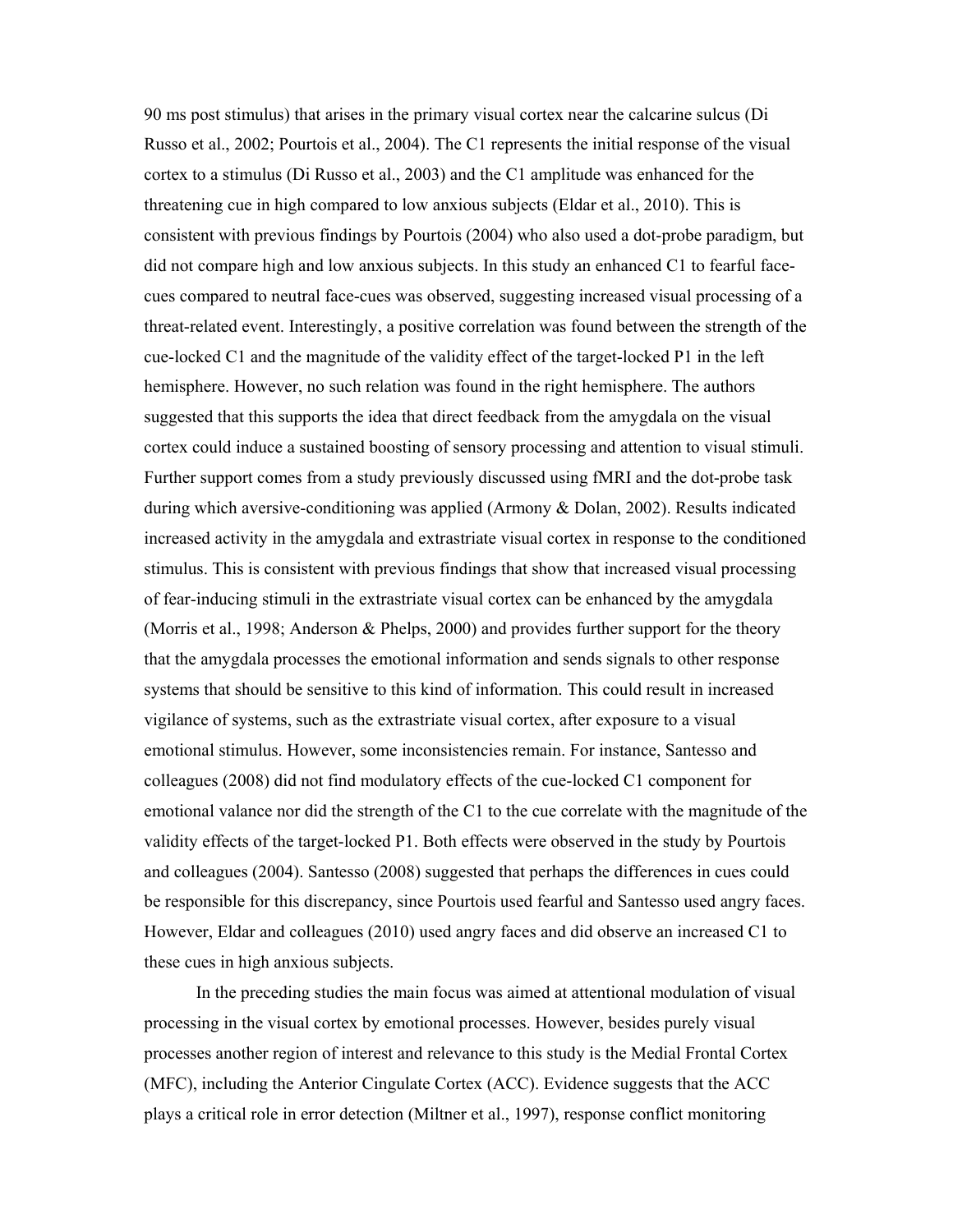(Carter et al., 1998), response-selection or selection for action (Holroyd and Coles, 2002) and evaluations of reward signals and motivational significance (Gehring and Willoughby, 2002).

 Gehring and Willoughby (2002) found that when participants choices resulted in losses, even when the participants response was the best available option, a stronger negative deflection on the EEG originating from the MFC, the Medial Frontal Negativity (MFN), was observed. Yeung and colleagues (2005) showed that the MFN was also present in a passive task in which the participant took no overt actions but merely observed the outcome of a computer-generated choice that resulted in monetary loss. Based on these findings the authors proposed that the medial frontal cortex contains a general motivational evaluation system not tied explicitly to the motor system. The evaluative role of the medial frontal cortex in reward expectation violations was examined in a study by Potts and colleagues (2006). In a passive task requiring no response from the participants the effects of reward expectation violations were assessed on two ERP components localized to the MFC. A positive deflection, the P2a, was observed after the presentation of an unexpected reward and a negative deflection, the MFN, was observed after the presentation of an unexpected non-reward. A model was proposed in which this difference in polarity is caused by different firing rates of neurons involved in reward processing in the ventral tegmental area (VTA) from which projections are send to medial frontal areas. These dopaminergic neurons change their firing rate according to violations of reward expectations, increasing their firing rate to unexpected rewards and decreasing their firing rate to unexpected non-rewards (Shultz, Dayan, & Montague, 1997).

 Positive deflections occurring approximately 200-300 ms. post-stimulus originating from the medial frontal cortex have also been associated with an attention selection mechanism of task relevant stimulus features, showing a larger amplitude to task-relevant stimuli compared to task-irrelevant stimuli (Kenemans et al., 1993 Potts et al., 1996; Potts et al., 2004a; Potts, 2004b). This sensitivity to the relevance of the item to the current task is observed in task requiring a motor response (Potts, 2004b) or no motor response but silent counting (Potts et al., 1996; Potts, 2004b).

 Based on these studies the MFC is thought to play an evaluative role in motivational significant events, such as the experience of losses or reward expectation violations, and is involved in an attention selection of task-relevant stimuli. The MFC can also be associated with anticipation of motivational relevant events. In a study conducted by Baas and colleagues (2001) grating patterns were presented of either high or low spatial frequency and were sometimes followed by the administration of an electric shock. One of the gratings would sometimes be followed by the electric shock and served as a threat cue while the other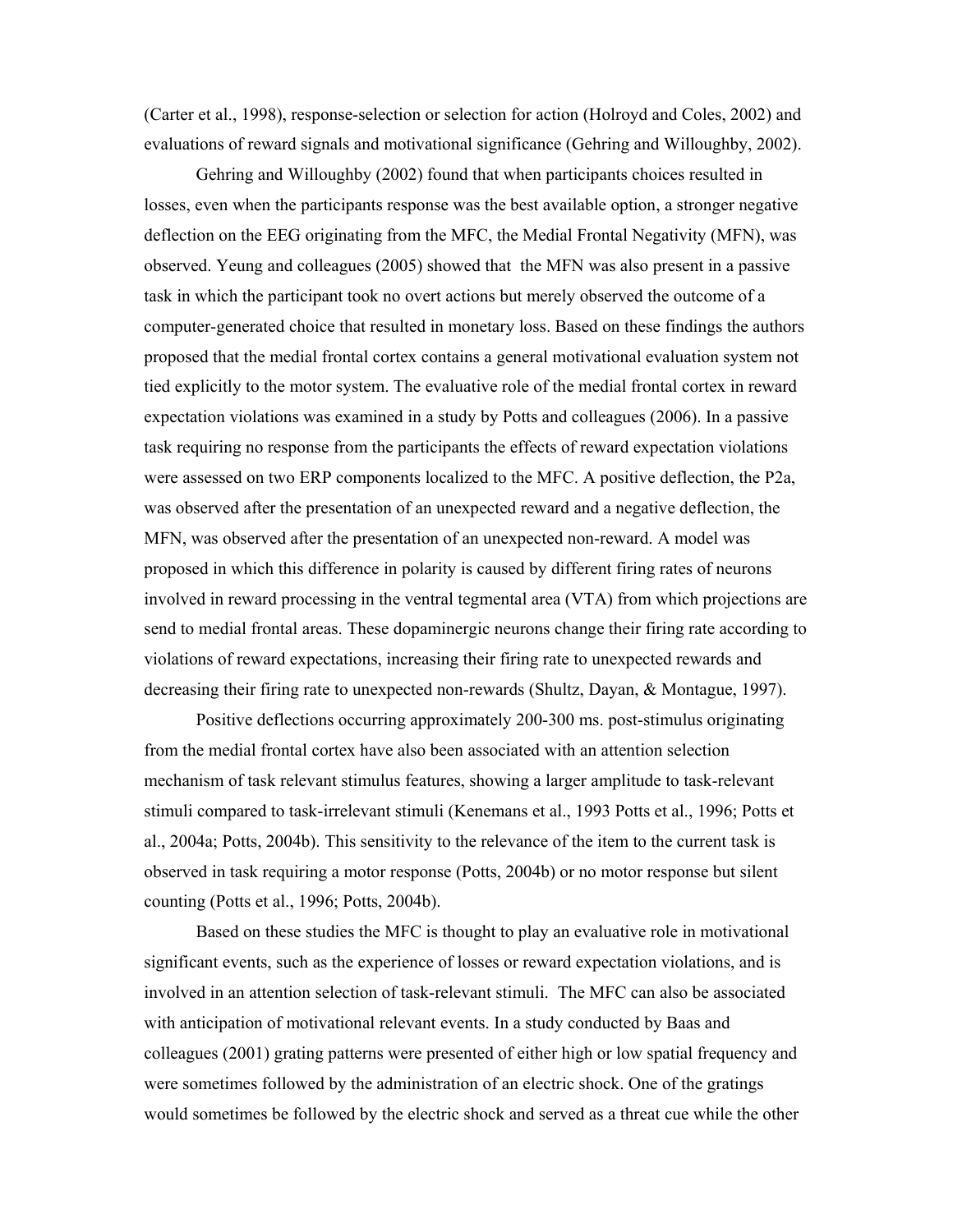grating would never be followed by the aversive stimulus and served as a save cue. Participants were explicitly instructed which cue would be paired to the shock. Results showed a frontal negative slow wave, probably originating from medial frontal areas, which developed 500 ms. after the offset of the threat stimulus and may reflect anticipation of the possible occurrence of the aversive electric shock. In another study by Pizzagalli and colleagues (2003) subjects passively observed fearful face pairs and aversive-conditioning was used to modulate the level of threat. One face pair (CS+) would be followed by the UCS (loud noise) on 50% of the trials while another face pair would serve as a control condition (CS-). Subjects had no control over the occurrence of the aversive-event and over time the cue gained predictive value whether or not an aversive event was likely to occur, making it motivational significant. Results showed a stronger negativity over anterior ventral frontal regions that significantly increased over time from 240-464 ms. after the onset of the CS+. The authors suggested that this negative wave over frontal regions represents anticipatory processes related to the occurrence of arousing stimuli, in this case the UCS. These findings are in line with earlier results that showed an increase in negativity at 100-400 ms. post-CS+ during the conditioning phase in which the CS+ was presented outside awareness (Wong et al., 1997).

 Based on these results that indicate the involvement of the medial frontal cortex in evaluation, anticipation and attention selection of motivationally relevant events, it could be hypothesized to find a modulatory effect of the MFC in an emotional-modified spatial cueing task using instructed aversive conditioning. In such a paradigm the cue gains predictive value whether a negative event is likely to occur, thereby making it motivational relevant. This may influence attentional processes allocated to the cue and have an impact on evaluative and anticipatory processes. Although the presentation of the cue and the presentation of the aversive event is not related to action choices made by the participants, a motor response does not seem to be a prerequisite for processing in the MFC to occur (e.g. Yeung et al., 2005).

The aim of this study is twofold. The first goal is to investigate threat induced modulations of attentional processes and its effect on behaviour and neurophysiological processes. Participants conducted an emotional modified spatial cueing paradigm, based on the study by Massar (in press), while EEG activity was recorded and reaction time and accuracy was measured. An instructed aversive conditioning procedure was applied to modulate the level of threat. Neutral faces were paired to either an aversive auditory stimulus or a neutral tone. To our knowledge no such experiment has been conducted thus far, combining a emotional modified spatial cueing paradigm, instructed aversive conditioning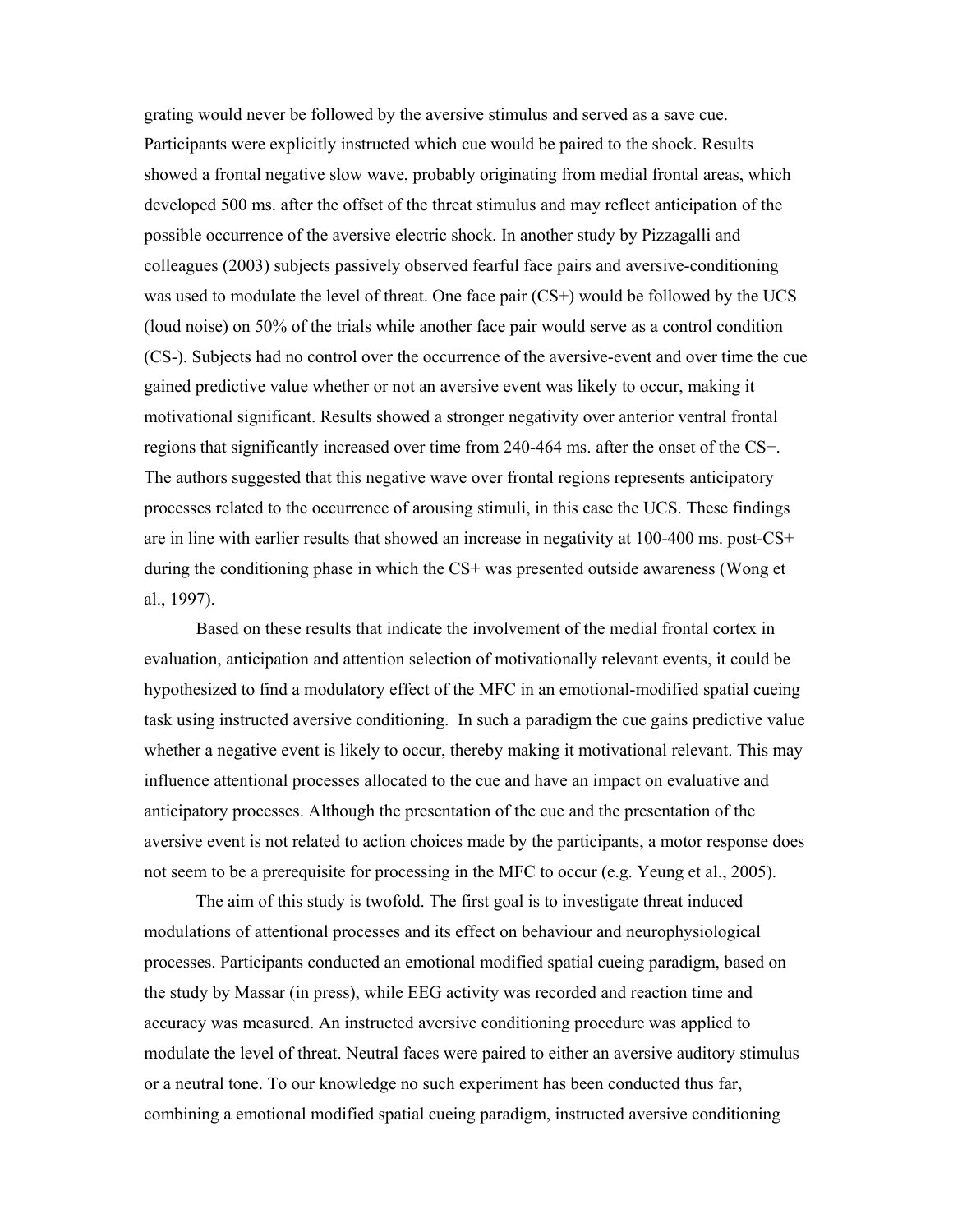and EEG measurements. On a behavioural level a cue-validity effect and an emotion and validity interaction is expected, specifically slower reaction times to invalid targets following the threat cue compared to the neutral cue, as has been previously found by Massar (in press) using the same kind of paradigm. This would indicate difficulties in attentional disengagement from threat. The primary goal of this study is to investigate potential differences in cue- and target-locked ERPs between the threat and neutral condition. In this study the main focus is aimed at the cue and target-locked P1 and MFC activity following the cue. We hypothesize to find threat modulation of the P1 to both cue and target and on MFC activity in response to the cue. Also, potential emotional modulatory effects on the C1 and the P2 will be explored. Because of the exploratory nature concerning the C1 and P2 in this task, only significant effects and interactions between ERP components and behavioural measurements will be mentioned if found in this study. Significant modulatory effects of behavioural and neurophysiological processes will be correlated to self-reported anxiety measured by the BIS-BAS and STAI questionnaire .

The second goal of this study is methodological in nature. As has been shown in previous studies in a variety of tasks, the MFC activity of interest occurs in a time window 200-400 ms. post stimulus. As a consequence of examining MFC activity in response to the cue at these latencies, it is necessary to use a relatively long time-interval between the onset of the cue and the onset of the target in order to prevent contamination of EEG-measurements of cue-related processes due to the presentation of the target. However, an increase in this time-interval increases the likelihood of the appearance of the Inhibition Of Return (IOR) effect, first observed by Posner and Cohen (1984) during a spatial cueing task. IOR results in the opposite behavioural patterns that are characteristic of the *Cue Validity Effect*. It is associated with slower reaction times to validly cued targets and faster reaction times to invalidly cued targets. IOR was observed for SOAs longer than 300 ms., but at shorter SOAs the cue validity effect was present. Klein (1988) reasoned about the functional significance of this mechanism and hypothesized that orienting away from a previously attended location and inhibition of reorienting to the same spot can aid visual search. It prevents orienting repeatedly to an already inspected location. Although the IOR effect was observed at SOAs longer than 300 ms. using a detection task, IOR began at SOA of 700-1000 ms. when a discrimination task was used (Lupianez, Milan, Tornay, Madrid, & Tudela, 1997). These effects were replicated and extended in a study conducted by Lupianez and colleagues (2001) using colour and letter discrimination tasks. IOR was found at longer SOAs (700-1000 ms.), but not at shorter SOAs (400 ms.), while IOR was already present at this shorter SOA in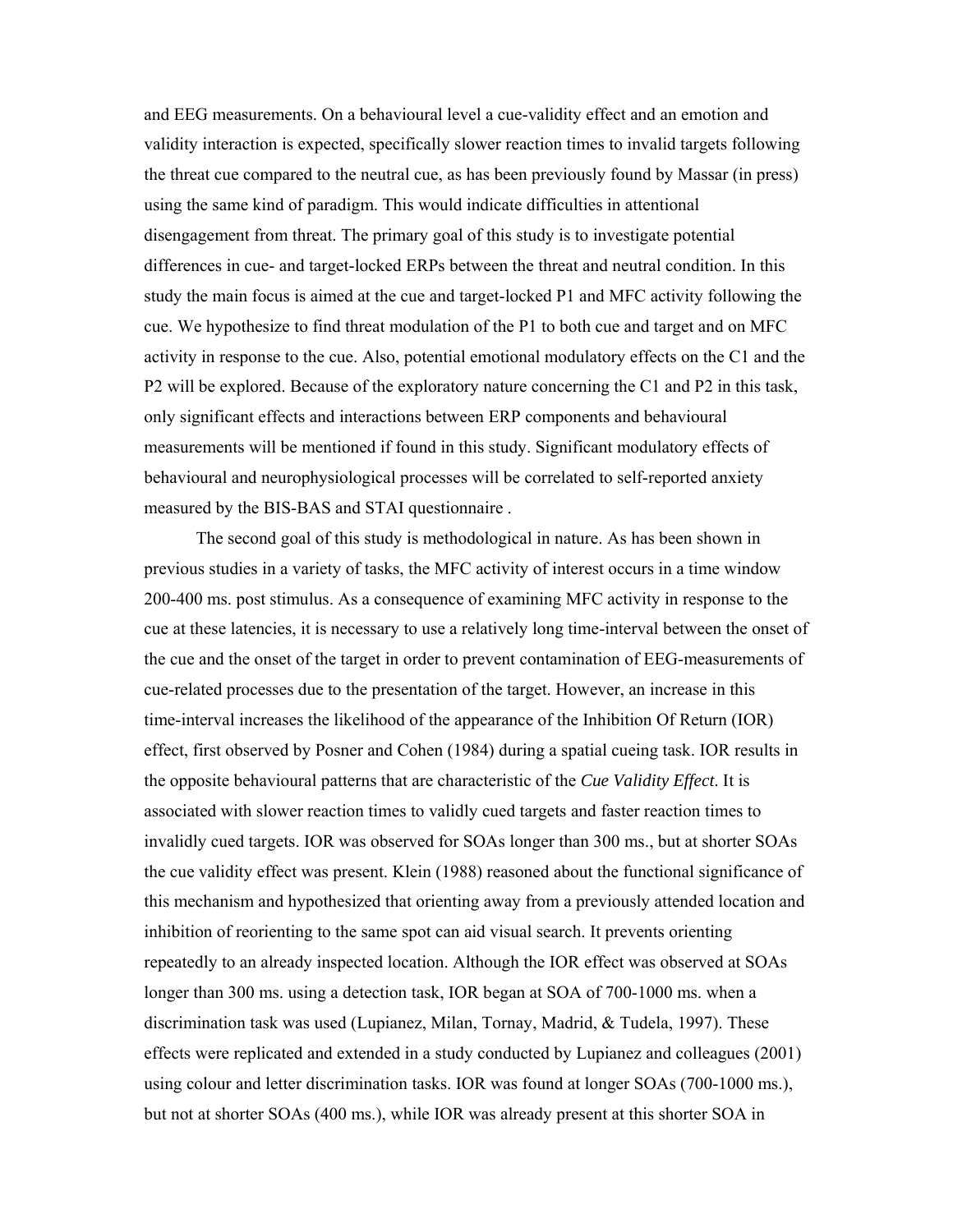detection tasks. These results are explained by the theory that when performing a discrimination task, an attentional set may be adopted that favours the integration of information within a single representation rather than the detection of new information from different areas in the visual field. The maintenance of the attentional focus on the cued location favours integration and therefore delays the IOR effect in discrimination tasks (Lupianez et al., 2001).

In our study a localization and a discrimination variant of the spatial cueing task will be used between subjects to asses its effect on the occurrence of IOR. Trials with short (200 ms.) and long SOAs (400 ms.) will be presented within subjects to measure whether IOR is present at these task parameters. Based on previous research (e.g. Lupianez, 1997) we hypothesize that IOR is more likely to occur at longer SOAs in the localization compared to the discrimination task and we do not expect to find IOR at the shorter SOAs during both the localization and the discrimination variant of the spatial cueing task. However, this experiment differs in an important aspect from the experiments of Lupianez. In the latter experiments a detection task was used in which participants had to press one button if a target was detected irrespectively of the target's location. In this study a localization task will be used instead in which participants respond by pressing one of two buttons to indicate the location of the target, either left or right. The decision to use a localization task was based on the study by Massar and colleagues (in press) in which a reliable cue-validity and threat modulation of this validity effect was found. It is this effect we attempt to replicate so the task parameters were kept as similar as possible. Besides, it has been shown that IOR is present at the same SOA in detection and localization tasks (Klein & Taylor, 1994), this in contrast to the different onset of IOR in discrimination tasks. Based on a theory proposed by Lupianez (1999) to explain differences in the onset of IOR between detection and discrimination task, it is hypothesized that this can also be generalized to a localization task. Detection and localization tasks both emphasize the detection of the target and not integration of information, resulting in similar attentional sets. Finally, the difference in the onset of IOR between a detection and a discrimination task seems to be due to differences in perceptual demands instead of differences in response selection (Lupianez et al., 1999). Since there is no difference in perceptual demand in a localization compared to a detection task, but only a difference in response selection, it is unlikely that cueing effects will be affected differently by a detection compared to a localization task.

Because there are some differences in the tasks being used in this study compared to the experiment conducted by Lupianez (1997; 1999), we can not rule out the occurrence of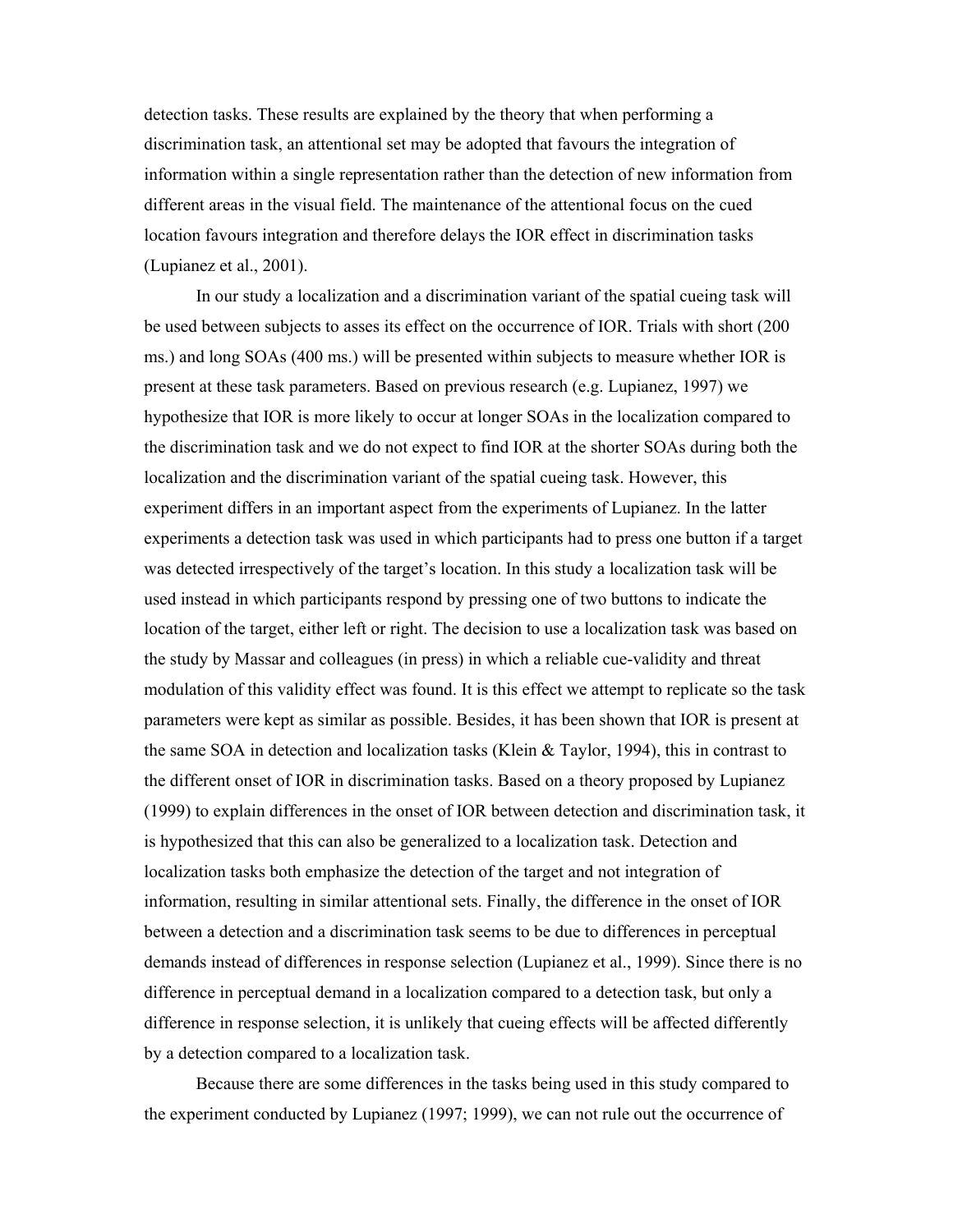IOR. However, if IOR is present it may also be modulated by threat. Fox et al. (2002) was the first to report modulations in the magnitude of IOR in response to angry schematic faces in an emotional-modified spatial cueing task. It was argued that delayed disengagement to the threat-cue resulted in less IOR. If attention has not yet disengaged, inhibition of the return of attention to the previously cued location can not yet take place. However, attempts to replicate these findings have not yet been successful (Stoyanova, Pratt & Anderson, 2007; Lange et al., 2008). These authors suggest that IOR is a blind mechanism and can not be influenced by the valance of objects. If IOR is present in this study, most likely in the long SOA condition in the localization task, possible modulations of the magnitude of IOR by threat will be examined and can be correlated with STAI and BIS/BAS scores.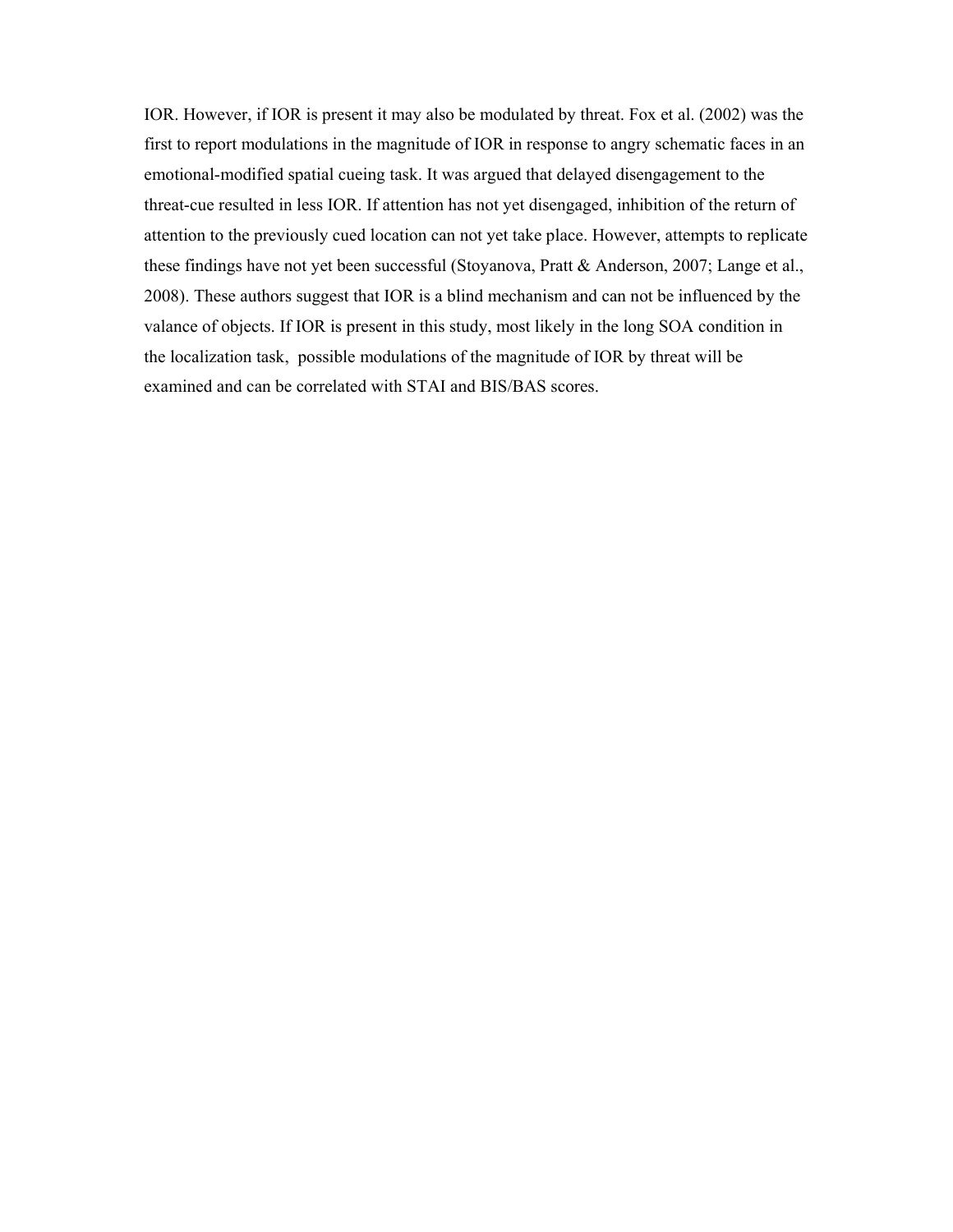### **Methods**

#### *Participants*

All participants had normal or corrected-to-normal vision and participation was on a voluntary basis. Subjects could earn either 13,- Euro's or credits by participating. All subjects were naïve as to the purpose of the experiment.

### *Apparatus*

In this study the visual stimuli were presented using E-prime 1.1 (SP3) software (Psychological Software Tools) on a CRT monitor using a refresh rate of 75 Hz. The experiment was conducted in a dark room while participants were seated in a comfortable chair. A chin support was used and participants watched the monitor from a distance of 60 cm. The sounds were presented to the participants via foam tipped earplugs. Responses could be given by pressing the  $\langle v \rangle$  and the  $\langle m \rangle$  button on a QWERTY keyboard.

## *Stimuli and Task*

The task is based on a paradigm previously used in a study conducted by Massar (in press) in which a spatial cueing task and an instructed threat procedure was combined. A recording of a human scream, (duration 300 ms.; 100 dB) was used as the aversive US, adopted from work by Lissek et al. (2005). The neutral US was a 1000 Hz sine wave (300 ms.; 70 dB). The cues consisted of pictures of two male faces with a neutral facial expression. To increase the discriminability between the two cues, one face was coloured blue and the other yellow and which cue served as the CS+ was randomized between subjects. A white fixation cross (1 x  $1^{\circ}$ ) visual angle) was presented during the task at the centre of the screen. Two white boxes (height 6.5°, width 4.8°) were presented laterally on left and right side of the fixation cross. Distance between the fixation cross and the centre of the box was 9.2°. See figure 1 for an illustration of the sequence of events and temporal parameters during a single trial. After a trial began a cue was presented in one of the boxes. Two different cue presentation times were used within subjects, either 200 (randomized between 174, 187, 200, 213 and 226) or 400 ms (randomized between 374, 387, 400, 413, 426). After the presentation of the cue a cue-target interval of 13 ms. preceded the presentation of the target, which was presented for 106 ms. The trial ended after a response was given, which was followed by a inter-trial interval of either 800, 1000 or 1200 ms.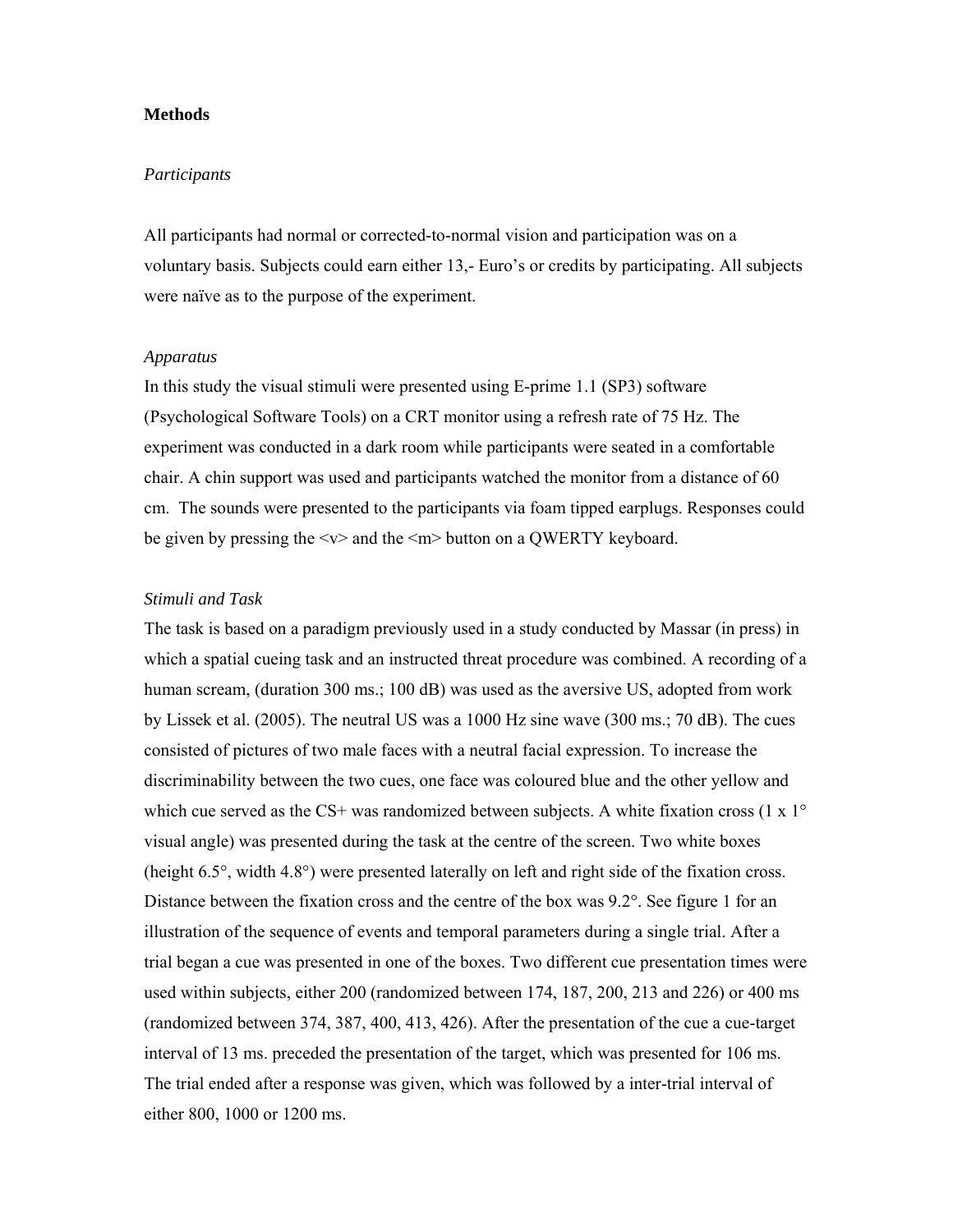The targets were presented at the centre of the box. Gratings with spatial frequency of 5 cycles per degree of visual angle and a diameter of 2.4 cm served as targets. On 50% of the trials the grating were tilted 5 degrees to the left and on the other 50% of the trials the targets were tilted to the right. Two different conditions were used between subjects, either a localization or a discrimination paradigm. In the localization task subjects were instructed to press the  $\langle v \rangle$  button in response to a grating appearing in the left box and the  $\langle m \rangle$  button if the grating was presented in the right box. In the discrimination task subjects were instructed to press the <v> button in response to gratings oriented to the left and the <m> button for gratings oriented to the right. In both experiments subjects were encouraged to respond as quickly and as accurately as possible. On 50% of the trials the target appeared at the same location of the previously presented cue (valid trials). In the remaining halve of the trials the target was presented in the opposite box (invalid trials). A semi-randomized procedure was used in which blocks of 4 trials were created. Each block consisted of 2 valid and 2 invalid trials and 2 CS+ and 2 CS- cues. Blocks were presented randomly as were the trials within blocks. This was done to prevent coincidental sequential presentation of several similar trials. Although participants received explicit instructions to keep their eyes fixated on the central fixation cross during the entire length of the experiment, digit trials were included to further stimulate subjects to keep their eyes fixed on the fixation cross. During a digit trial a number, from 0 to 9, was presented instead of the target. This number, presented for 100ms., replaced the fixation cross and subjects were instructed to name the number aloud as quickly as possible. 6,25% of the trials consisted of digit trials.

Three conditions were included in the experiment. First participants performed a short practise session of 34 trials (32 trials and 2 digit trials) to get acquainted with the task. Then participants performed the baseline phase consisting of 680 trials (640 trials and 40 digit trials) which was followed by the acquisition phase also consisting of 680 trials (640 trials en 40 digit trials) making up a total of 1360 trials in this experiment (practise session not included). Both the baseline and the acquisition phase were divided into 5 blocks of 136 trials (128 trials and 8 digit trials). Short breaks were included between the 5 blocks. Subjects were encouraged to take a short break of approximately 1 minute between blocks, but the duration of the break was up to the subject's own choosing.

During the baseline phase no auditory stimuli were presented. Auditory stimuli were presenting during the acquisition phase only. The aversive and neutral stimuli were presented 200 ms. after a response was given on 25% of the trials (12.5% for both stimuli). Before the start of the acquisition session, subjects received explicit instructions about which face would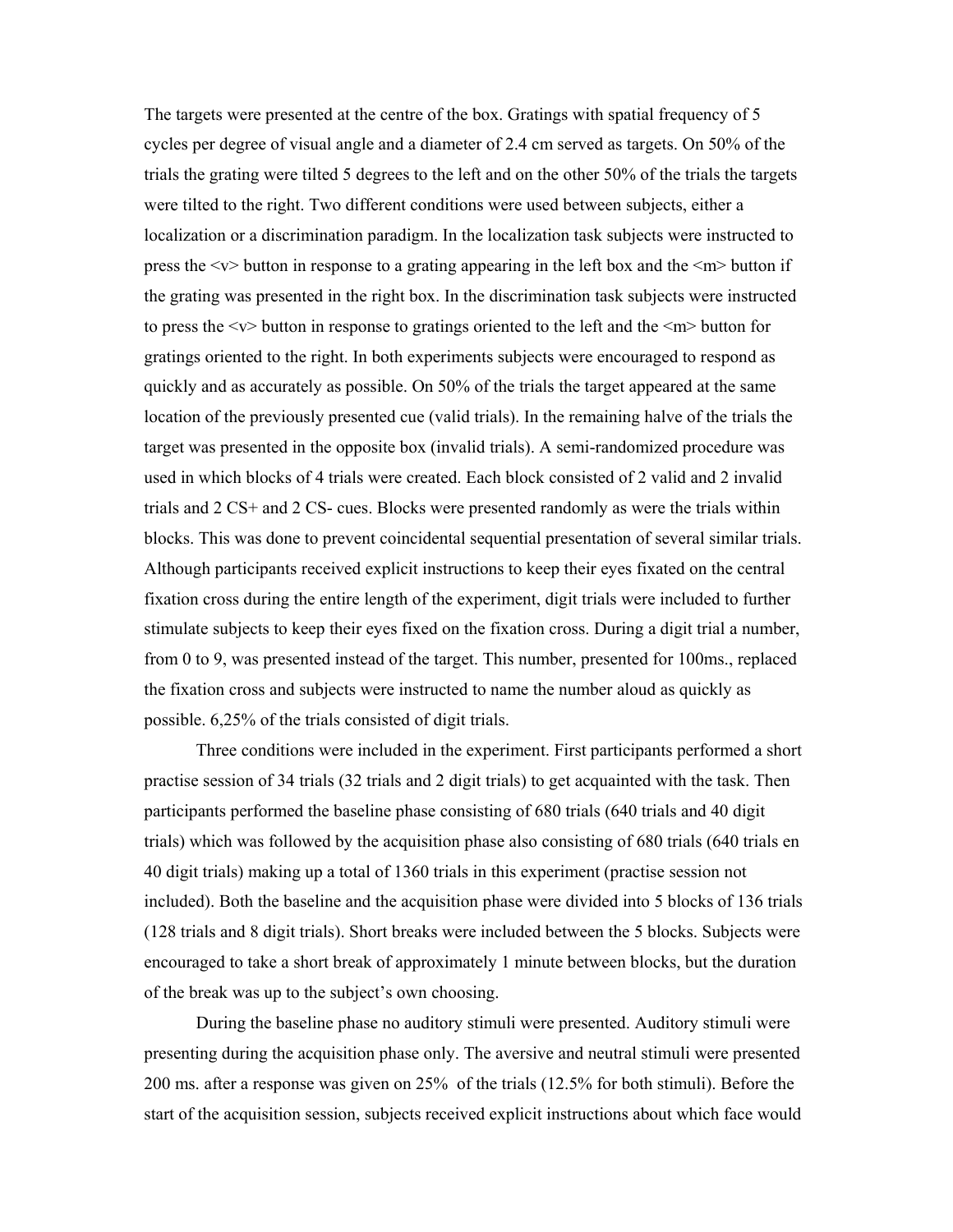be associated with the aversive stimulus to make participants aware that if the aversive sound was presented it would only be following a specific cue, while the other cue would be associated with the neutral sound. Pairing of the cue and the aversive stimulus was alternated between subjects.



*Figure 1:* Trial Schedule in the Emotional Spatial Cueing Task. In the baseline phase no reinforcement were presented. The reinforcement was delivered on 25% of the trials in the acquisition phase.

# *HEOG recording*

After completion of the experimental task, participants performed a short eye-movement check. The same facial stimuli that served as cues during the spatial cueing task were used and were randomly presented on the left or the right side for 1000 ms. with a 2000 ms. interval between presentation of subsequent stimuli in which no stimulus was presented.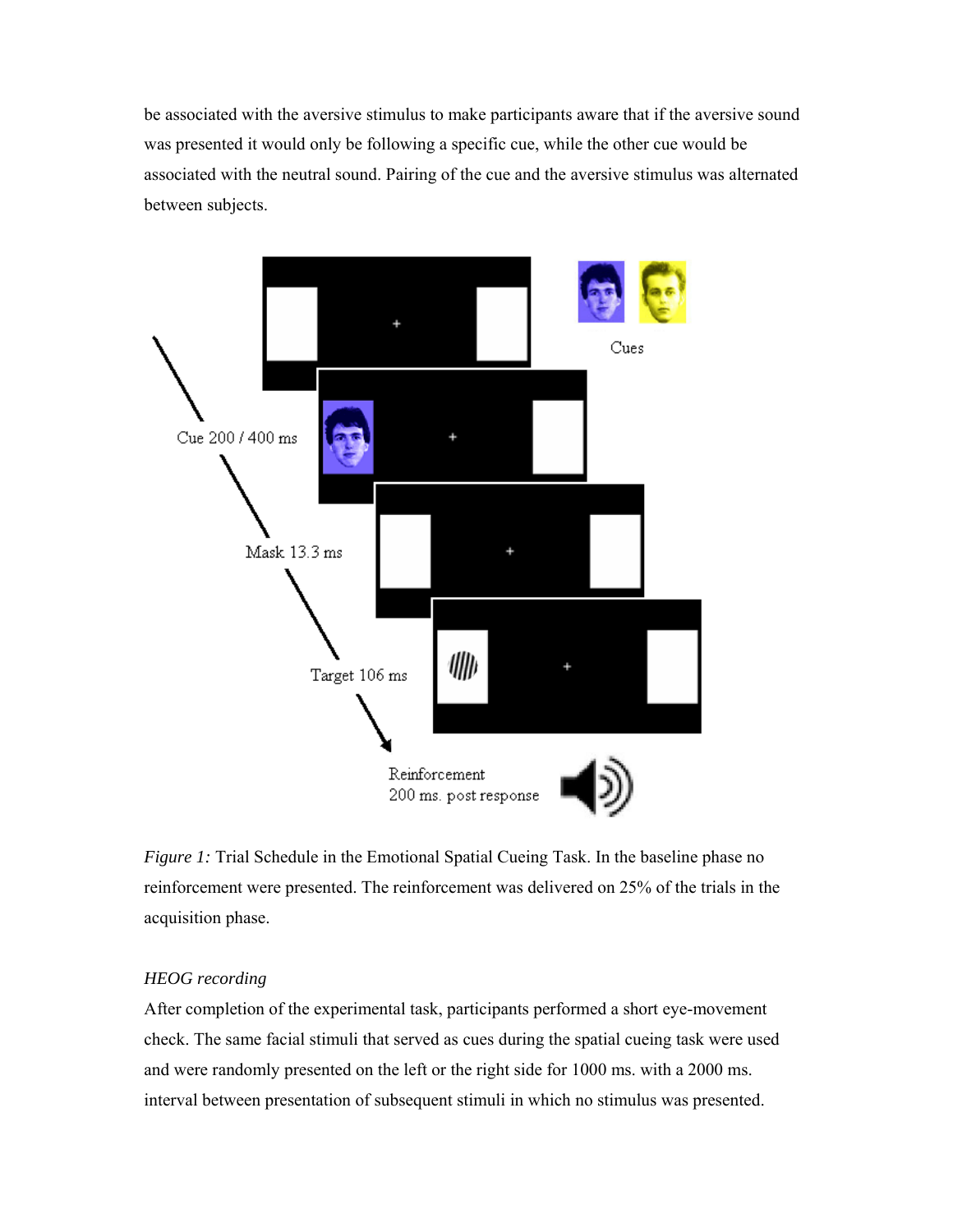Participants were instructed to fixate their eyes on the fixation cross, but to fixate and keep their eyes on the presented stimuli in either the left or the right box until the stimulus disappeared. Then participants had to relocate their eyes to the fixation cross until the next stimulus appeared. No responses were required and no digit trials were included. This task consisted of 16 trials during which horizontal eye-movements were recorded to measure the amplitude of the eye-movements towards the stimuli.

#### *Subjective Questionnaires*

Subjects completed the BIS/BAS questionnaire (Carver & White, 1984) and the Spielberger Trait Anxiety questionnaires (Spielberger, Gorusch, & Lushene, 1970; van der Ploeg, Defares, & Spielberger, 1980).

#### *Procedure*

After arrival participants signed an informed consent form and this was followed by the preparation of the EEG. First a baseline EEG was measured for 2x2 minutes. Participants were seated in a comfortable chair and were instructed to keep their eyes on the fixation cross in the centre of the screen for 2 minutes. This was followed by again 2 minutes of EEG recording while participants had their eyes closed.

After the baseline EEG recording participants were given instructions concerning the task they had to perform. They would start with a short practise phase during which no auditory stimulus would be presented. After the practise phase the aversive and neutral sound were presented once to the participants so they knew what kind of sounds would be presented during the acquisition phase. If subjects had no further questions concerning the experiment and if they and the experimenter felt that the subject had mastered the task, the experimental phase would begin starting with the baseline phase. Following the baseline phase participants went on to the acquisition phase. Before the acquisition phase began subjects got explicit instructions concerning which cue would be associated with the aversive and neutral sound. After completion of the task participants were subjected to a manipulation check to assess subjective experiences of the faces, expectancies concerning the UCS and the aversiveness of the auditory stimuli. This check consisted of 6 questions for which a 10-point Likert scale was used in which participants could rate how comfortable they felt watching the two face cues  $(0 = \text{very unconfortable}, 9 = \text{very comfortable})$ , how strongly they expected the hear the aversive stimulus following presentation of the faces  $(0 =$  certainly not,  $9 =$  certainly) and how aversive they rated the aversive and neutral UCS  $(0 =$  absolutely not aversive,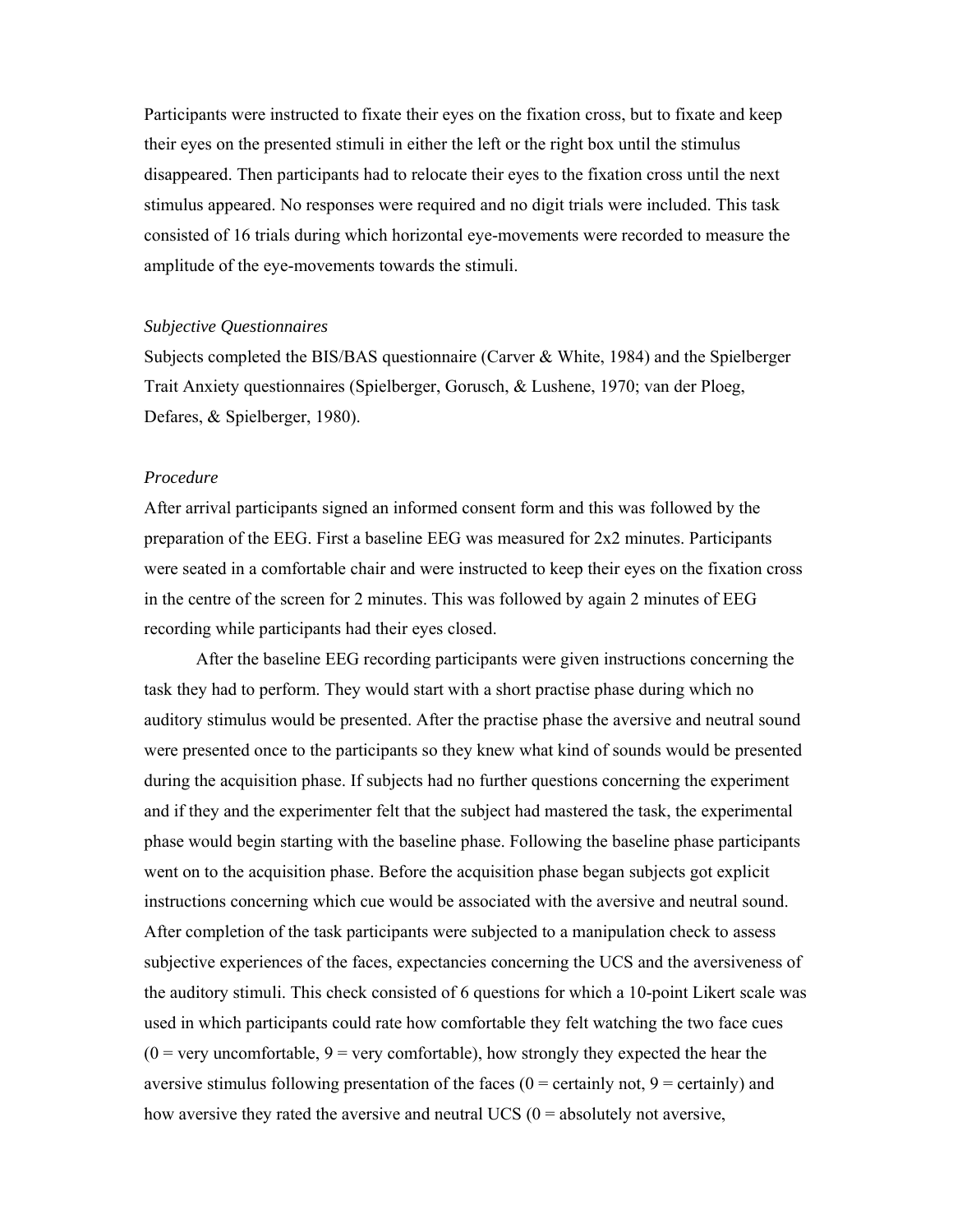9 = highly aversive). Then participants performed an short eye-movement check and finally participants were asked to fill in the two questionnaires. Before the participants left they were debriefed and received their rewards.

#### *EEG recording and Data Analysis*

The Electroencephalogram (EEG) was recorded from 64 scalp Ag/AgCI electrodes with 2 reference electrodes placed on the left and the right mastoids. Vertical EOGs were measured using 2 facial electrodes placed in the superior and inferior areas of the left orbit and horizontal EOGs were recorded by 2 electrodes placed on the lateral aspect of the orbit of both eyes. All data were recorded with a 512 Hz low-pass filter at a sampling rate of 2048 Hz and stored for offline analysis.

Data were analysed using Brain Vision Analyzer (Brain Products GmbH, Germany). The EEG and EOG were digitally filtered with a 1-30 Hz bandpass filter before cue and target segmentation. Epoch periods of 600 ms., starting 100 ms. before cue or target onset and continuing to 500 ms. after cue or target onset. Segments containing EEG or EOG artifacts were removed using a  $\pm$ 75 μV criterion. The waveforms to the cues were averaged separately for all relevant experimental conditions: Phase (baseline and acquisition), Location (left and right, Cue Duration (198 and 398 ms.) and Cue Type (Threat and Neutral). Waveforms in response to the targets were averaged separately for the following conditions: Phase (baseline and acquisition), targets following a short and long SOA, targets following a CS+ and CS-, valid and invalid targets, left and right targets.

The waveforms were visually inspected in order to determine the temporal time window around components of interest. The occipital P1 in response to the cue and target were strongest at PO7 and PO8 electrodes and at 100-130 ms. latency for the target-locked P1 and 90-120 ms. latency for the cue-locked P1. The P2a was strongest at medial frontal electrodes (FCz) during a 190-260 time interval post cue presentation. The mean amplitudes were calculated for every component in every condition. A repeated-measures analysis of variance with the above mentioned conditions was conducted for ERPs locked to the cue and target. Mean reaction times to the targets were also analyzed by using a repeated-measure analysis of variance with Phase (baseline and acquisition), SOA (short and long), Validity (valid and invalid), Cue Type (Threat and Neutral) and Location (left and right) as factors.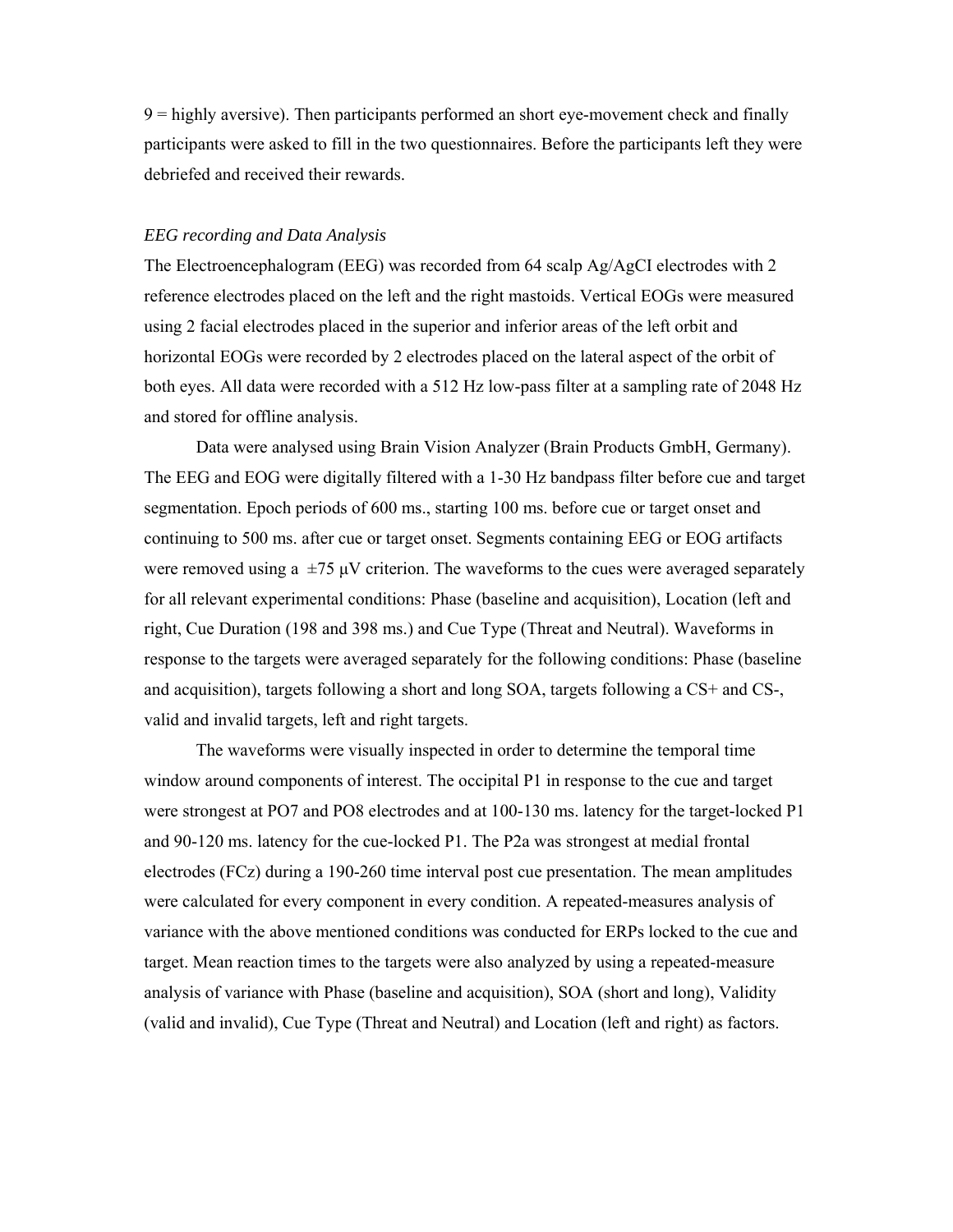#### **3. Results**

### **3.1. Results Localization Task**

#### *3.1.1. Behavioural Analysis*

#### *Sample*

The sample consisted of 10 participants, 5 males and 5 females, with a mean age of 21.9 years  $(SD = 4.01)$ . Three participants were left handed and 7 were right handed. Questionnaire mean scores were 30.3 (SD = 4.74) for the STAI,  $18.0$  (SD = 3.02) for the BIS scale, 39.5 (SD  $= 4.30$ ) for the BAS scale, 17.3 (SD = 1.57) for the BAS-reward scale, 10.9 (SD = 2.08) for the BAS-drive scale and  $11.3$  (SD = 2.54) for the BAS-fun scale.

#### *Subjective Ratings*

The aversiveness scores of the noise and the neutral sound were rated on a 10 point likert scale and showed a significant difference,  $t(9) = 10.3$ ,  $p < .001$ , with higher aversiveness scores for the noise, Mean = 7.6 (SD = .97), compared to the neutral sound, Mean =  $0.9$  (SD = .16).

The expectancy rating, on a 0 to 9 scale, of the aversive sound presented after the threat cue was rated 7.2 (SD = 1.32) and 0.8 (SD = 1.39) after the neutral cue and was significantly higher for the threat cue,  $t(9) = 9.1$ ,  $p < .001$ . The difference in ratings of how comfortable participants felt watching either the threat and the neutral face cue was significant,  $t(9) = 3.3$ ,  $p < .01$ , indicating lower comfort scores for the threat cue, Mean = 4.2 (SD = .92) compared to the neutral cue, Mean =  $6.4$  (SD = 1.43).

#### *Accuracy Scores*

Mean accuracy scores in all conditions were between 97 and 100% and were not analyzed in further detail.

## *Reaction times*

Reaction time data are displayed in figures 2 and 3. A 2 x 2 x 2 x 2 repeated measures ANOVA with Phase (baseline, acquisition), SOA (short, long), Validity (valid, invalid) and Cue Type (Threat, Neutral) as factors was conducted.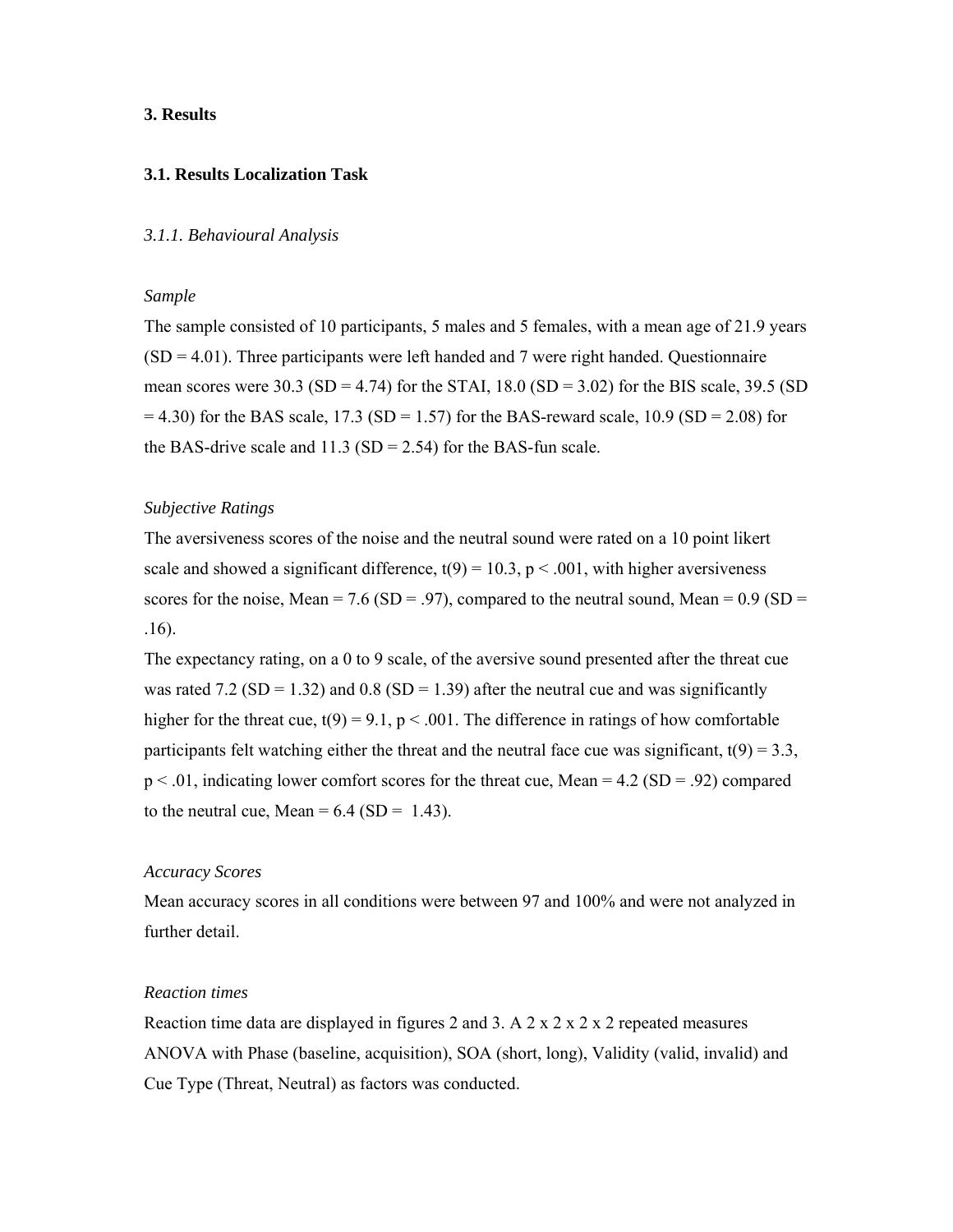A significant Phase x Validity x Cue Type interaction was observed,  $F(1, 9) = 11.26$ ,  $p < .01$ ,  $np^2$  = .556, indicating different validity effects for the neutral and the threat cue between the baseline and acquisition phase. Also, a significant SOA x Validity interaction was found F(1, 9) = 52.05, p < .001,  $np^2$  = .853, indicating a difference in validity effects between the short and the long SOA.

Because the Phase x Validity x Cue Type interaction did not differ between the short and the long SOA conditions, both were taken together and a 2 x 2 repeated measures ANOVA with Validity and Cue Type as factors was conducted separately for the baseline and acquisition phase. A significant main effect for validity was observed in the baseline phase,  $F(1, 9) =$  $47.84$ ,  $p < .001$ ,  $np^2 = .842$ , indicating slower reaction times for valid compared to invalid targets, hence IOR. No significant Cue Type x Validity effect was found in the baseline phase,  $F(1, 9) = 1.39$ ,  $p = .27$ ,  $np^2 = .134$ , illustrating that IOR did not differ between the cues. A significant main effect for validity was also observed in the acquisition phase,  $F(1, 9) =$  $34.53$ ,  $p < .001$ ,  $np^2 = .793$ , indicating the presence of IOR, and a significant Cue Type x Validity effect was found,  $F(1, 9) = 9.78$ ,  $p < .05$ ,  $np^2 = 521$ . To further investigate the difference in validity effects between the neutral and the threat cue, difference scores were calculated by subtracting the invalid from the valid RT data for both cue types. A paired sample t-test showed a significant difference between the neutral cue compared to the threat cue,  $t(9) = 3.13$ ,  $p < .05$ , showing a larger IOR effect for the neutral cue. Although the IOR effect is present in both cue type conditions, the amount of IOR is significantly reduced on trials with the threat compared to the neutral cue.

To assess the SOA x Validity interaction, a 2 x 2 repeated-measures ANOVA was conducted with SOA and validity as factors. Results showed a significant main effect for SOA,  $F(1, 9) =$ 17.03,  $p < 0.01$ ,  $np^2 = 0.65$ , indicating a stronger IOR effect in the long compared to the short SOA condition.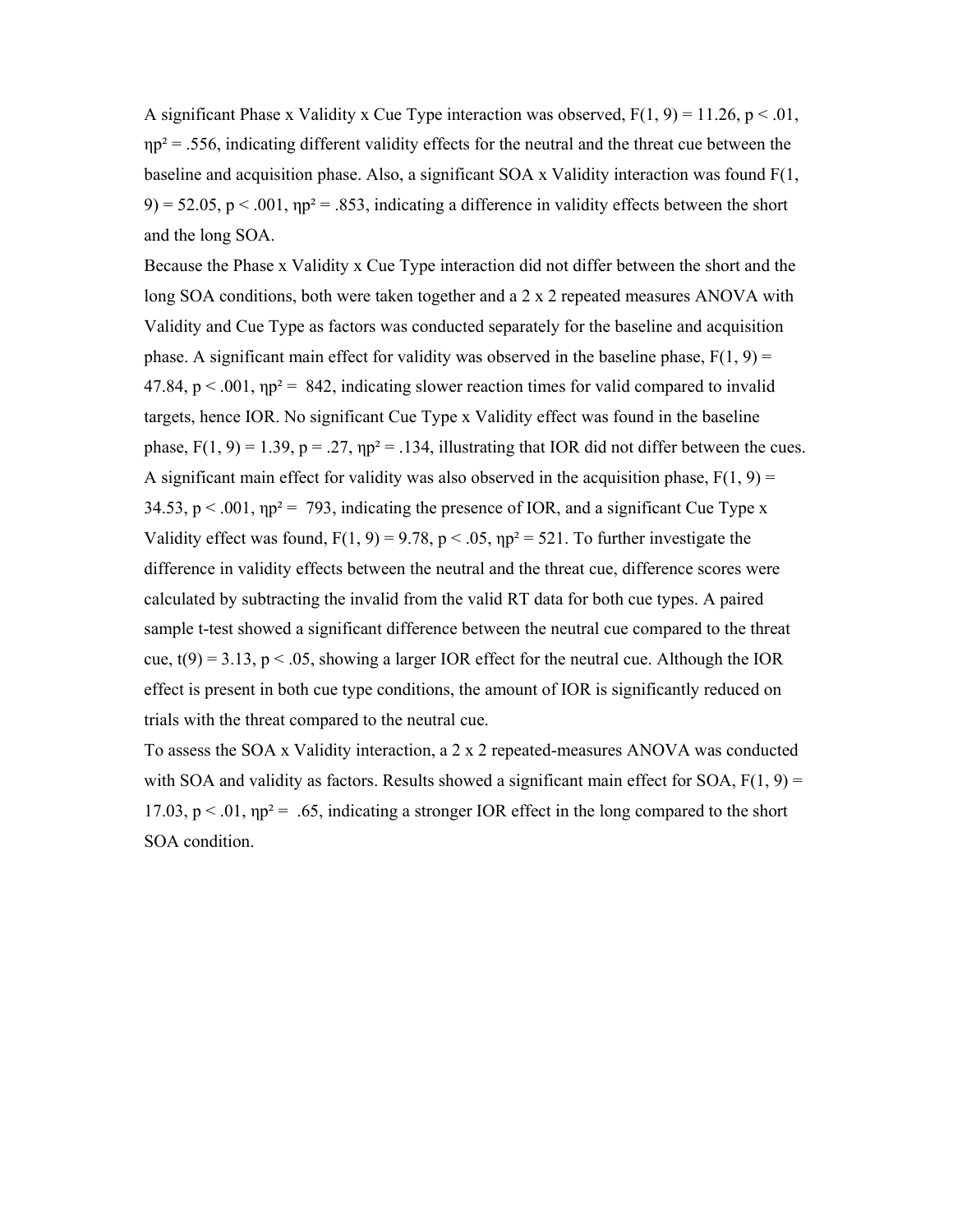## Short SOA: Baseline Phase







*Figure 2:* Mean RT and standard errors of the mean for targets following the Neutral and Threat cue in Valid and Invalid conditions after a short SOA (200 ms) for the Baseline and Acquisition phase.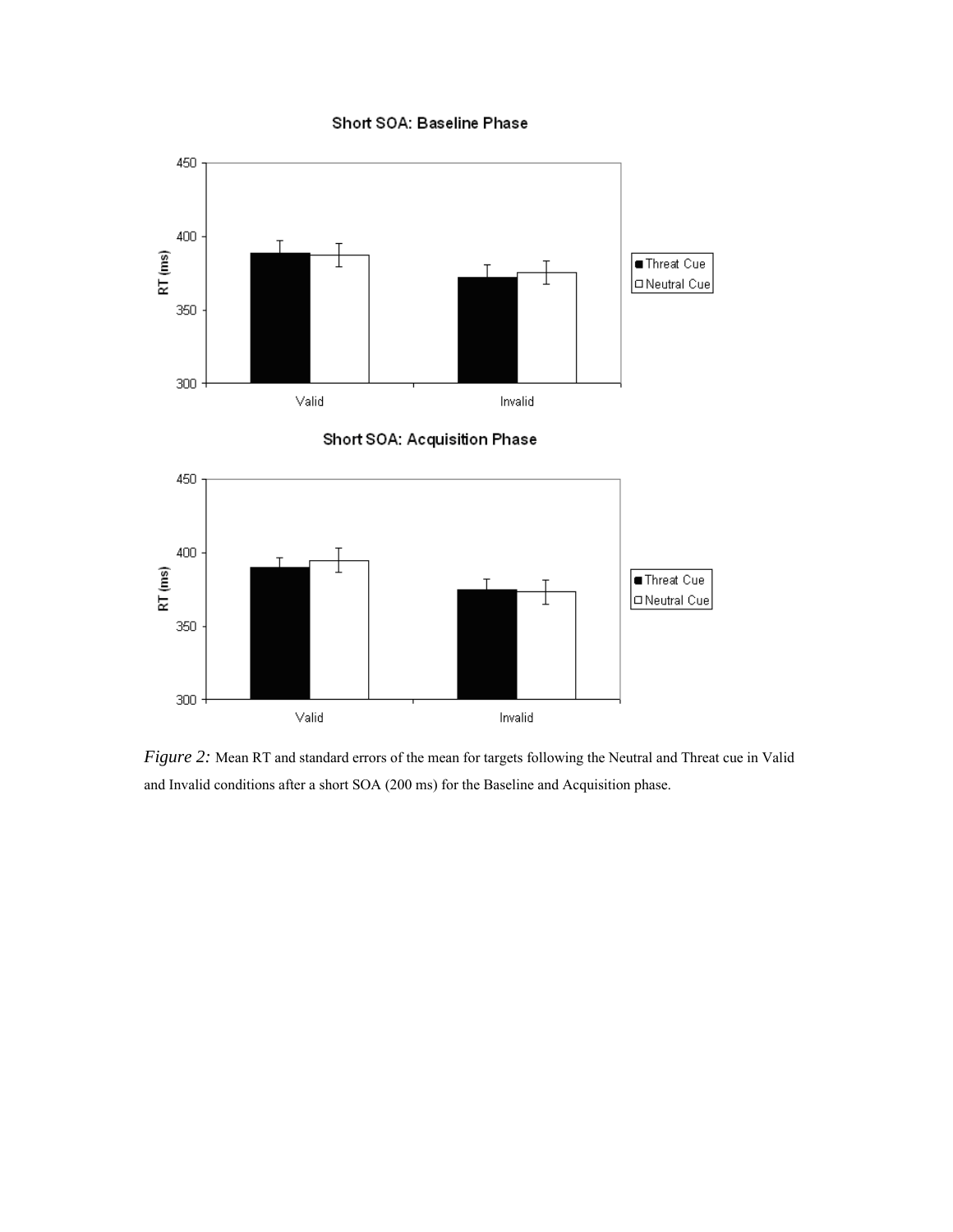#### Long SOA: Baseline Phase







*Figure 3:* Mean RT and standard errors of the mean for targets following the Neutral and Threat cues in Valid and Invalid conditions after a long SOA (400 ms) for the Baseline and Acquisition phase.

## *3.1.2. ERP Measures*

## **Cue**

## *P1 (100-130 ms)*

ERP waveforms of the cue-locked P1 are displayed in figure 4. A 2 x 2 x 2 x 2 Repeated measures ANOVA with Phase (Baseline and Acquisition), Location (left and right), SOA (short and long) and Cue Type (Threat or Neutral) as factors was conducted. Results showed a significant Phase x Location x SOA x Cue Type interaction,  $F(1, 9) = 5.22$ ,  $p < .05$ ,  $np^2 = .37$ .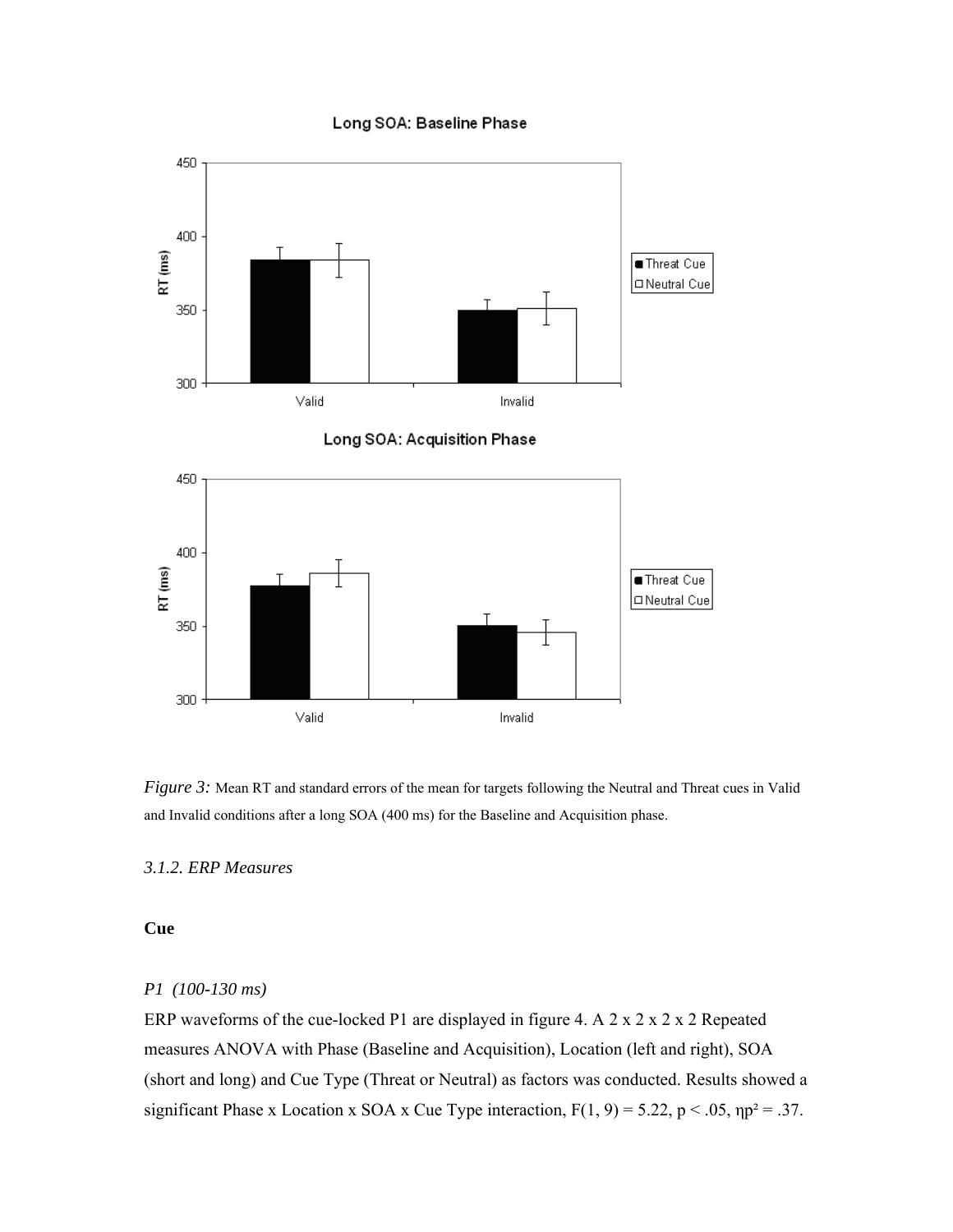To further investigate this interaction two separate Location x SOA x Cue Type repeated measures ANOVAs were conducted for the baseline and the acquisition phase. In the baseline phase a significant main effect for SOA,  $F(1, 9) = 7.23$ ,  $p < .05$ ,  $np^2 = 47$  and a significant main effect for Location,  $F(1, 9) = 5.48$ ,  $p < .05$ ,  $np^2 = .38$  was found. These results indicated larger P1 amplitudes for left compared to right cues and larger P1 amplitudes to cues with long compared to short SOAs. No other significant main effects or interactions were observed.

In the Acquisition Phase only a main effect for SOA was found,  $F(1, 9) = 6.42$ ,  $p < .05$ ,  $np^2 =$ .42, indicating larger P1 amplitudes to targets with long compared to short SOAs. No significant main effect for CS was found in the acquisition phase,  $F(1, 9) = .00$ ,  $p = .99$ ,  $np^2 = .00$ . This result showed that threat did not have a modulatory effect on the P1.



*Figure 4: Grand-averaged cue-locked P1 waves at electrodes PO7 and PO8 for left and right cues respectively in the baseline and acquisition phase.*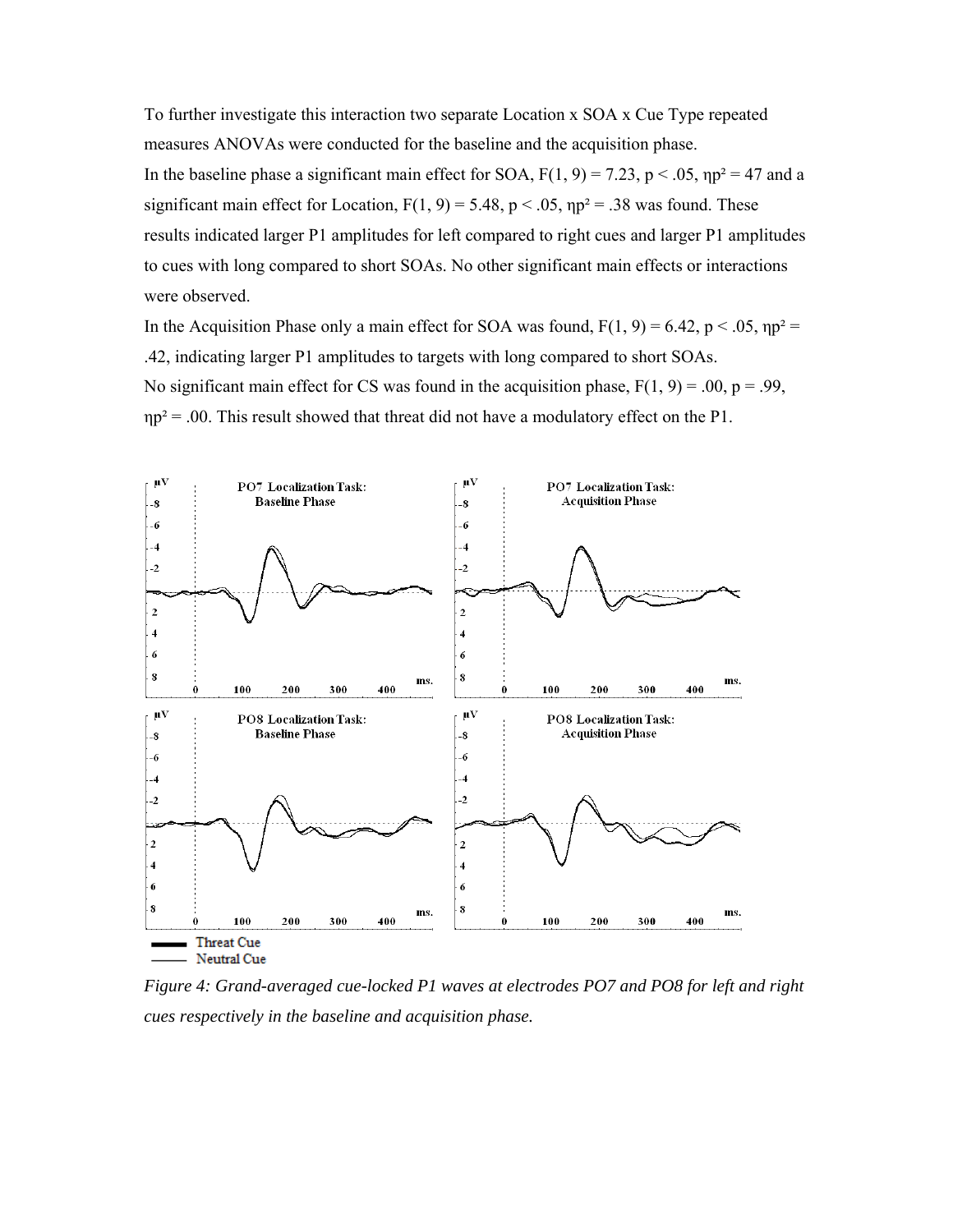#### *P2a (190-260 ms)*

The P2a waveform to the cue is displayed in figure 5. A  $2 \times 2 \times 2$  repeated measures ANOVA with Phase (Baseline and Acquisition), Cue Type (threat and neutral) and Cue Location (left and right) as factors was conducted and a significant Phase x Cue Type interaction was found,  $F(1, 9) = 17.86$ ,  $p < .01$ ,  $np^2 = .67$ , showing different effects of the cues on the P2a amplitude between the baseline and acquisition phase. To further investigate this effect of Cue Type on the P2a amplitude, separate analysis for the baseline and acquisition phase were conducted. Because the Phase x Cue Type x Location interaction was not significant, both locations were taken together in this analysis. No significant main effect for Cue Type was found in the baseline phase,  $F(1, 9) = .47$ ,  $p = .51$ ,  $np^2 = .05$ . However, a significant effect of Cue Type was found in the acquisition phase,  $F(1, 9) = 12.56$ ,  $p < .01$ ,  $np^2$ = .58, showing larger P2a amplitudes for the Threat compared to the Neutral Cue.



Neutral Cue

*Figure 5: Grand-averaged P2a waveforms to the cue measured at FCz in the baseline and acquisition phase. Notice the stronger positive peak following the threat cue in the acquisition phase.* 

#### **Target**

#### *P1 (90-120 ms)*

The target-locked P1 waveforms are depicted in figure 6. A 2 x 2 x 2 x 2 x 2 repeated measures ANOVA was conducted with Target Side (Left and Right), Phase (Baseline and Acquisition), SOA (Short and Long), Cue Type (Threat and Neutral) and Validity (Valid and Invalid) as factors.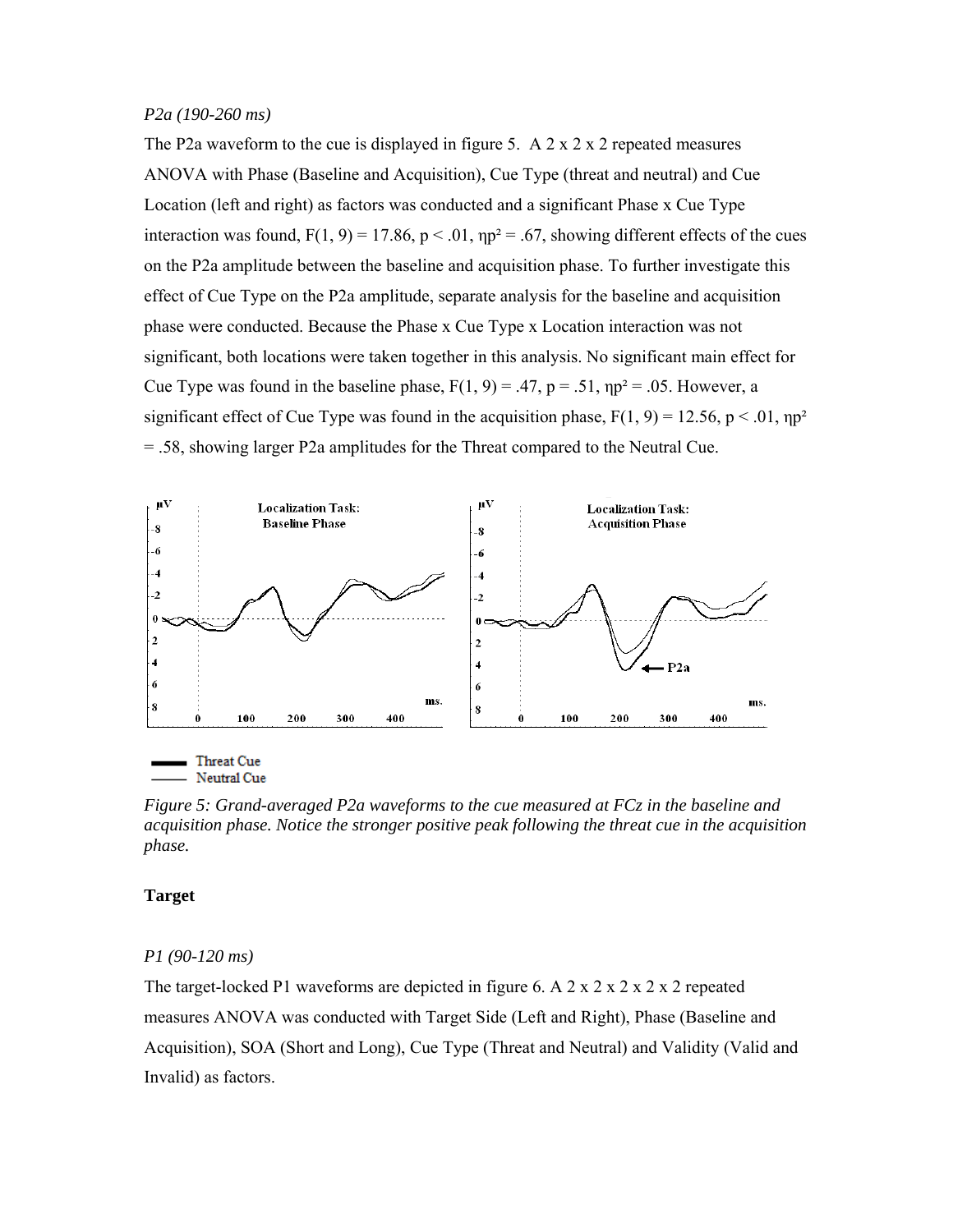First, validity effects on the P1 amplitude were inspected, because a significant SOA x Validity effect was found,  $F(1, 9) = 31.11$ ,  $p < .001$ ,  $np^2 = .78$  which indicated different validity effects of P1 in the short and the long SOA. Further analysis revealed a significant validity effect in the short SOA,  $F(1, 9) = 15.44$ ,  $p < .01$ ,  $np^2 = .63$  and in the long SOA,  $F(1,$ 9) = 73.99, p < .001,  $np^2$  = .89. These results confirmed that in both SOAs the P1 amplitude was significantly larger on invalid compared to valid trials and this validity difference was larger in the long compared to the short SOA condition.

The Phase x Cue Type x Validity interaction proved to be non-significant,  $F(1, 9) = .11$ ,  $p =$ .75,  $np^2$  = .01. Although different validity effects were found for the threat and neutral cues between the acquisition and the baseline phase in the behavioural analysis, no such interaction was present for the target-locked P1 amplitude. However, a significant Phase x SOA x Cue Type interaction was found,  $F(1, 9) = 6.05$ ,  $p < .05$ ,  $np^2 = .40$ , indicating different effects of the threat and the neutral cue on the amplitude of the P1 on trials with short and long SOAs between the baseline and the acquisition phase. To further test this interaction two SOA x Cue Type repeated measures ANOVAs were conducted for the baseline and the acquisition phase separately. In the baseline phase no significant main effects or interactions were found, although the main effect for SOA was marginally significant,  $F(1, 9) = 4.67$ ,  $p = .059$ ,  $np^2 =$ .34, indicating larger target-locked P1 amplitudes on trials with short compared to long SOAs. In the acquisition phase a significant main effect for SOA was observed,  $F(1, 9) = 12.09$ , p < .01,  $np^2 = .57$ , indicating larger P1 amplitudes to targets on trials with a short compared to a long SOA. Although a trend was observed for larger P1 amplitudes to targets following a threat cue compared to a neutral cue on trials with short SOAs compared to long SOAs in the acquisition phase, this interaction did not reach statistical significance,  $F(1, 9) = 3.67$ ,  $p = .09$ ,  $ηp² = .29.$ 

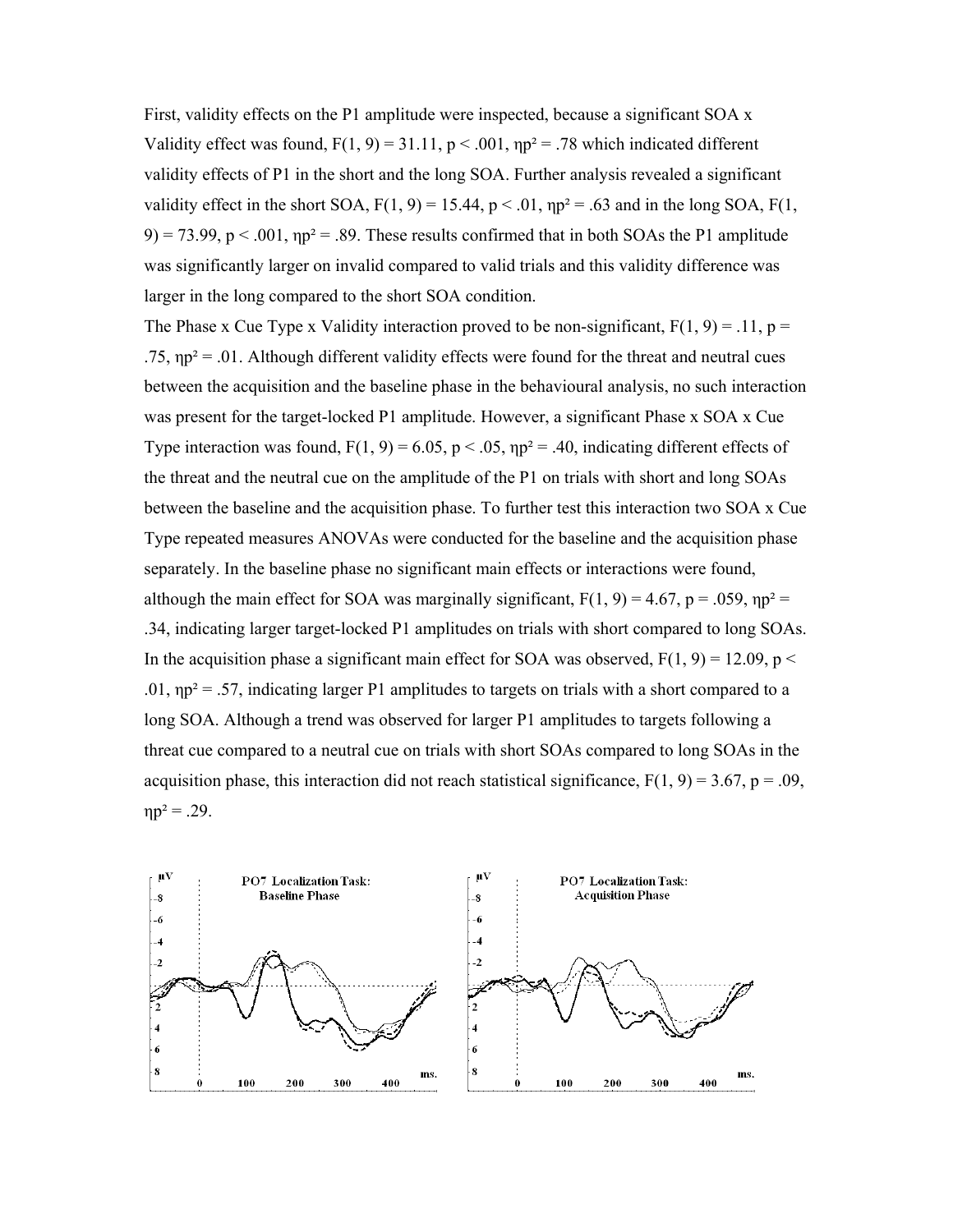

*Figure 6: Grand-averaged target-locked P1 waves measured at PO7 and PO8 electrodes for left and right targets respectively. Notice the stronger P1 amplitude to invalid targets compared to valid targets.* 

## *3.1.3. Correlational Data*

#### **RT and Personality Traits**

To investigate possible correlations between the STAI and BIS/BAS scores on the one hand and the effects of the cues on the validity effects on the other hand, the difference in IOR between threat and neutral cue was calculated by subtracting the difference RT (valid – invalid) of the threat cue from the difference RT (valid – invalid) of the neutral cue. In this way higher scores indicate a greater reduction in IOR compared to lower scores. However, no significant correlations between the STAI and any of the BIS/BAS components (BIS, BAS, BAS-reward, BAS-fun and BAS-drive) were found.

#### **P2a, Personality Traits and Reduction IOR**

The P2a could only be measured in the long SOA condition, so the following analysis was only applied to the long SOA condition. The increase in amplitude in response to the threat compared to the neutral cue in the acquisition phase was analyzed by first calculating the average amplitude of the CS+ and the CS- between the left and the right cue location. Then the average P2a amplitude CS- was subtracted from the average CS+ P2a amplitude. In this way higher scores represent a larger increase in the amplitude of the P2a for the threat cue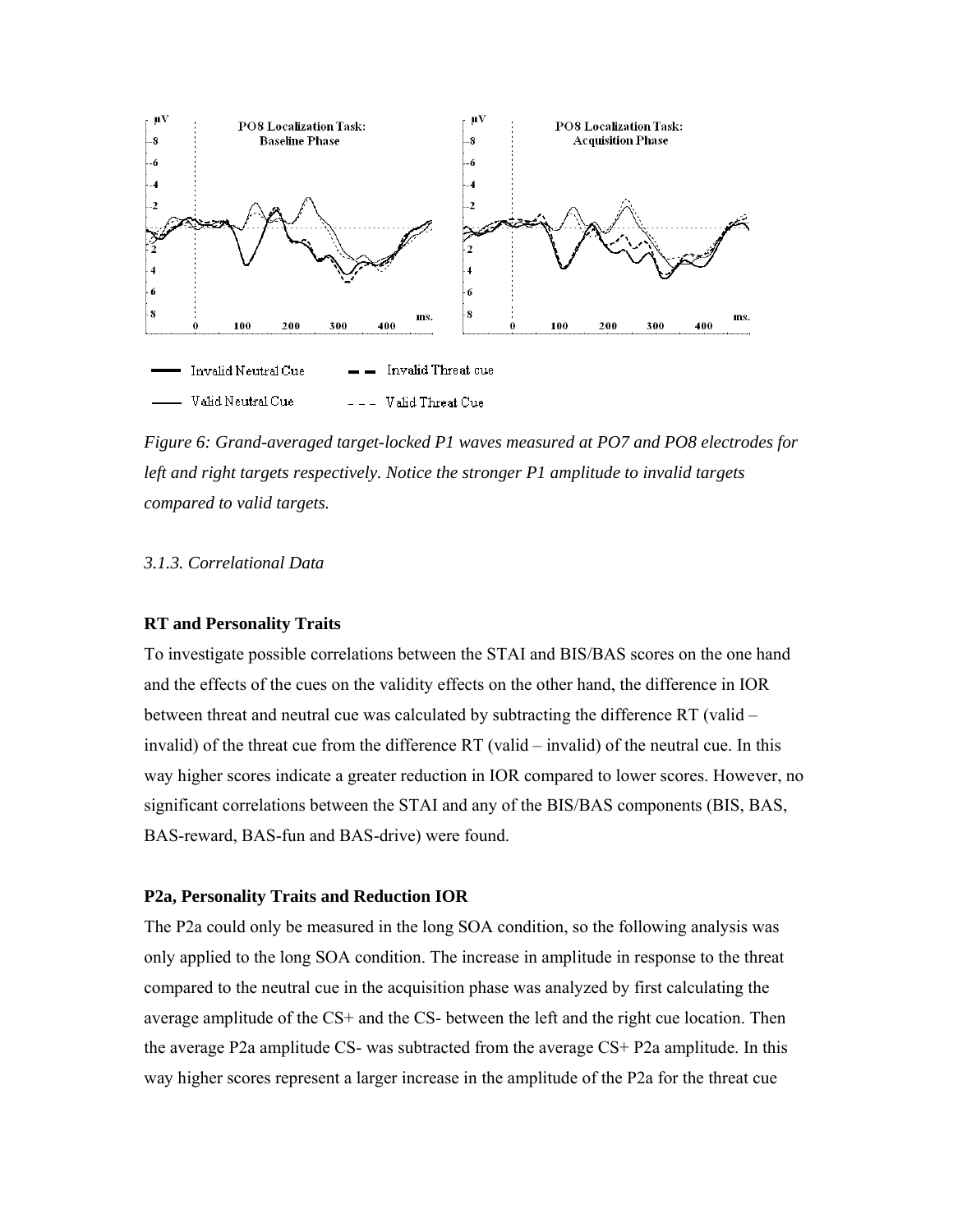compared to the neutral cue. These scores were correlated with STAI, BIS, BAS, BAS-fun, BAS-reward and BAS-drive, but no significant correlations were found.

The increase in the P2a in response to the threat cue in the acquisition phase did not show a significant correlation with the amount of reduction in IOR,  $r = -0.08$ ,  $p = 0.835$ .

## **3.2. Results Discrimination Task**

#### *3.2.1. Behavioural Analysis*

## *Sample*

The sample consisted of 10 participants, 4 males and 6 females, with a mean age of 22.2 (SD  $=$  .39). All were right handed. Questionnaire mean scores were 36.9 (SD = 6.49) for the STAI, 18.5 (SD = 2.99) for the BIS scale, 37.1 (SD = 2.28) for the BAS scale, 15.8 (SD = 1.40) for the BAS-reward scale,  $10.5$  (SD = 1.78) for the BAS-drive scale and  $10.8$  (SD = 1.55) for the BAS-fun scale.

#### *Subjective Ratings*

The aversiveness scores of the noise and the neutral sound were rated on a scale from 0 to 9 and differed significantly,  $t(9) = 17.493$ ,  $p < .001$ , with higher aversiveness scores for the noise, Mean = 7.9 (SD = .74), compared to the neutral sound, Mean = 1.1 (SD = .88). The expectancy rating, on a 0 to 9 scale, of the aversive sound presented after the threat cue was rated 7.4 (SD = 1.26) and 1.8 (SD = 2.29) after the neutral cue and was significantly higher for the threat cue,  $t(9) = 6.836$ ,  $p < .001$ . The difference in ratings of how comfortable participants felt watching either the threat and the neutral face cue was marginally significant,  $t(9) = -2.17$ ,  $p = .058$ , indicating lower comfort scores for the threat cue, Mean = 4.2 (SD = 1.99) compared to the neutral cue, Mean =  $5.4$  (SD =  $2.17$ ).

#### *Accuracy*

Mean accuracy scores in all conditions were between 89 and 93% and were not analyzed in further detail.

### *Reaction times*

The reaction time data are displayed in figure 7 and 8. A  $2 \times 2 \times 2 \times 2$  repeated measures ANOVA with Phase (baseline, acquisition), SOA (short, long), Validity (valid, invalid) and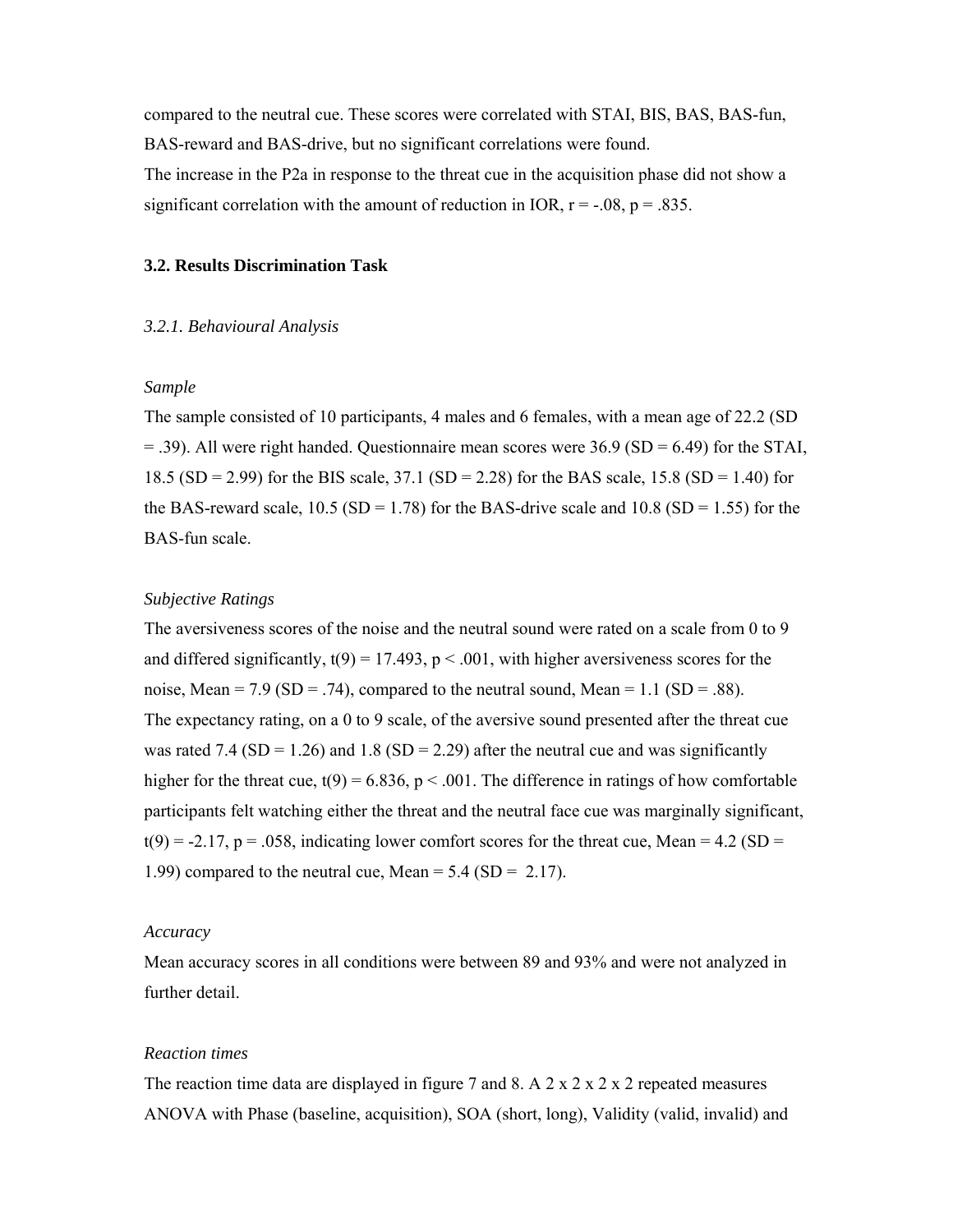Cue Type (Threat, Neutral) as factors was conducted. A significant Phase x SOA x Validity x Cue Type interaction was found,  $F(1, 9) = 6,67$ ,  $p < .05$ ,  $np^2 = .425$ , indicating that between the baseline and acquisition phase, there are different validity effects for the neutral and threat cue between the short and the long SOA. To further investigate this interaction separate 2 x 2 x 2 repeated measures ANOVAs with SOA, Validity and Cue Type as factors were conducted for the baseline and acquisition phase.

For the baseline phase a significant SOA x Validity effect was observed,  $F(1, 9) = 5.59$ , p < .05,  $np^2 = .383$ . To further investigate the difference in validity effects between the two SOAs (short, long) two 2 x 2 repeated measures ANOVAs with Validity and Cue Type as factors were conducted for the short and the long SOA, but no significant main effects or interactions were observed. Next, difference scores were calculated in both SOA conditions by subtracting the valid RT data from the invalid RT data and adding both cue conditions together. A pairedsample T-test showed significant longer RT for valid compared to invalid targets in the long SOA condition compared to the short SOA condition,  $t(9) = 2.364$ ,  $p < .05$ , indicating an IOR effect in the long compared to the short SOA condition.

In the acquisition phase the SOA x Validity x Cue Type repeated measures ANOVA showed a significant SOA x Validity x Cue Type interaction,  $F(1, 9) = 6.96$ ,  $p < .05$ ,  $np^2 = .436$ . Also a significant SOA x Validity interaction was observed,  $F(1, 9) = 6.01$ ,  $p < .05$ ,  $np^2 = .403$ . Separate 2 x 2 repeated measures ANOVAs with Validity and Cue Type as factors for both SOAs were conducted and showed no significant main effects or interactions in the short SOA condition, but a significant Validity x Cue Type interaction,  $F(1, 9) = 6.45$ ,  $p < .05$ ,  $np^2$  $=$  .418 and a significant main effect for Validity, F(1, 9) = 14.01, p < .01, np<sup>2</sup> = .610, in the long SOA condition (see Figure 1 for RT data).

Paired-sample T-tests showed no significant validity effect for the Threat Cue,  $t(9) = 3, 6, p = 1$ .071, but did show a significant validity effect for the Neutral Cue,  $t(9) = 3.6$ ,  $p < .01$ , indicating slower RT for valid compared to invalid targets, hence IOR. To further investigate these validity differences between cues, paired sample T-tests were performed to compare reaction times between Cue Types for valid and invalid trials separately. No significant difference in RT was found in invalid trials between the threat and the neutral cue,  $t(9) = -13$ , p = .990, but a significant difference in RT was found in valid trials between the threat and the neutral Cue,  $t(9) = -2.32$ ,  $p < .05$ . This indicates that reaction times to targets are significantly faster on valid trials with threatening cues compared to neutral cues and results in the disappearance of IOR in the threat cue condition while IOR is present in the neutral cue condition.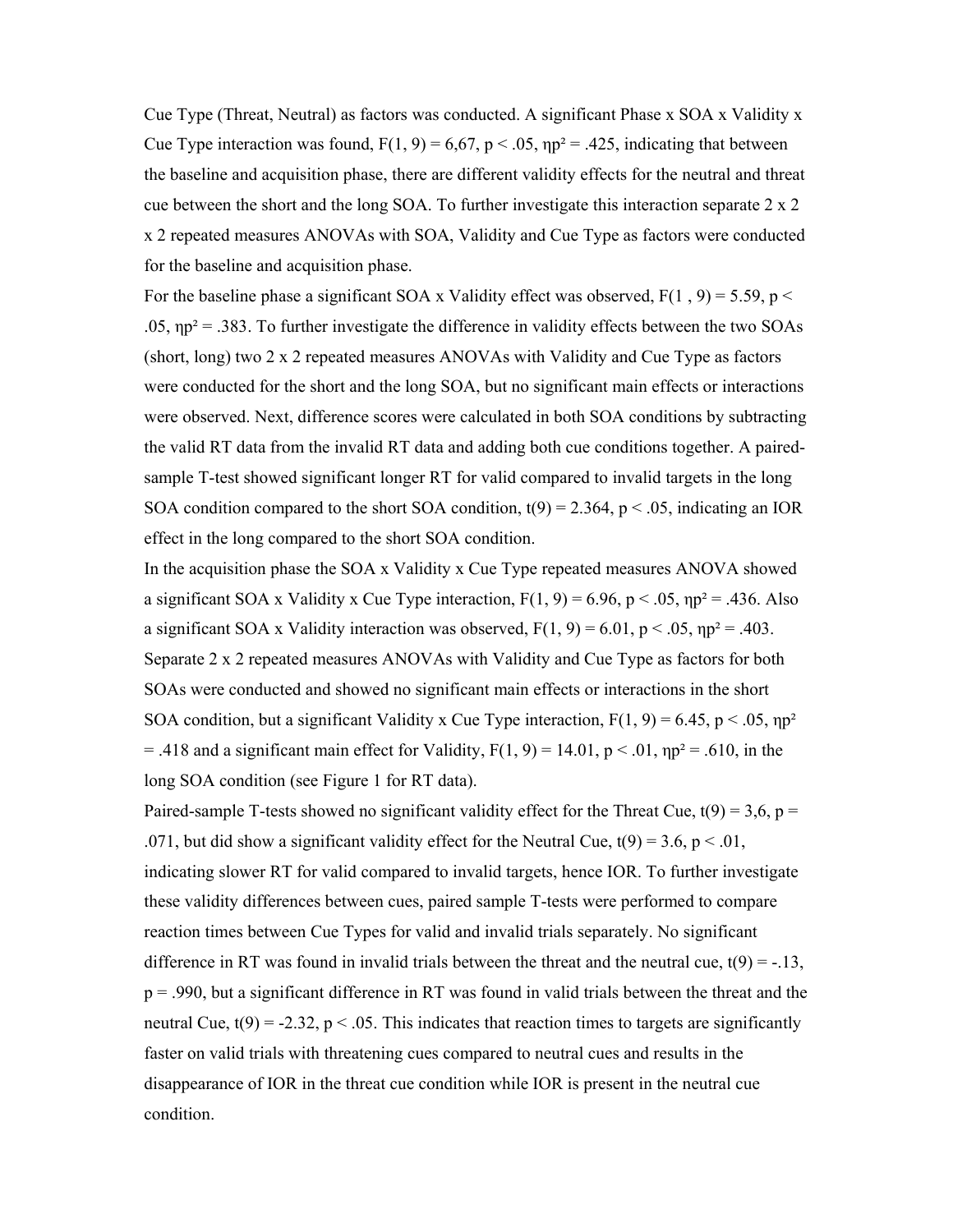## Short SOA: Baseline Phase

![](_page_31_Figure_1.jpeg)

![](_page_31_Figure_2.jpeg)

![](_page_31_Figure_3.jpeg)

*Figure 7:* Mean RT and standard errors of the mean for targets following the Neutral and Threat cues in Valid and Invalid conditions after a short SOA (200 ms) for the Baseline and Acquisition phase.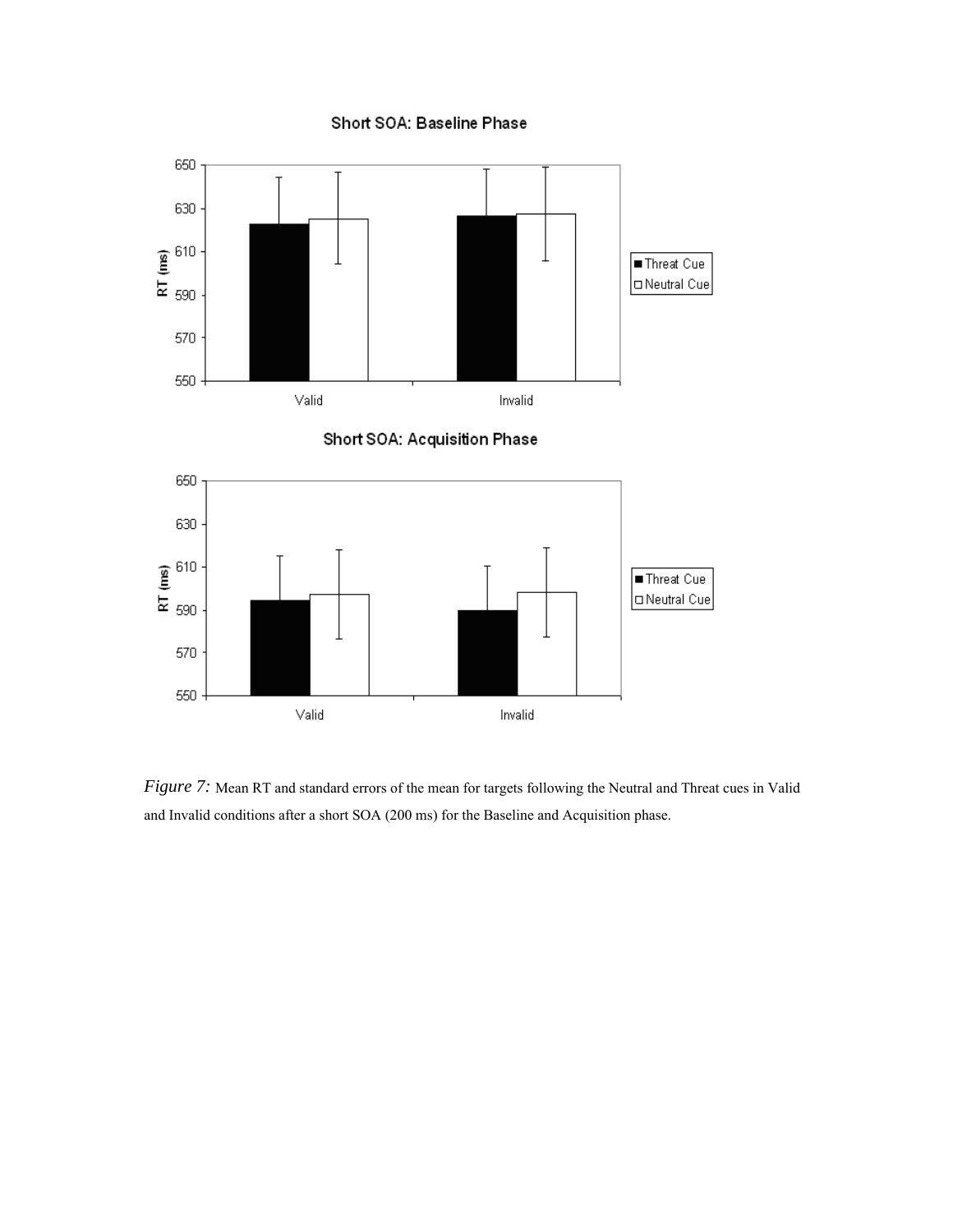#### Long SOA: Baseline Phase

![](_page_32_Figure_1.jpeg)

![](_page_32_Figure_2.jpeg)

![](_page_32_Figure_3.jpeg)

*Figure 8:* Mean RT and standard errors of the mean for targets following the Neutral and Threat cues in Valid and Invalid conditions after a long SOA (400 ms) for the Baseline and Acquisition phase.

# *3.2.2. ERP Measures*

# **Cue**

### *P1 (100-130 ms)*

The cue-locked P1 waveforms are displayed in figure 9. A 2 x 2 x 2 x 2 repeated measures ANOVA with Phase (Baseline and Acquisition), Location (Left and Right), SOA (Short and Long) and Cue Type (Threat and Neutral) as factors was conducted. Results showed a only a main effect for Cue Type,  $F(1, 9) = 8.86$ ,  $p < .05$ ,  $np^2 = .50$ . The amplitude for the CS+ was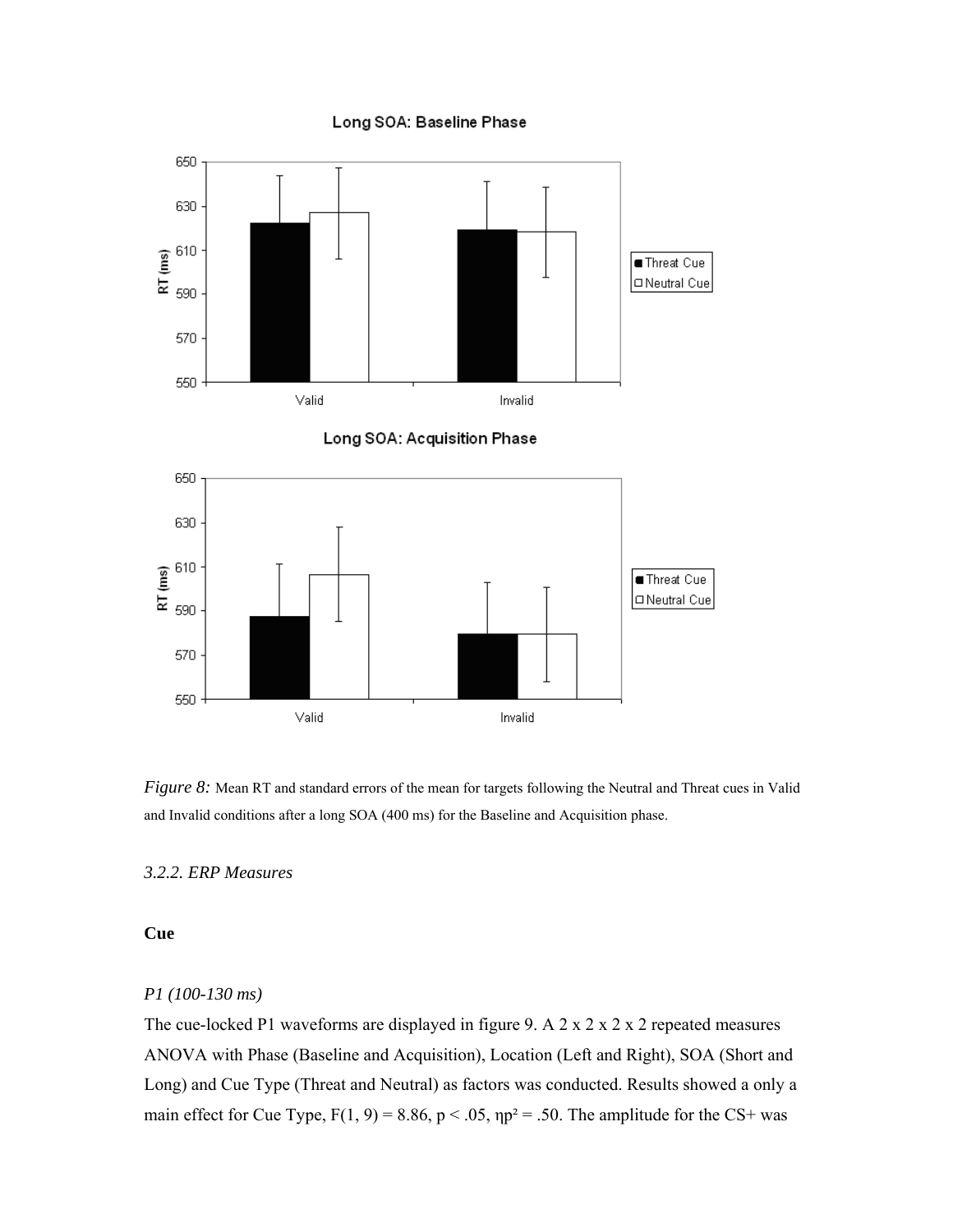larger compared to the CS- in both phases. The Phase x Cue Type interaction was nonsignificant,  $F(1, 9) = .04$ ,  $p = .84$ ,  $np^2 = .01$ .

![](_page_33_Figure_1.jpeg)

*Figure 9: Grand-averaged cue-locked P1 waves at electrodes PO7 and PO8 for left and right cues respectively in the baseline and acquisition phase.*

#### *P2a (190-260 ms)*

The waveform of the P2a is displayed in figure 10. A  $2 \times 2 \times 2$  repeated measures ANOVA was conducted with Phase (Baseline and Acquisition), Cue Type (Threat and Neutral) and Cue Location (Left and Right) as factors and a significant Phase x Cue Type interaction was observed,  $F(1, 9) = 8.42$ ,  $p < .05$ ,  $np^2 = .48$ . Because this interaction did not differ between Cue Locations, the Cue Type effect was analyzed separately between the baseline and acquisition phase with both Cue Locations taken together. No significant difference between the threat and the neutral cue was found in the baseline phase,  $F(1, 9) = .52$ ,  $p = .49$ ,  $np^2 = .05$ , but a significantly greater P2a amplitude was found following the threat cue compared to the neutral cue,  $F(1, 9) = 6.20$ ,  $p < .05$ ,  $np^2 = .41$  in the acquisition phase.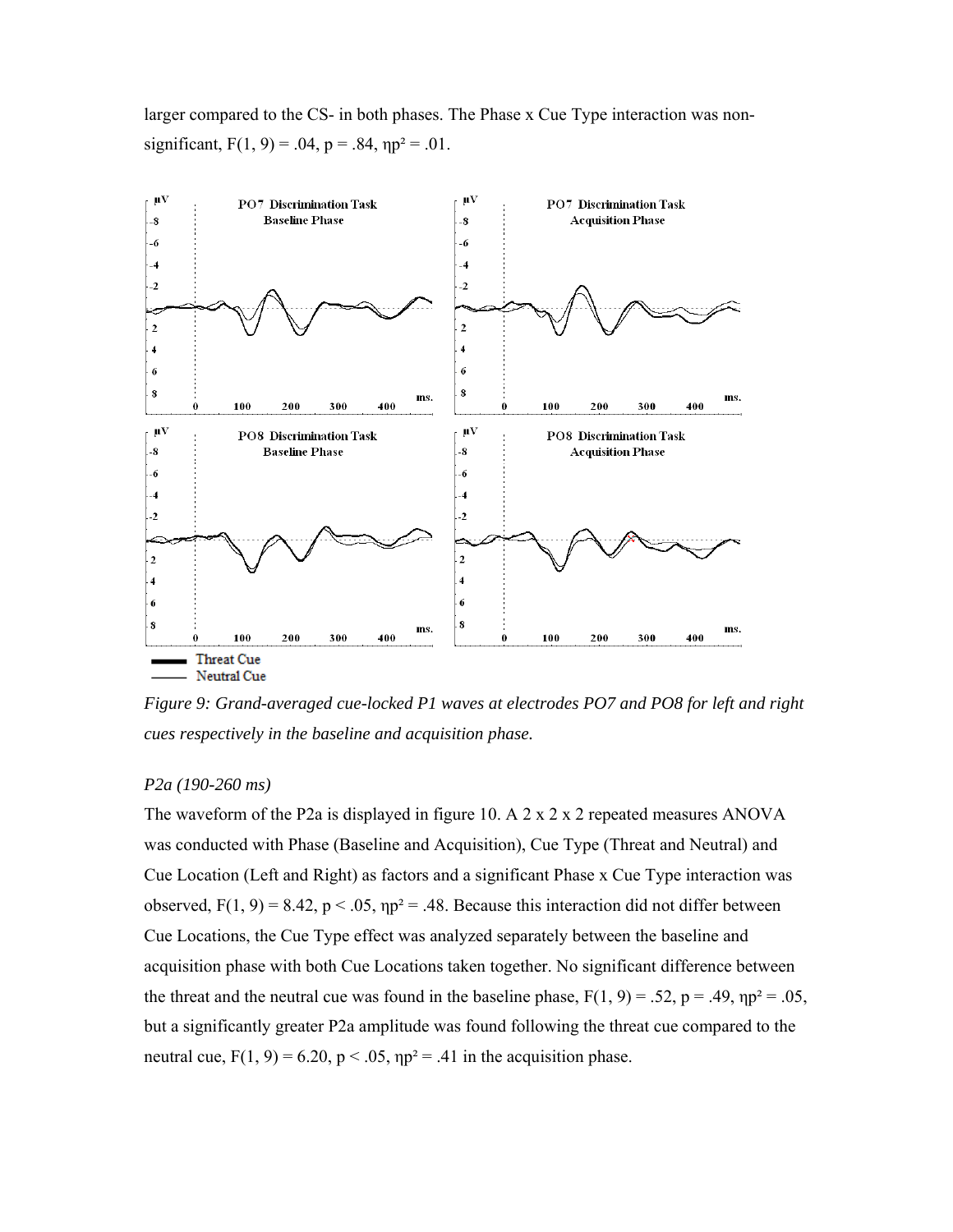![](_page_34_Figure_0.jpeg)

*Figure 10: Grand-averaged P2a waveforms to the cue measured at FCz in the baseline and acquisition phase. Notice the stronger positive peak following the threat cue in the acquisition phase.* 

## **Target**

#### *P1 (90-120 ms)*

The waveforms of the target-locked P1 are displayed in figure 12. A 2 x 2 x 2 x 2 x 2 repeated measures ANOVA was conducted with Target Side (Left and Right), Phase (Baseline and Acquisition), SOA (Short and Long), Cue Type (Threat and Neutral) and Validity (Valid and Invalid) as factors. A significant SOA x Validity interaction was found,  $F(1, 9) = 5.96$ , p < .05,  $np^2$  = .40, indicating differences in P1 amplitude to valid and invalid targets between trials with short and long SOAs. Further testing revealed a marginally significant main effect for validity on trials with short SOAs,  $F(1, 9) = 4.62$ ,  $p = .06$ ,  $np^2 = .34$ , and a significant main effect for validity on trials with long SOAs,  $F(1, 9) = 16.39$ ,  $p < .01$ ,  $np^2 = .65$ . These results indicate that P1 amplitudes were larger to invalid compared to valid targets and this validity difference was larger on trials with long compared to short SOAs. The Phase x Cue Type x Validity interaction was not significant,  $F(1, 9) = .00$ ,  $p = .98$ ,  $np^2 =$ .00. Differences in validity effects for the neutral and the threat cue between the baseline and acquisition phase, as was found in the behavioural data, were not present for the target-locked P1. This means that threat did not modulate the validity effects of P1 amplitude to the targets. Threat did however modulate differences in P1 in the baseline and acquisition differently between the short and the long SOA, because a significant Phase x SOA x Cue Type interaction was found,  $F(1, 9) = 5.60$ ,  $p < .05$ ,  $np^2 = .38$ . Two separate repeated measures ANOVAs were conducted for the baseline and acquisition phase with SOA and Cue Type as

factors. In the baseline phase no significant main effects or interactions were found. A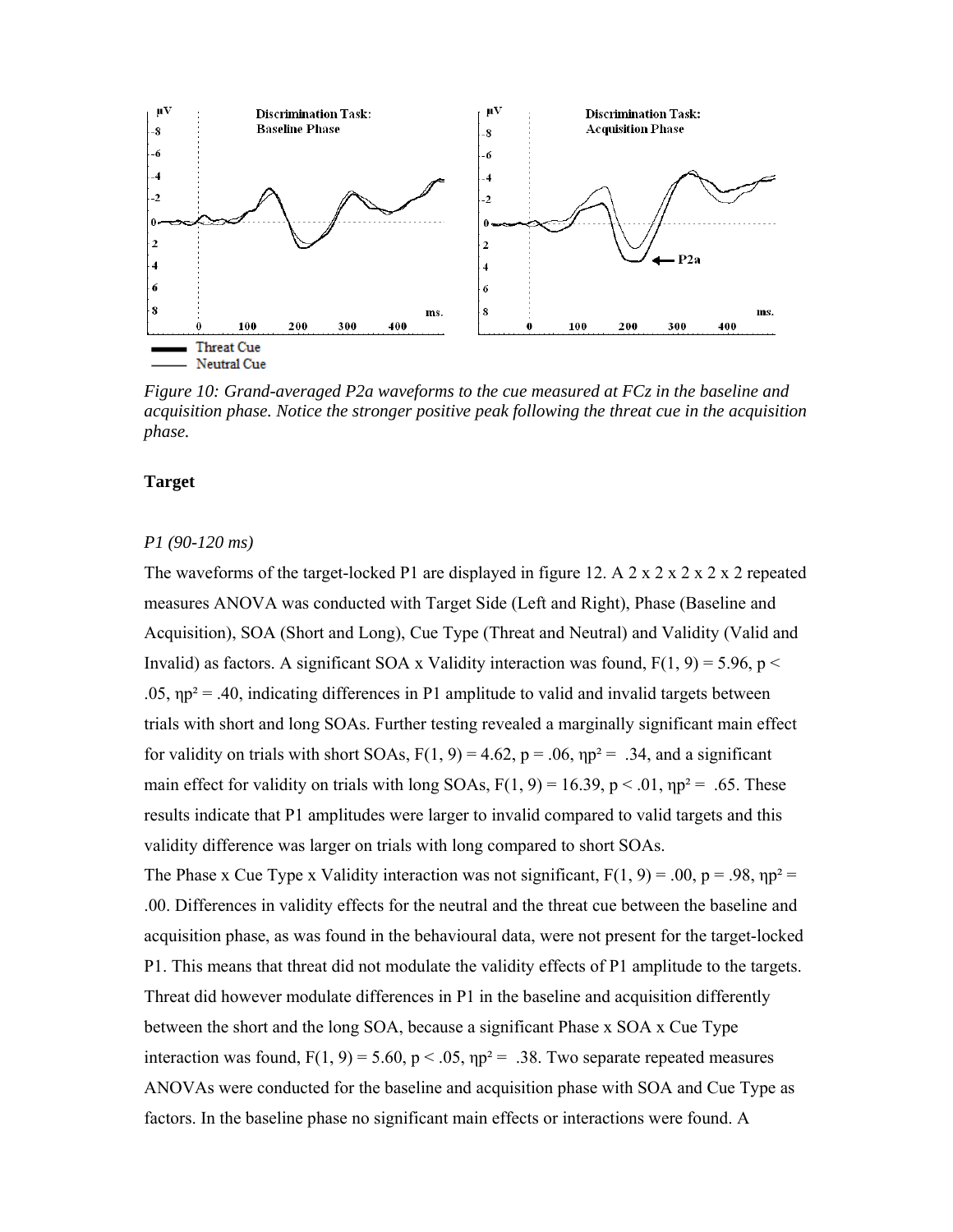marginally significant main effect for SOA was observed,  $F(1, 9) = 4.51$ ,  $p = .06$ ,  $np^2 = .33$ , indicating larger P1 amplitudes to targets on long compared to short SOAs. No significant main effects or interactions were found in the acquisition phase. To further examine what effects underlie the significant Phase x SOA x Cue Type interaction the mean amplitudes for SOA, Cue Type and SOA x Cue Type were examined. After inspection of the mean amplitudes the same patterns were found for SOA and Cue Type in the baseline and the acquisition phase, with larger amplitudes to targets on trials with long compared to short SOAs and no obvious differences in amplitudes between the threat and the neutral cue. However, the SOA x Cue Type interaction showed a difference between the baseline and the acquisition phase. In the baseline phase the amplitudes for targets in the threat condition and the neutral condition showed a similar pattern, that is larger target-locked P1 amplitudes on long compared to short SOAs. However, in the acquisition phase this pattern was only found for the neutral cue. In contrast, the P1 amplitude to targets following the threat cue was larger on trials with short compared to long SOAs.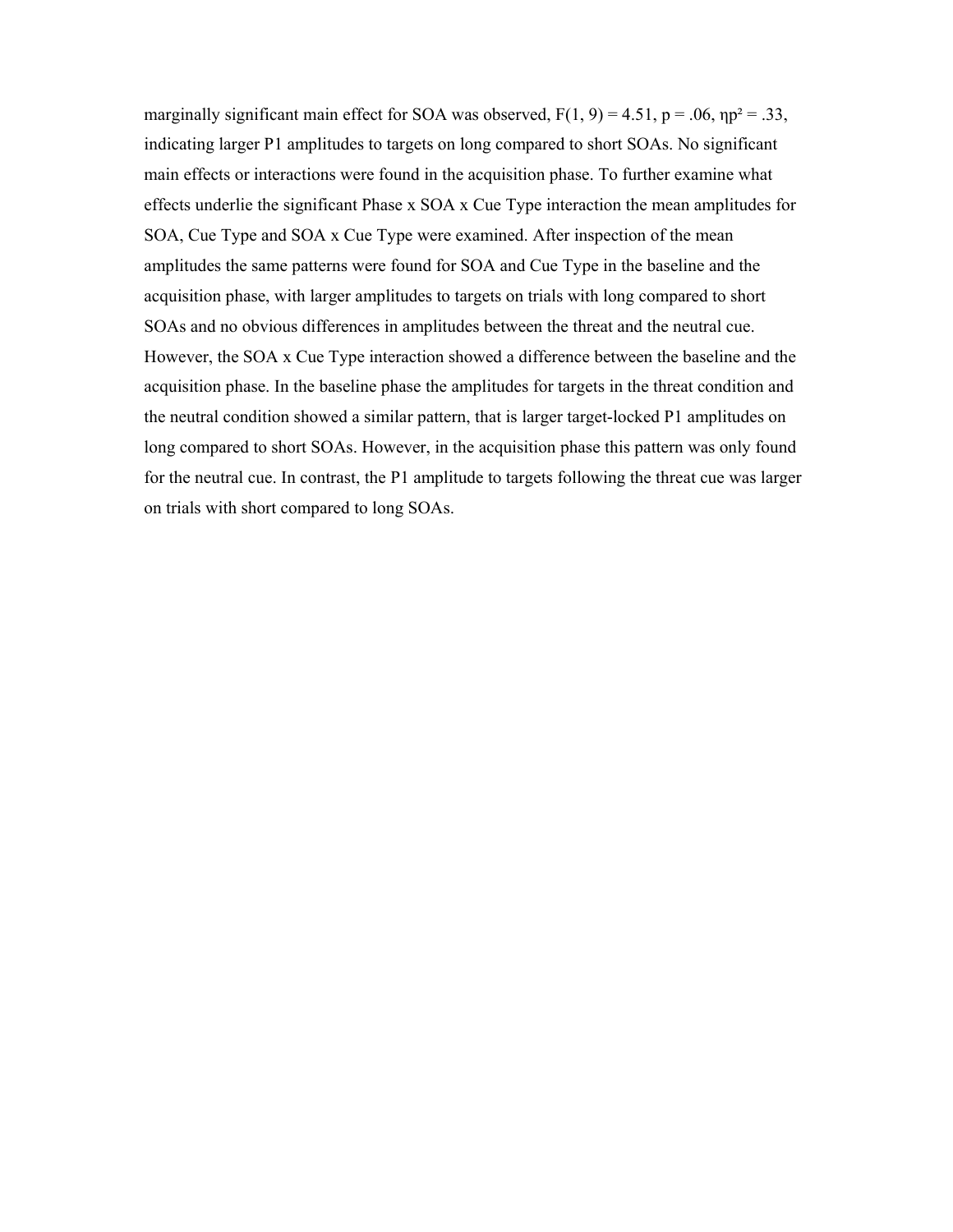

*Figure 12: Grand-averaged target-locked P1 waves measured at PO7 and PO8 electrodes for left and right targets respectively. Notice the stronger P1 amplitude to invalid targets compared to valid targets.* 

# *3.2.2. Correlational Data*

## **RT and Personality Traits**

To analyze possible relations between personality characteristics and the reduction in IOR observed for the threat cue, difference scores were calculated by subtracting valid RT from invalid RT for both cues. These IOR scores of the Threat cue were then subtracted from the IOR score of the Neutral cue to assess the amount of change in IOR between the cues. Higher scores indicate a stronger decrease in the amount of IOR compared to lower scores. These scores were correlated with STAI, BIS, BAS, BAS-reward, BAS-fun and BAS-drive, but no significant correlations were found.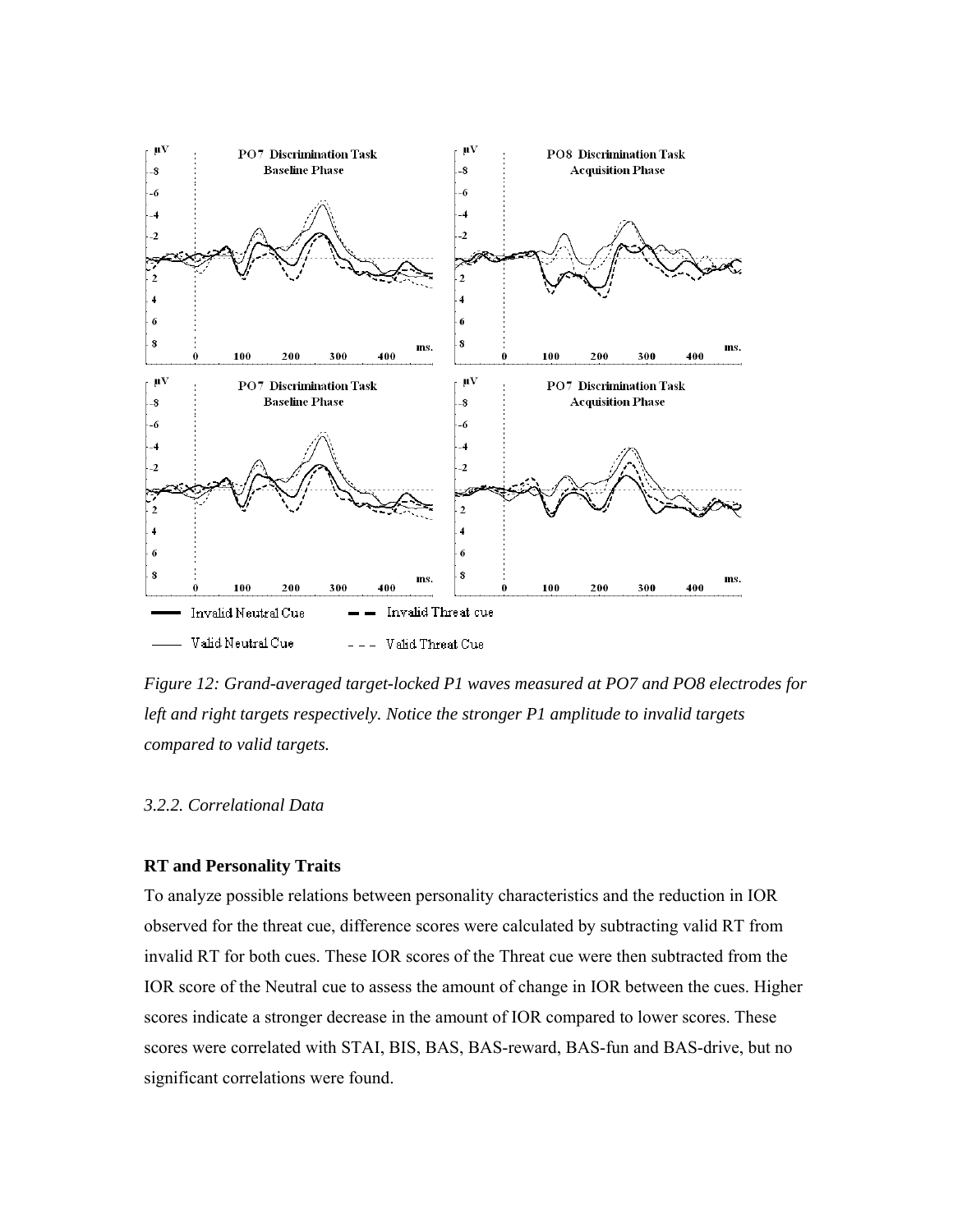#### **P2a, Personality Traits and Reduction IOR**

The P2a could only be measured in the long SOA condition, so the following analysis was only applied to the long SOA condition. The increased P2a amplitude in response to the threat compared to the neutral cue in the acquisition phase was analyzed by first calculating the average amplitude of the CS+ and the CS- between the left and the right cue location. Then the average CS- P2a amplitude was subtracted from the average CS+ P2a amplitude. In this way higher scores represent a larger increase in the amplitude of the P2a for the threat cue compared to the neutral cue. These scores were correlated with STAI, BIS, BAS, BAS-fun, BAS-reward and BAS-drive. A significant correlation between BIS scores and the increase in the P2a to the threat cue was found,  $r = -.89$ ,  $p < .01$  (figure 11). Higher scores on the BIS are thus related to smaller increases in the P2a in response to the threat cue compared to the neutral cue. No other significant correlations were found.

The increase in the P2a in response to the threat cue in the acquisition phase did not show a significant correlation with the amount of reduction in IOR,  $r = .49$ ,  $p = .147$ .



*Figure 11: Correlation between BIS and the difference in the P2a amplitude to the threat compared to the neutral cue (CSp – CSm. r = -.89, p < .01, r<sup>2</sup>= .79.*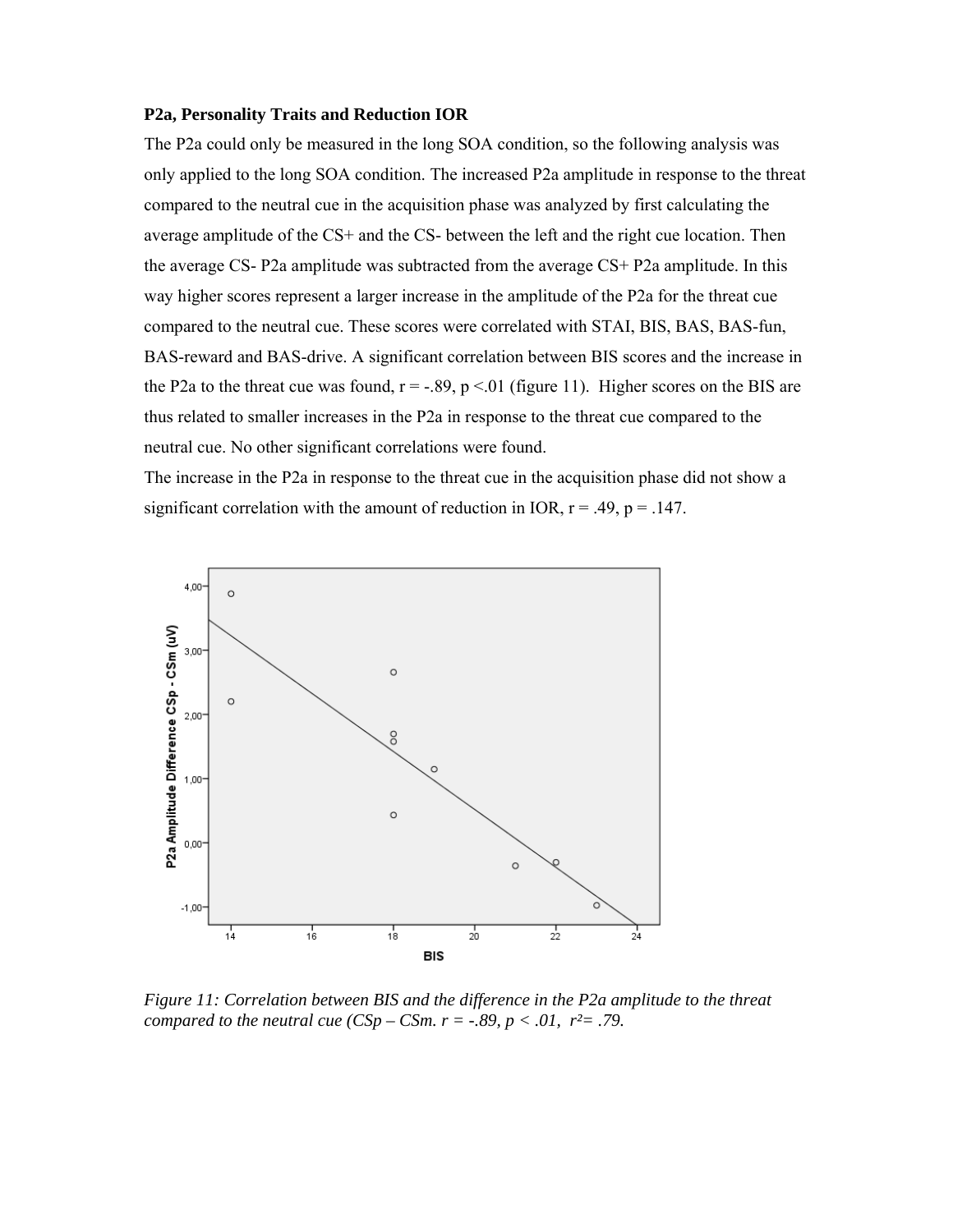## **Discussion**

The main aim of this study was to investigate emotional modulation of exogenous attention and to gain insight into the neurophysiological mechanisms that underlie these processes. The existence of an association between attentional and emotional processes has been hypothesized based mainly on two ideas. First, one the of primary functions of attention is to facilitate rapid detection and processing of new objects appearing in the environment (Yantis, 1996). Second, the primary function of fear is to facilitate detection of potential dangers in the environment (LeDoux, 1996). A task that has been frequently used to assess attention modulation by emotional stimuli is Posner's exogenous covert orienting task (Posner, 1980) in which participants have to respond to either validly or invalidly cued targets. This let to the discovery of the *cue validity effect*, meaning faster reaction times to validly cued targets compared to invalidly cued targets when relatively short SOAs were used. This task has proven to be especially useful in distinguishing between different stages of attentional processes, namely attentional engagement, shift and disengagement (Posner & Peterson, 1990). By manipulating the emotional valence of the cues, the effect of the emotional content on these different stages of attention can be measured. Several studies have consistently shown significant effects of threat-related stimuli on attention. Both a stronger disengagement effect for emotional compared to neutral cues, reflecting slower reaction times to invalidly cued targets (Fox, 2001; Fox, Russo & Dutton, 2002; Yield & Matthews, 2001) and a stronger engagement effect for emotional cues (Koster et al., 2004; Koster et al., 2006), reflecting faster reaction times to validly cued targets, were found. These findings suggest that the attentional system is modulated by emotional processes resulting in enhanced allocation of attentional resources towards the location of the threatening cue and in a delay in disengaging attentional resources from a location previously occupied by threat.

In this study an emotional-modified exogenous spatial cueing paradigm was used based on the study by Massar (in press) in which an instructed conditioning procedure was applied to pair an aversive sound to one cue  $(CS<sup>+</sup>)$  and a neutral tone to the other cue  $(CS<sup>-</sup>)$ . Pictures of neutral faces were used as cues. EEG activity was recorded to examine the temporal dynamics of spatial attention processes. Although several studies have already been conducted to investigate both emotion induced effects on attention and neurophysiological attentional processes by using EEG (e.g. Fox et al., 2007; Li et al., 2005; Pourtois et al., 2004; Santesso et al., 2008), results have not always been consistent and ERPs locked to the cues have not received much attention thus far. To our knowledge only a few studies addressed the issue of cue-locked ERPs (Pourtois et al., 2004; Santesso et al., 2008; Bar-Haim et al, 2005;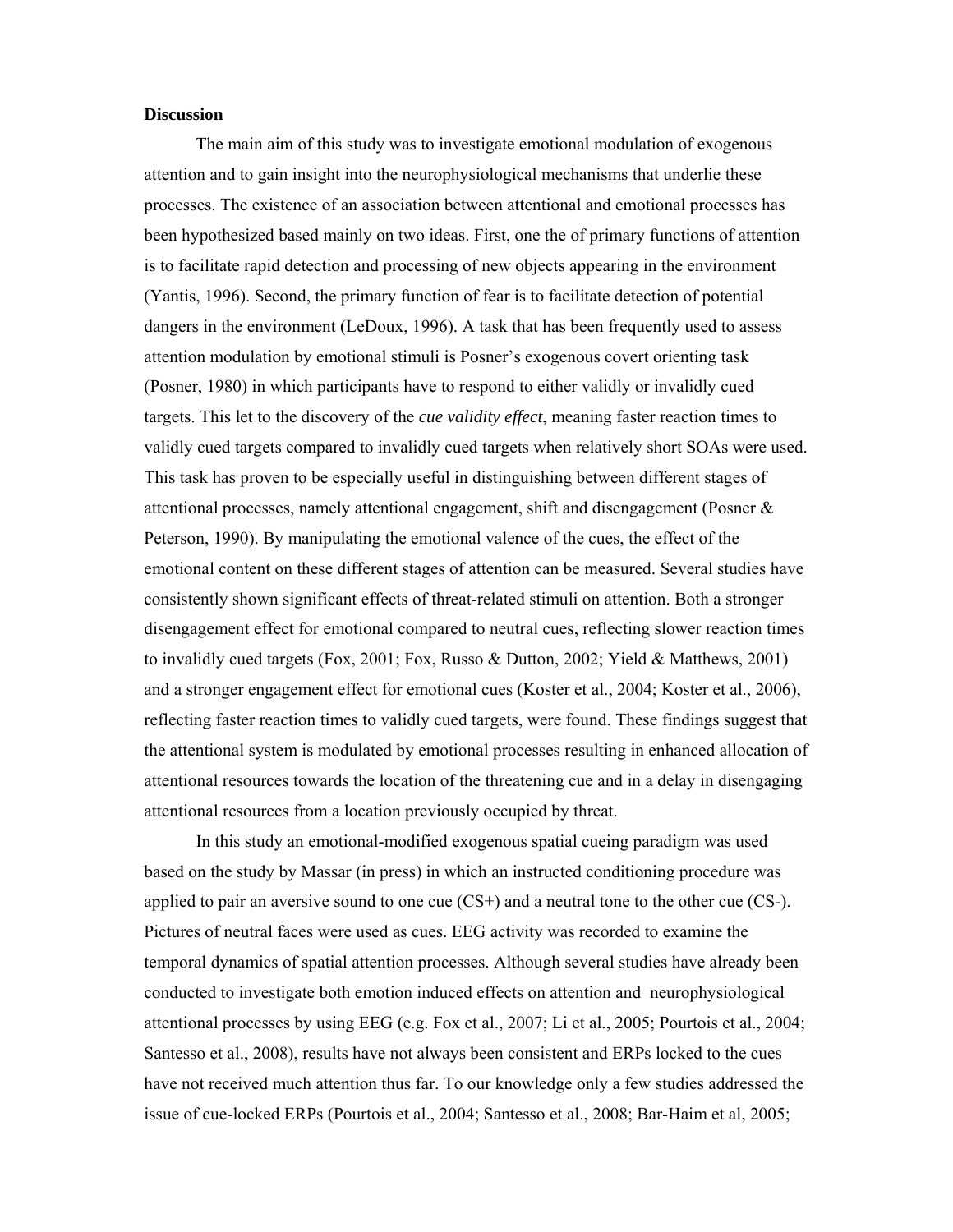Eldar et al., 2010), but with some mixed results. Also, no such study has used a conditioning approach to manipulate the level of threat. Instead stimuli with intrinsic emotional value, such as angry faces or arousing pictures, have served as cues.

One of the main goals of this study was to address the effects of threat on the cue validity effect. Another main goal of this study was to measure potential differences in EEG activity to threat-related compared to neutral cues. However, because the cue-related MFC activity of interest occurs relatively late, 200-400 ms. post stimulus, specific measures had to be taken to prevent the occurrence of the Inhibition Of Return (IOR) effect. IOR was first observed by Posner and Cohen (1984) during a spatial cueing task when SOAs longer than 300 ms. were used. IOR showed the exact opposite behavioural effect compared to the cue validity effect, namely faster reaction times to invalidly compared to validly cued targets. However, in studies by Lupianez and colleagues (1997; 1999) it was discovered that the occurrence of IOR could be delayed to SOAs of 700-1000 ms. by switching to a discrimination task instead of a detection task. At shorter SOAs a facilitation effect for validly cued targets was found on trials with a 100 ms. SOA in both the detection and the discrimination task. Interestingly and relevant to this study, on trials with a 400 ms SOA this facilitation effect was still present in the discrimination task while IOR was observed in the detection task. Based on these results a spatial cueing task with target discrimination instead of target detection could be used to delay the IOR effect. In this way the IOR effect may not be present and EEG-activity measured at 200-400 ms. post-cue uncontaminated by the presentation of the target is possible.

In this study 4 conditions were included in an attempt to replicate and extend Lupianez's findings (1997). In our experiment subjects either performed a localization or a discrimination task in which halve of the trials had short SOAs (200 ms) and the other halve had long SOAs (400 ms). The reason to chose for a localization instead of a detection task was based on the fact that we attempted to replicate the results by Massar and colleagues (in press) who found an cue-validity effect and modulation of this validity effect by the CS+. We hypothesized to replicate Lupianez's findings with a localization instead of a detection task, based on three reasons. First, research has shown that IOR is present at the same SOA in detection and a localization task (Klein & Taylor, 1994). Second, in a study by Lupianez and colleagues (1999) it was shown that the difference in onset of between a detection and a discrimination task is due to differences in perceptual demands instead of differences in response selection. Because the only difference between a localization task and a detection task is a difference in response selection while the perceptual demands are similar, we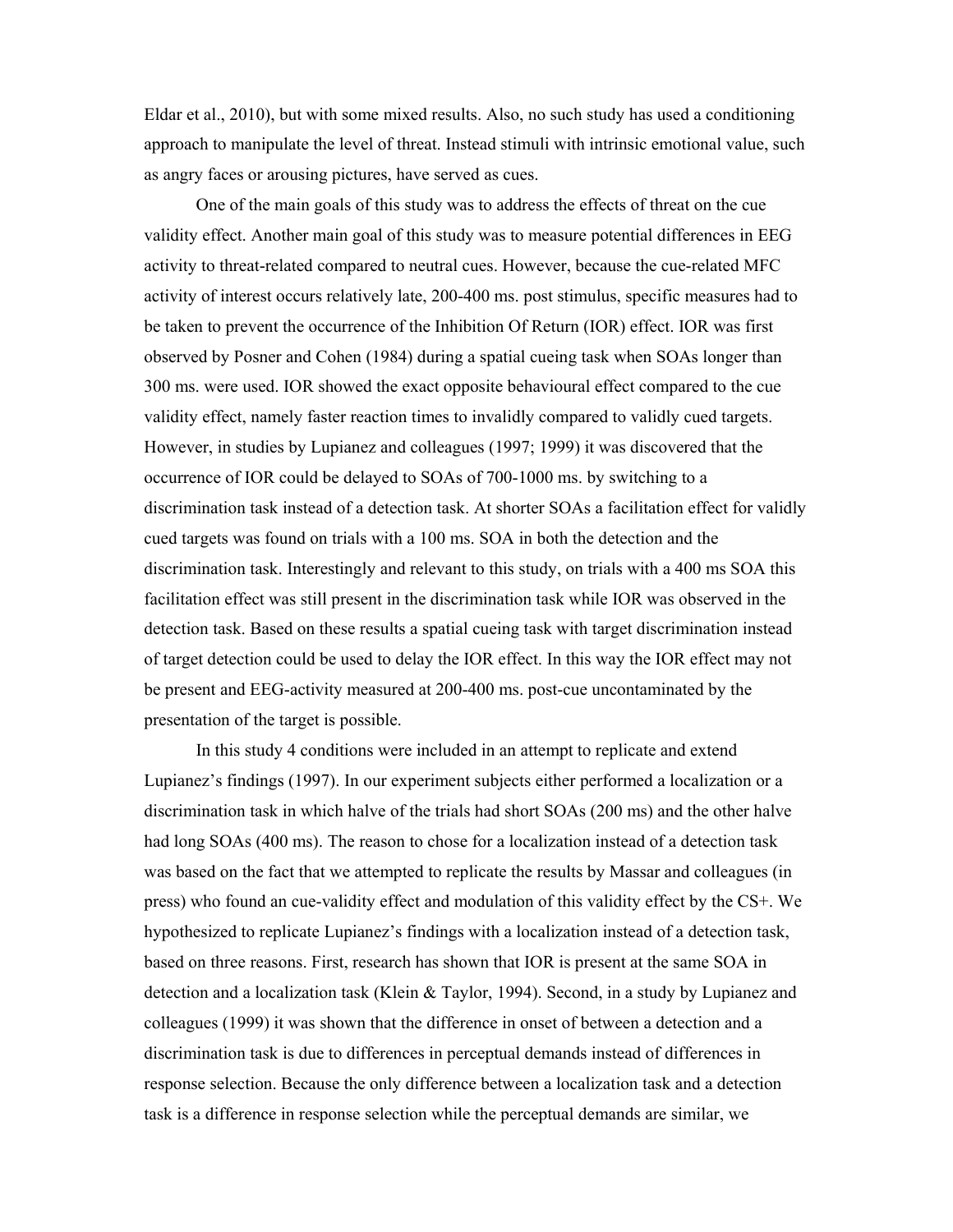expected similar cueing effects in a localization compared to a detection task. Finally, we expected that the explanation postulated by Lupianez and colleagues (1999) for the discrepancy in cueing effects between a detection and a discrimination task could also be extended to localization tasks. This explanation states that a discrimination task favours an attentional set aimed at the integration of information over time within the same representation which facilitates making a discriminative judgement. In a detection task such integration is not required and an attentional set is adopted that is focused on the detection of new events. The attentional set favouring integration results in stronger attentional capture effects and later disengagement, especially when discrimination between targets is difficult. Increasing the difficulty accentuates the attentional set to integrate information. In this way the attentional set aimed at integration induced by the discrimination task results in a later onset of IOR compared to the attentional set that is adopted in response to a detection task. In a localization task one has a similar task as in a detection task and therefore a similar attentional set could be adopted, resulting in a similar onset of IOR.

The results of this study concerning the onset of IOR are consistent with our expectations. A delay in the IOR was found in the discrimination compared to the localization task, thereby replicating previous findings (Lupianez et al., 1997; Lupianez et al., 1999). While IOR was present at the 200 ms. SOA in the localization task, IOR was not yet present on trials with 200 ms. SOAs in the discrimination task. The role of different attentional sets between a detection or localization and a discrimination task has already been discussed and does provide a possible explanation for the difference in cueing effects that were found in this study. However, more processes may be involved. In a more recent article Lupianez and colleagues (2007) stated the importance of three different processes. Two of these processes are based on two hypotheses related to differences in attentional sets, but the authors suggested the role of a third mechanism. However, before discussing this third mechanism, the two hypotheses will be explained first. The "bigger capture hypothesis", suggested by Klein (2000), states that a discrimination task is more demanding compared to target detection, which results in the preparation of more resources that are allocated to the cue. This causes a stronger facilitation effect to the cue and a later appearance of IOR. In this case the facilitation effect to validly cued targets gradually weakens over time after cue presentation and results in a decrease in the facilitation of responses to valid targets when SOAs become progressively longer. Eventually the facilitation of responses becomes negative, thus resulting in IOR. The "later disengagement hypothesis" stresses the importance of different disengagement and re-orienting strategies that occur in a discrimination and a detection task.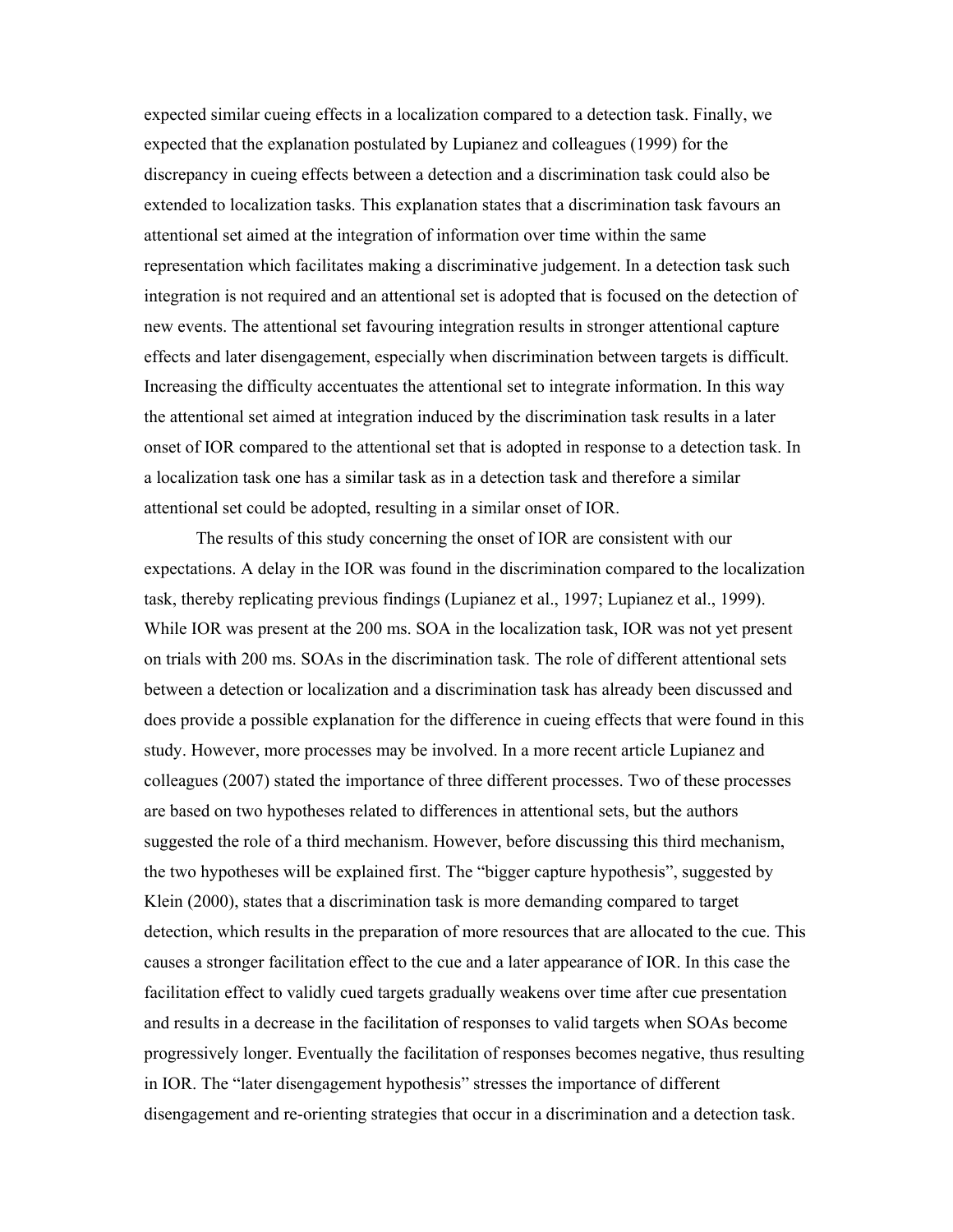Although, according to this hypothesis, the facilitation effect is the same in both tasks, the disengagement process occurs later in the discrimination task, because an attentional set is adopted that emphasises integration of information instead of detecting new events in the environment (Lupianez et al., 2001). In this case the facilitation effect in the discrimination task remains as strong when the SOA increases up until a particular point in which there is a rapid decline in the facilitation effect and a quick transition to IOR takes place. Based on the results of the study by Lupianez (1997) this transition point was suggested to be around the 400 ms. SOA in their experiment.

Lupianez and Colleagues (2007) argued that both hypothesis focus on processes that occur prior to target onset and do not take into account processes that may occur at or after target presentation. In a series of experiments they showed that different cueing effects can be caused by processes that take place at or after target onset. A model was proposed in which differences in cueing effects cannot be directly attributed to the size of the attentional capture effect or to the speed of disengagement of attention, without considering the role of taskrelated processes that are initiated in response to the target. The authors concluded that any difference in cueing effects between tasks should be examined in light of these three processes. It is therefore reasonable to assume that differences in attentional sets and/or differences in task-related processes initiated in response to the target between the localization and the discrimination task were present in our study.

This study may provide some neurophysiological support for the fact that different tasks induce different attentional sets. Although not all effects turned out to be significant, examination of the target-locked P1 in the localization and the discrimination task at short and long SOAs revealed an interesting trend. The amplitude of the target-locked P1 was larger on trials with short compared to long trials in the localization task, while the amplitude of the P1 to targets in the discrimination task was larger on long compared to short SOAs. Perhaps the attentional set adopted in the localization task, which favours detection of new events, is especially strong in the early phases shortly after presentation of the cue, resulting in larger P1 amplitudes to targets on short compared to long SOAs. In the discrimination task the attentional set emphasizes integration of new and past events within the same representation by updating the old event. Perhaps as more time passes after presentation of the first event, the cue, more attentional resources are deployed to make it possible to integrate new information with the past event. Therefore, when the target is presented after a longer SOA, processing of the target is facilitated resulting in larger P1 amplitudes. More research is required to test whether the trend observed in this study becomes significant when more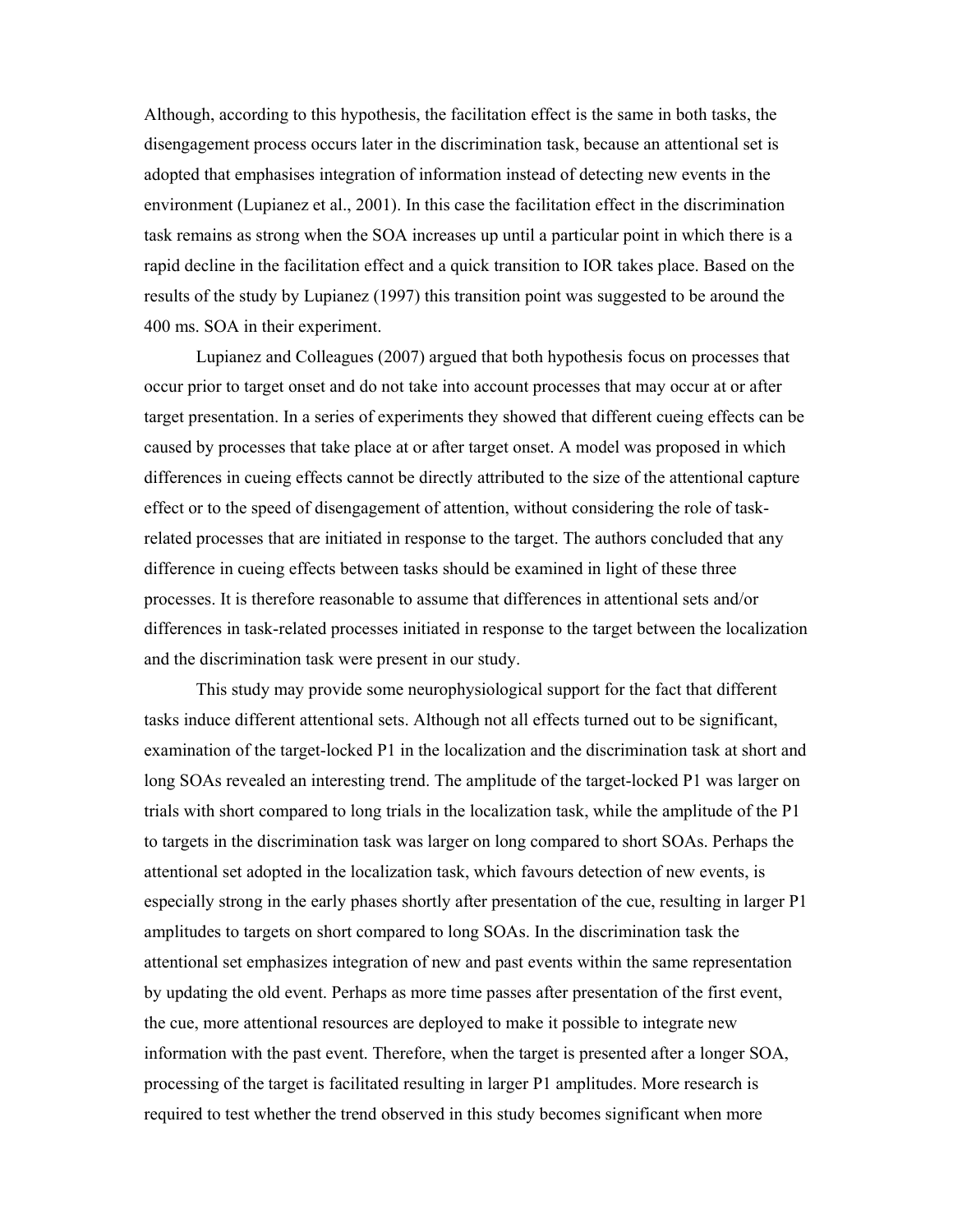subjects are tested. If these effects of the target-locked P1 can be modulated by attentional sets that are induced by the different tasks, changing the difficulty of the discrimination task and thereby the strength of the attentional set can be used to examine potential modulatory effects on the amplitude of the target-locked P1. Also, by using multiple SOAs one could examine how the strength of the P1 changes from short to longer SOAs.

Concerning the behavioural effects in this study, we replicated the delay in the onset of IOR induced by the discrimination task compared to the localization task. However, the results of our study did show several important differences compared to the results obtained by Lupianez and colleagues (1997). First, a difference in the onset of IOR in this study compared to the studies by Lupianez and colleagues (1997; 1999) was found. In these studies IOR was not present at the 100 and 400 ms. SOA in the discrimination task and at the 400 ms. SOA in the detection task, but only at the 100 ms. SOA in the detection task. Based on these results we expected to find IOR only in the localization task on trials with 400 ms. SOA. However, significant IOR was found on trials with a 400 ms. SOA in the localization and the discrimination task and on trials with 200 ms. SOA in the localization task. Only on trials with short SOAs in the discrimination task no significant IOR was observed and a slight cue validity effect was found in the baseline phase, but it did not reach statistical significance. This is a crucial difference in light of the goal of this study, since we attempted to eliminate the IOR effect in most conditions. Besides this difference in the onset of IOR, two more differences were found. A second difference is that in the study by Lupianez (1997) no difference was found concerning the magnitude of the IOR effect at the 700 ms. SOA between the detection and the discrimination task. Although no 700 ms. SOA was used in this study, IOR was present in both tasks at the 400 ms. SOA, but the amount of IOR differed. A stronger IOR effect was present on trials with a 400 ms. SOA in the localization compared to the discrimination task. The third difference is related to the two hypothesis, the 'bigger capture hypothesis' and the 'later disengagement hypothesis'. Using 100 and 400 ms. SOAs Lupianez (1997) found evidence in favour of the latter, which is a transition from facilitation to IOR in the detection task from 100 to 400 ms. SOAs while the facilitation effect remained as strong on trials with a 400 ms. compared to a 100 ms. SOA in the discrimination task. In this study results more consistent with the 'bigger capture hypothesis' were found. In both tasks stronger IOR was observed at the 400 ms. SOA compared to the 200 ms. SOA indicating a transition to stronger IOR effects in both tasks. These discrepancies between our results and the results in experiment conducted by Lupianez and colleagues (1997; 1999) must be explained by differences between task parameters that were used. Although we did use the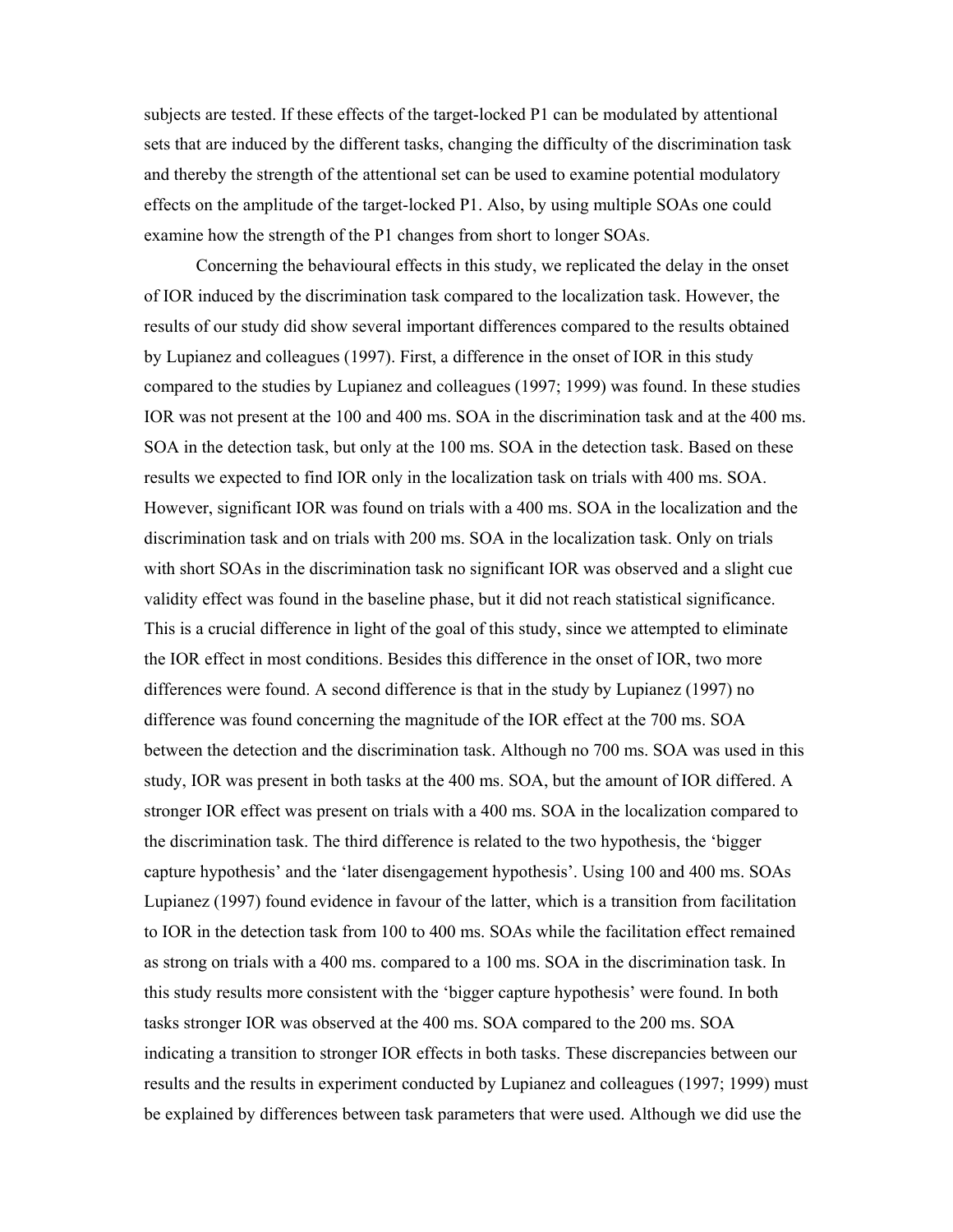same general cue-target paradigm, several differences were present that may have contributed to the difference in the onset of IOR between Lupianez's and this study.

An important difference between our and Lupianez's discrimination task concerned the presentation time of the cue, which was longer in our compared to Lupianez's experiment, 200 or 400 versus 50 ms. respectively. As a consequence, perhaps people had a tendency to disengage more quickly from a location that does not show any further change after the presentation of a stimulus compared to a location in which a change does occur, namely the disappearance of the stimulus. In the latter situation the occurrence of IOR my be delayed as a result. Another difference was the kind of cue being used, a face vs. a flicker of light. It has been shown that a face readily captures attention (Mack et al., 2002; Ro et al., 2001; Theeuwen et al., in press). If the onset of disengagement depends on the onset of attentional engagement, than a more rapid allocation of attention to the cued location may result in earlier disengagement and thus an earlier onset of IOR. However, faces also have been shown to retain attention and delay the disengagement process (Bindemann et al., 2005). Although potential differences in attentional capture and disengagement between a face and a light flicker could have contributed to the differences in the onset of IOR, it is not clear how and what kind of an effect this may have had. It is however unlikely that the differences in the onset of IOR can be explained by the fact that different SOAs within subjects have been used in this study, because in the study by Lupianez and colleagues (1997) this was the case as well. Also, in the study by Lupianez and colleagues (1999) the different SOAs were presented between sessions, but similar results concerning the onset of IOR were found. Besides differences in the duration of the SOA, in our study the temporal uncertainty of the onset of the target was increased to reduce expectancy effects. This increased temporal uncertainty was established by using different SOA durations, 174, 187, 200, 213 and 226 ms. for the short SOA and 374, 387, 400, 413, 426 ms. for the long SOA condition. This was not the case in Lupianez's studies. The rationale behind this approach was that increased temporal uncertainty would increase the difficulty of the task, thereby delaying the IOR as has been shown by Gabay and Henik (2010). It therefore seems unlikely that this difference in temporal uncertainty between our and Lupianez's task design can be used to explain the earlier occurrence in IOR in our study.

Besides differences related to the cue, perhaps differences in the targets being used played a role in the earlier onset of IOR in our experiment. Using a letter discrimination task in which subjects had to discriminate between an 'O' and a 'X', IOR did not occur at 400 ms SOAs, but at the 700 ms SOA (Lupianez; 1997). IOR was not observed at all, even during the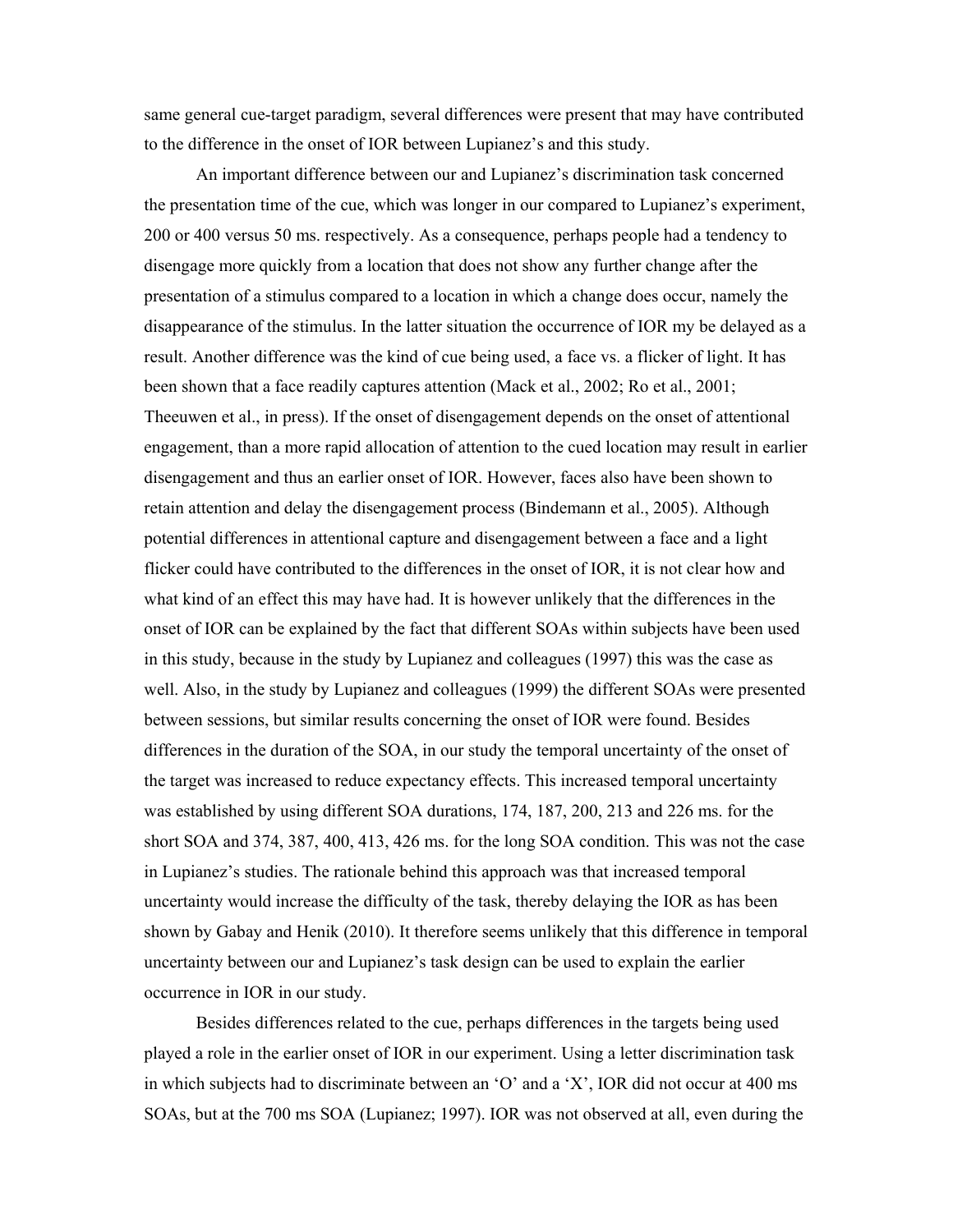1000 ms. SOA, when a more difficult letter discrimination task with the letters 'M' and 'N' was used. In our study the targets were spatial gratings with different orientations. Although we used a different kind of target, it can be argued that our task is quite difficult since only a 10 degree difference in orientation was used. Still, IOR at the 400 ms SOA was observed. Perhaps discriminating between letters compared to spatial gratings requires more thorough integration of information or the involvement of higher-cognitive processes and the activation of semantic representations before a response can be made, thus resulting in later disengagement from the cue and no IOR at the 400 ms. SOA.

To summarize, it is likely that the differences in task parameters have contributed to the difference in the onset of IOR between this and the study by Lupianez and colleagues (1997). Several cue and target related differences may be involved. The earlier onset of IOR in this study may be due to longer cue-presentation times or because of the different cues that were used compared to the study by Lupianez (1997). Also, the difference in targets, letters vs. spatial gratings, may have played a role. Besides the important difference in the onset of IOR, two other differences were mentioned. The amount of IOR was not similar between the two tasks at the 400 ms SOA while this was the case in the study by Lupianez (1997) at the 700 ms SOA. Also, our results seem to be more consistent with the bigger capture hypothesis in which the IOR effect is stronger in the localization compared to the discrimination task, but is weaker at shorter SOAs. The results at 100 and 400 ms SOAs obtained by Lupianez (1997) resemble the later disengagement hypothesis better. However, considering the fact that IOR occurred sooner in our study and was not present at the 400 ms SOA in the discrimination task in Lupianez's study, it becomes difficult to compare these results. Perhaps a better comparison would be between SOAs that induce IOR, which is the 700 ms SOA in Lupainez's study. Considering longer SOAs, an increase in the strength of IOR was observed for both tasks at the 700 SOA compared to the 400 SOA. Although the SOAs are different compared to our study, this increase in the strength of IOR is consistent with our results. Thus, it could be that the difference in how the amount of IOR changes from shorter to longer SOAs between the two tasks can be explained by the difference in the onset of IOR. Also, the amount of IOR may become more similar between the discrimination and the localization tasks at longer SOAs as was found in Lupianez's study at the 700 ms SOA. It is important to note that because several task parameters were different between Lupianez's and our study, it can not be determined how much each individual factor has contributed or if it has contributed at all to the different results. More research in which task parameters are systematically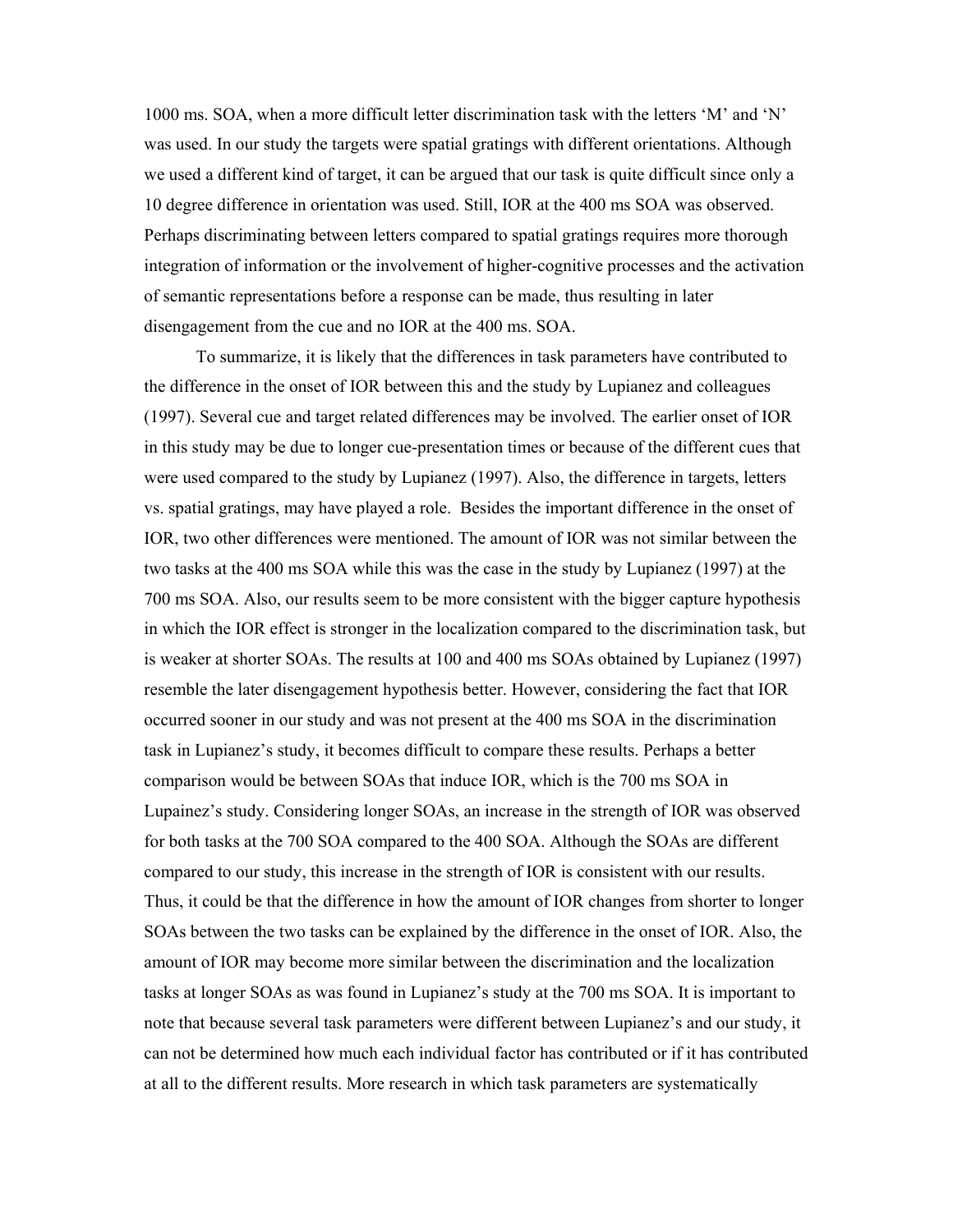altered is required to shed light on this issue. Suffice to say is that the onset of IOR seems to be easily influenced by task parameters.

Because the attempt to eliminate the IOR effect failed, the potential emotional modulations on the cue-validity effect could not be examined. Instead, emotional modulation of IOR was assessed. Results showed that in all three conditions in which IOR was observed, a significant reduction in the magnitude in IOR was present for targets following the threat compared to the neutral cue in the acquisition phase. Only in the short SOA discrimination condition no effect of threat on reaction times was observed. This null finding may be explained by the absence of neither an IOR or a cue validity effect in the baseline and acquisition phase. With the task parameters used in this condition it probably operated on the boundaries of IOR and cue validity effects, making it difficult to observe an effect of threat on one of these mechanisms. It could very well be that such effects cancelled each other out, since the IOR and cue-validity effect result in opposite behavioural results.

Concerning the emotional modulation of IOR two important observations can be made in this study. Most importantly, the amount of IOR is reduced in the threat compared to the neutral condition. Secondly, it seems that the magnitude of IOR is reduced differently in the localization compared to the discrimination task. In the localization task IOR is reduced due to both faster response times to valid and slower response times to invalid targets, while in the discrimination task IOR is reduced only due to faster response times to invalid targets. These results raise two questions. First, what mechanisms are involved in the reduction of IOR. Secondly, can these mechanisms be differently affected by the same threat-related stimulus in different tasks.

In order to comprehend why IOR may be reduced in certain situations it is important to consider its function from an evolutionary perspective and discuss the mechanisms that underlie IOR. After the discovery of the IOR phenomenon researchers suggested that its function is to enhance visual search by inhibiting relocation of attentional resources to previous attended locations (Posner et al., 1984; Klein, 1988). Although it may be adaptive to reflexively orient attention towards new objects in the environment, evolution seems to have limited the duration of attention towards these stimuli to maintain the organism's ability to scan the remainder of the environment for potential important stimuli (Sapir et al., 1999). This view on the functionality of IOR emphasises perceptual and attentional mechanisms. However, motor-related processes have also been suggested to be involved in IOR. Zhou (2008) suggested that response inhibition to validly cued targets contributes to the IOR effect. Further evidence is provided by Pastötter and colleagues (2008). These researchers examined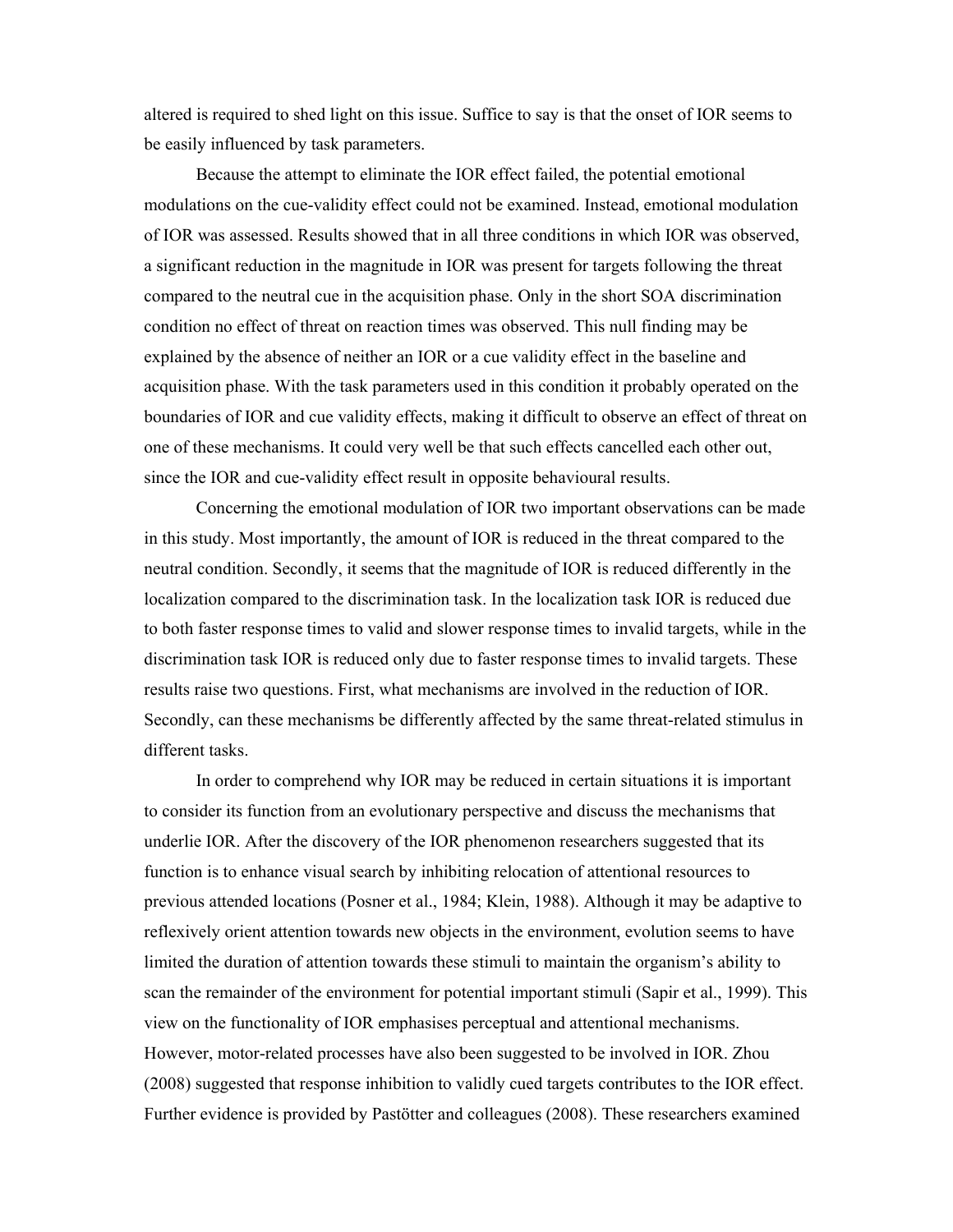the neural correlates of response inhibitions by looking at event-related beta oscillations. Oscillations of beta activity have been related to motor activity (Jurkiewicz et al., 2006). Event-related desynchronization (ERD) is assumed to represent cortical activation and reduced ERD thus suggests cortical deactivation, hence response inhibition. In a cue-target paradigm that induced IOR, less event-related desynchronization (ERD) was found on valid compared to invalid trials which is indicative for response inhibition. Other evidence for motor-related processes involved in IOR comes from studies by Prime and Ward (2004; 2006) in which the motor-related Lateralized Readiness Potential (LRP) in relationship to IOR was examined. In both studies a delay in the onset of the target-locked LRP to valid compared to invalid targets was found when IOR was present. This delay in onset of the LRP after presentation of the target may represent the delayed duration of processes responsible for stimulus evaluation and response selection. However, no differences in the onset of the response-locked LRP was found, indicating that IOR is not caused by inhibition of motor planning or execution suggesting that only premotor effects are involved in IOR. Although these results may not be consistent with findings from Zhou (2008) and Pastötter and colleagues (2008) who both emphasized the role of response inhibition in IOR, both studies indicate that motor-related processes may play a role in IOR. A response-oriented hypothesis was proposed (Klein & Taylor, 1998; 2002) that states that when subjects are asked to detect or localize a target, they try to withhold responding to the cue to prevent a wrong response. This motor inhibition to the cue induces delayed responses to subsequent targets at the same spatial location, because of their shared spatial location and the requirement of location based responses to the targets.

Although IOR has been studied intensively, there is still much debate about the roles of attentional, perceptual and motor-related processes involved in IOR. In a study by Zhou (2008) the contributions of perceptual, attentional and motor processes were examined to the IOR effect. In a series of experiments results showed that IOR is caused by facilitation of allocating attentional resources to the uncued location and by response inhibition of the cued location. Interestingly, perceptual processing did not differ between cued and uncued locations. This latter finding is explained by the fact that it is not adaptive to greatly inhibit perceptual processing of cued locations in the real world. Potential dangerous objects, e.g. a predator, can occur anywhere irrespectively of previous distracters and inhibited perceptual processing could be disadvantageous to the organism. However, it could be argued that inhibited attentional allocation to cued relative to uncued locations and inhibited responses to cued locations is maladaptive when faced with a potential dangerous stimulus. It would make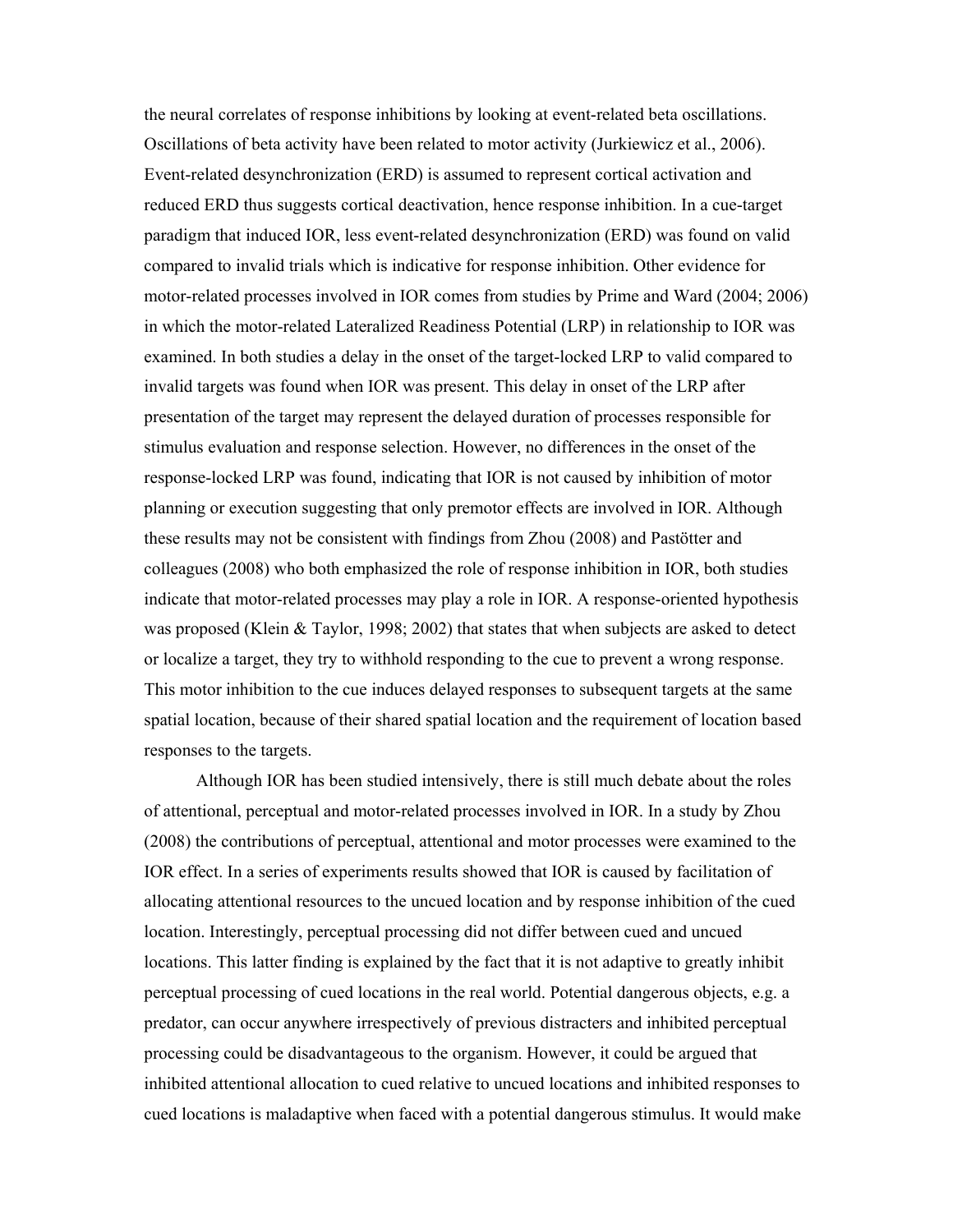evolutionary sense if the mechanisms involved in IOR can be modulated by the emotional valence by the cue in such a way that IOR can be reduced, thereby facilitation processing of and responding to validly cued targets.

Recently some studies have addressed this issue, but there is still much debate whether the mechanisms of IOR are affected by biologically relevant and emotional significant information. Some researchers have suggested that IOR is insensitive to the nature of the cues that initially attracted attention and is blind to biological relevant information (Taylor and Therrien, 2006). Several studies in which the IOR effect was equivalent in magnitude following emotional and neutral cues support this view (Stoyanova, Pratt  $\&$  Anderson, 2007; Lange et al., 2008). However, other studies did find that IOR could be affected by emotional stimuli, such as angry faces (Fox et al., 2002) and sad faces in depressed patients (Dai & Feng, 2009). Interestingly, in the study by Fox and colleagues (2002) a discrepancy between high and low anxious subjects was found. Subjects with higher self-reports of state anxiety compared to low-anxious subjects showed a stronger reduction in the amount of IOR following an angry cue. It could be hypothesized that the IOR effect can be affected by moodrelated and emotionally salient stimuli, such as a sad face for a depressed and an angry face for a anxious person. However, in our study no significant correlations between the magnitude of the reduction of IOR and state anxiety and BIS/BAS scales were found. This may be attributed to several factors, such as a lack of power due to the small sample size. Another reason could be that the SOAs used were to short to find differences between subjects. At these relative short SOAs perhaps everyone, irrespectively of their level of anxiety, would experience the same amount of IOR. Considering the severity of the level of threat imposed by the cue, which is supported by the higher discomfort scores given to the CS+ compared to the CS-, this seems a plausible explanation. It would be interesting to see whether reductions in the magnitude of IOR are correlated with personality traits when longer SOAs are used. Perhaps at longer latencies differences in the amount of IOR between high and low anxious subjects emerge.

Although a reduction in IOR has not been found consistently, in this and some previous studies significant reductions in IOR have been observed. Research has shown that both perceptual-attentional (Posner & Cohen; Reuter-Lorenz et al., 1996) and the motorrelated processes (Fuentes et al., 1999; Tassinary et al., 1987; Klein & Taylor, 1994; Godijn & Theeuwes, 2002, Pastötter et al., 2008; Zhou, 2008) are involved in IOR and these processes may be involved in the reduction in IOR. Fox and colleagues (2002) suggested that the reduction in IOR observed in their study may be attributed to delayed attentional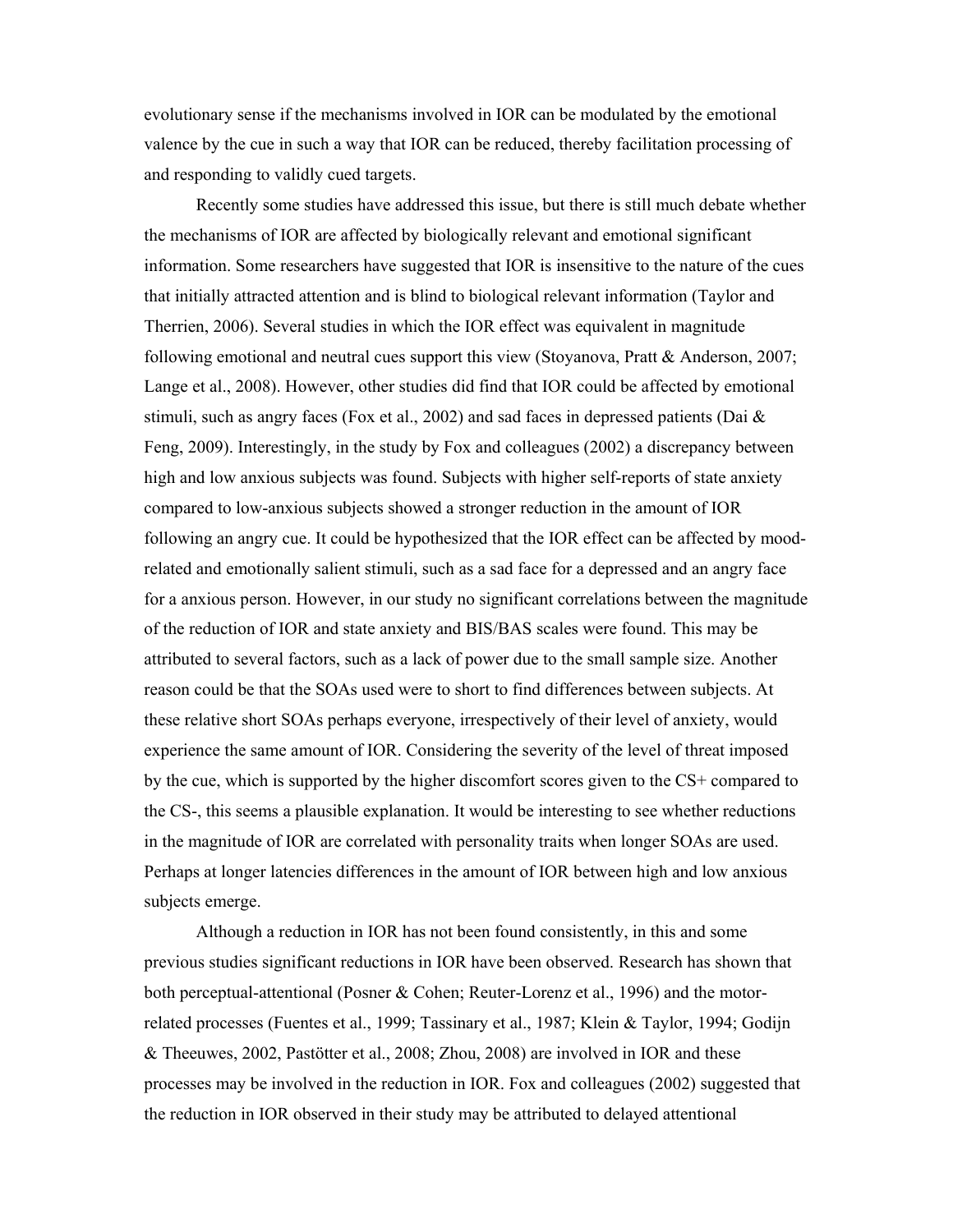disengagement in response to the threat-related cue resulting in longer dwell time at the cued location and therefore a delay in the onset of IOR. However, based on the reaction time data obtained by Fox and colleagues (2002) and the results in this study, delayed attentional engagement may not be able to explain the reduction in IOR entirely. Delayed attentional disengagement may account for the faster reaction times to valid targets, but it would also have an impact on response times on invalid targets. In a study by Massar and colleagues (in press) delayed attentional disengagement by the threat compared to the neutral cue resulted in slower reaction times to invalidly cued targets in the threat condition. However, although IOR was reduced in the study by Fox and colleagues (2002) and in the discrimination task in this study, reaction times to invalid targets did not differ between the threat and the neutral cue. If attentional disengagement is delayed one would expect to find slower reaction times to invalid targets following a threatening cue compared to a neutral cue. Instead, reaction times were similar suggesting that some other processes may be involved in the reduction of IOR. One way to gain more insight into what mechanisms may have contributed to the reduction of IOR are neurophysiological measurements, especially when they interact with behavioural results.

Interactions between behavioural and neurophysiological measures have been reported in previous studies in the context of the cue-validity effect. In a study by Pourtois and colleagues (2004) increased accuracy and P1 amplitude to targets following an fearful facial expression was found. Also, faster reaction times to targets following an angry compared to a neutral face were observed, but only for targets appearing in the left visual field. Facilitated reaction times and P1 amplitudes to target following an angry face compared to a happy face were found in a study by Santesso and colleagues (2008) and in a study by Li and colleagues (2005), using IAPS pictures, in high but not in low anxious subjects. These results suggest that involuntary spatial orienting to a location of a threat-related stimulus enhances sensory processing of visual inputs occurring at the same location and contributes to the mobilization of cerebral and somatic resources that contribute to the organism's ability to cope with biological relevant events (Halgren & Marinkovic, 1995). This may result in enhanced reaction times and accuracy when subjects respond to targets.

Based on these results we explored the possibility of behavioural and neurophysiological consistencies in the context of IOR, especially the reduction of the amount of IOR in the threat condition. A main ERP component of interest was the P1. The P1 component represents an early stage of visual processing which is modulated by both voluntary spatial attention (Heinze et al., 1994; Mangun, 1995; Mangun & Hillyard, 1991) and reflexive attention (Hopfinger & Mangun, 2001). In the IOR literature it has been shown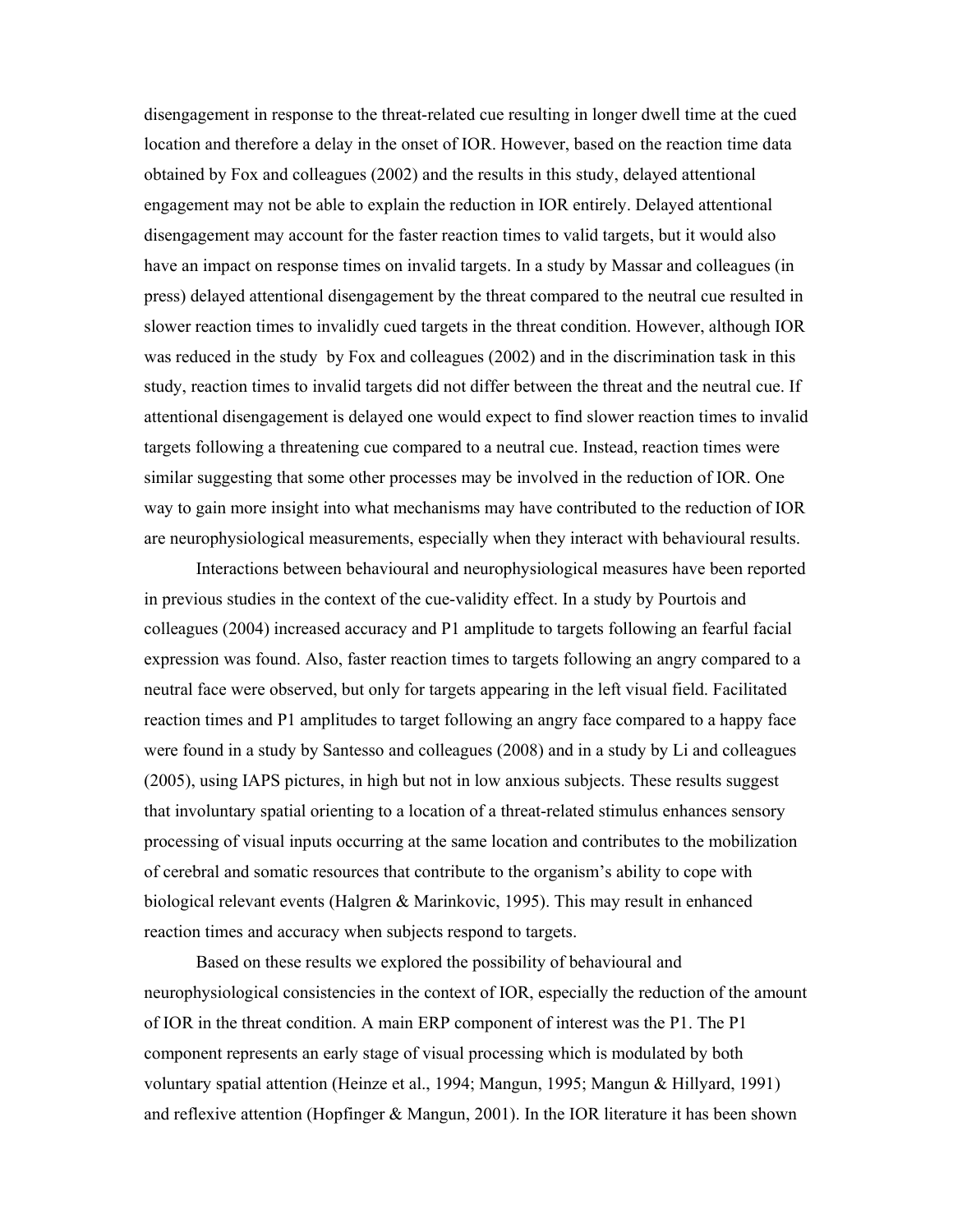that the P1 amplitude is larger to invalidly cued compared to validly cued targets (see Prime & Ward, 2006 for an overview). In this study an IOR effect on an early visual processing level was found as well, represented by larger P1 amplitudes to invalid compared to valid targets. Interestingly, this study showed that a stronger IOR effect on a behavioural level is associated with a stronger IOR effect on an early visual processing level. This holds true for the localization as well as the discrimination task, providing further support for the hypothesis that perceptual and attentional processes play a role in IOR. According to the inhibition-ofattention hypothesis postulated by Posner and colleagues (1984) the discrepancy in P1 amplitudes arises because attention is inhibited from returning to the previously cued location relative to a novel location. It could be argued that the longer the time between cue and target, the more disengaged the subject is from the cued location. As a result, it would be more difficult to allocate attentional resources towards a previously attended location compared to a new location and respond to a target, resulting in a stronger IOR effect on a behavioural and an early visual processing level. It is important to note that although no behavioural IOR effect was found in the discrimination task in the short SOA condition, a marginally significant IOR effect for the P1 was found. This discrepancy between behavioural and sensory processing IOR effects has been found before (Hopfinger & Mangun, 1998; Eimer et al., 1994) and also in the opposite direction, that is significant IOR on a behavioural level but no IOR effect on a sensory processing level (Hopfinger & Mangun, 2001). These findings are indicative for the involvement of other factors besides inhibition of sensory processes (Posner & Cohen, 1984) or perceptual processes (Reuter-Lorenz et al., 1996) in IOR, such as inhibition of response selection (Fuentes et al., 1999) or inhibition of motor processes (Tassinary et al., 1987; Klein & Taylor, 1994; Godijn & Theeuwes, 2002). Perhaps inhibition of motor-related processes did not take place in the short SOA discrimination condition, resulting in the absence of a behavioural IOR effect, although the visual system was already sensitive to the delay between cue and target.

Considering the reduction of IOR observed in this study two important observations can be made. First, the reduction in IOR on a behavioural level is not associated with a change in the IOR effect on an early visual processing level. Although IOR on a behavioural level was still present on short and long SOAs in the localization task for both cue types, IOR was not present in the acquisition phase at long SOAs in the discrimination task when a threatening cue was presented. Still, in all these conditions a significant IOR effect on a visual processing level was observed that did not change between the threat and the neutral condition. A second observation concerns the presence of a trend concerning a general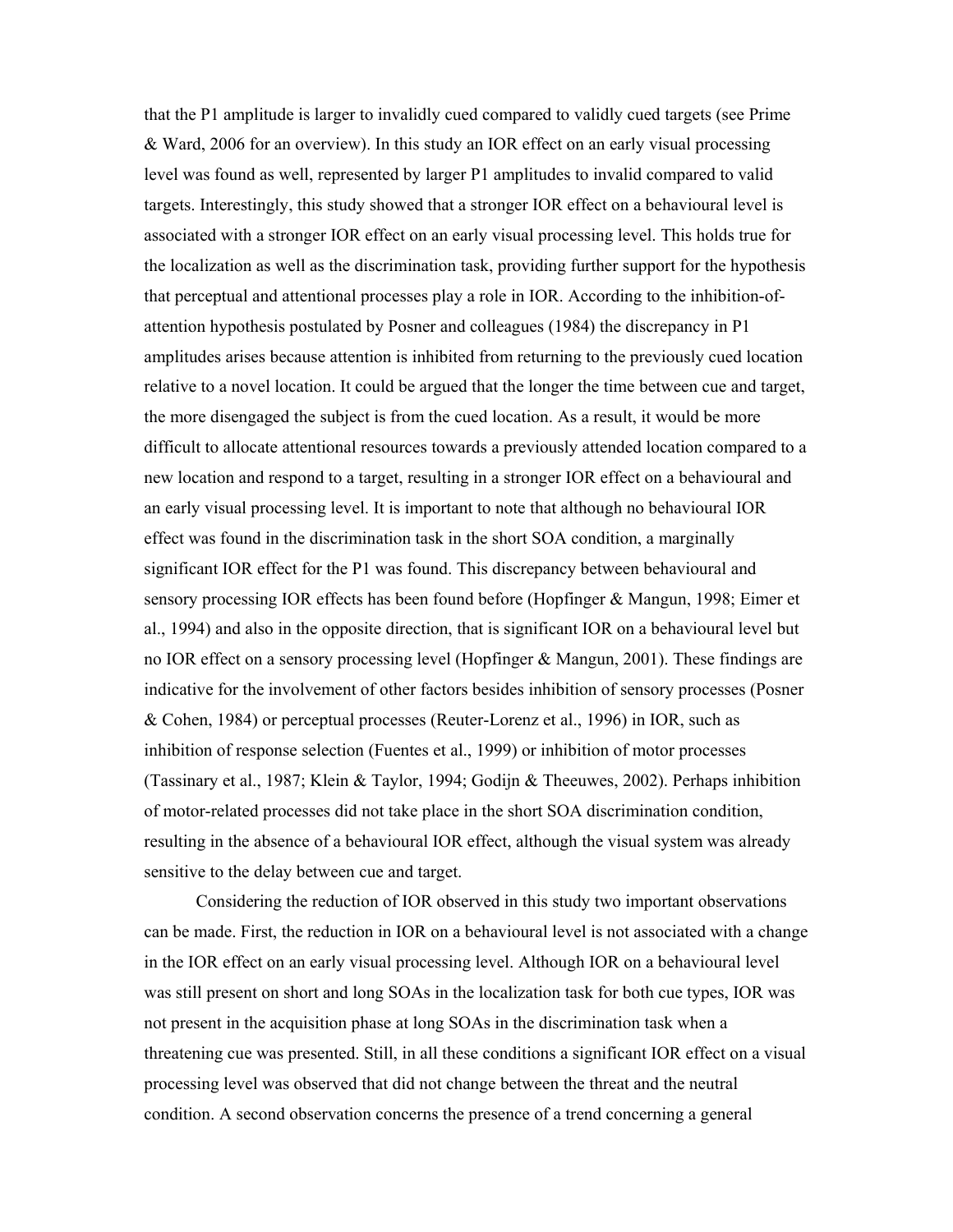modulatory effect of the threat cue on the target-locked P1. In previous studies a significant larger P1 to validly cued targets was observed (Pourtois et al,. 2004; Santesso et al., 2008; Li et al., 2005). In this study not all results were significant, which may be due to the small sample size, but an interesting trend in the data was found. As already discussed, a trend was observed concerning the amplitude of the target-locked P1 with larger amplitudes on trials with short compared to long SOAs in the localization task and larger amplitudes on trials with long compared to short SOAs in the discrimination task. The threat cue induced an increase in the target-locked P1 in the localization and the discrimination task on trials with short SOAs compared to long SOAs. In the discrimination task, the target-locked P1 became even larger on trials with short compared to long SOAs, while this was the other way around in the neutral condition. This indicates that the threat cue may have facilitated target processing at shorter intervals which resulted in larger P1 amplitudes on trials with short compared to long SOAs. An important notion is that all of the above mentioned effects did not differ between validly and invalidly cued targets. It may represent a general effect that operates irrespectively of target location. These differences in emotional modulation of P1 amplitudes between targets in trials with short and long SOAs have been found before. In a study by Fox and colleagues (2008) using angry facial expressions increased target-locked P1 amplitudes were found following angry faces in trials with short SOAs (300 ms.), but not at longer SOAs (750 ms.). This suggests that the presentation of a threat-related stimulus, being an angry face or a neutral face that has acquired threat-related valance through instructed conditioning, can result in a brief enhancement of sensory targets. This facilitation disappeared in the long SOA condition, resulting in no effect of threat on the target-locked P1. However, in contrary to this study in which this effect was not significantly different for valid and invalid targets and thus more general in nature, the study by Fox and colleagues (2008) found this effect only to valid targets. Because the trend observed in this study on how the P1 is modulated by the threat cue, with larger P1 amplitudes to target on trials with short compared to long SOAs in the threat condition, its role in the reduction of IOR is unclear. IOR was reduced at short and long SOAs in the localization task, but the facilitation of the target-locked P1 by the threat cue was only observed in the short SOA condition. The target-locked P1 in the discrimination task was stronger on trials with long compared to long SOAs, but the threat cue only facilitated the P1 in the short SOA condition and no such effect seemed to be present for the long SOA condition. However, reduction in IOR was present at the long SOA condition in the discrimination task. Therefore, although a trend in emotional modulation of the P1 was found, it is not clear whether this effect did play a role in the reduction of IOR.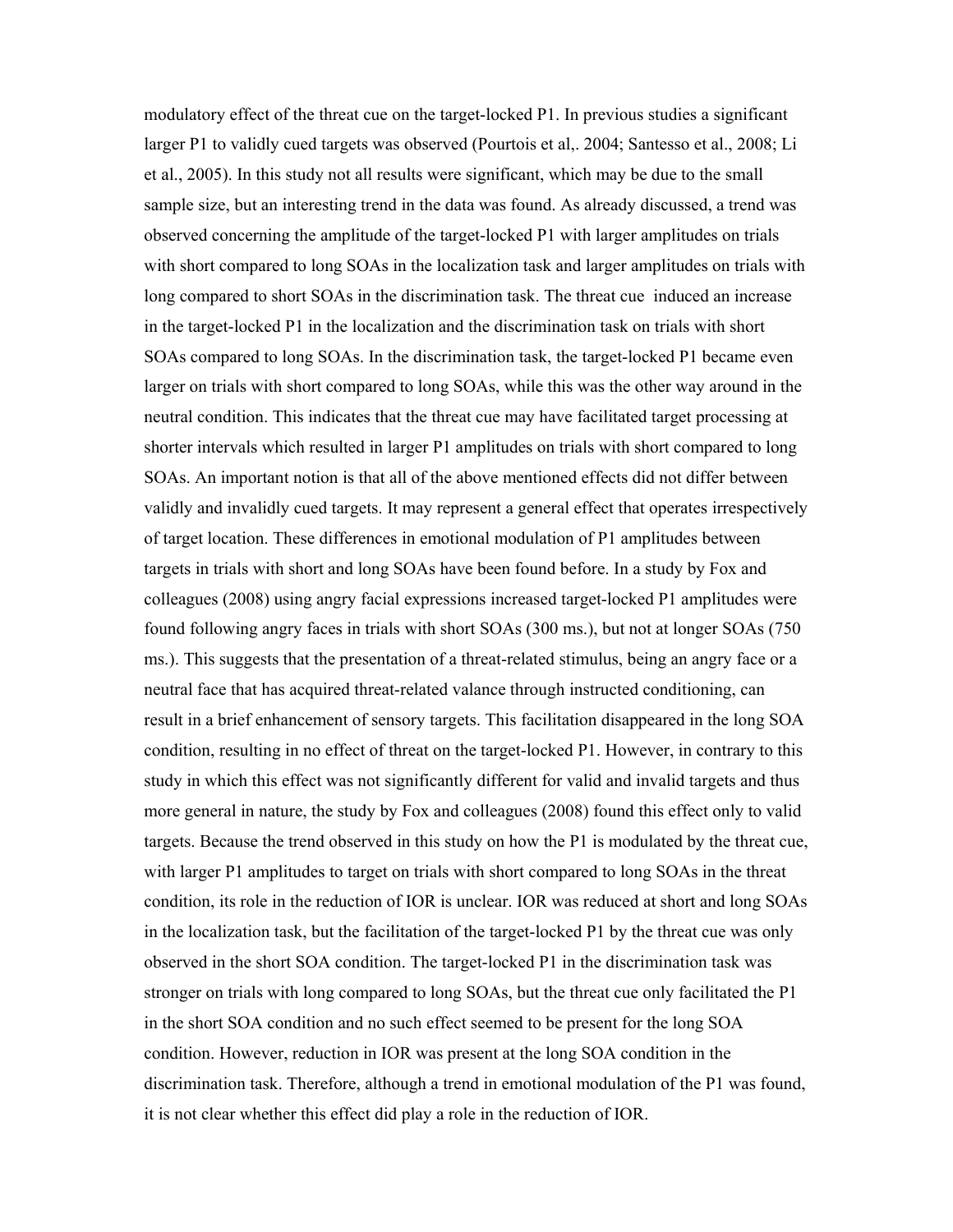Taken together, in contrary to other studies in the context of emotional modulation of the cue-validity effect, this study can not provide evidence that the reduction in the IOR effect on a behavioural level is associated with changes in the IOR effect on an early visual processing level. Perhaps attentional and perceptual processes at later stages are modulated and contribute to the reduction in IOR. Besides emotional modulation of perceptual and attentional, it has been shown that motor-related processes can also be modulated by emotional stimuli. In a study by Huang and Luo (2006) the onset of the response-locked LRP was shorter after presentation of IAPS pictures with a negative emotional valance compared to positive and neutral pictures. These results indicate that emotional stimuli can affect reaction readiness. Although more research is needed, based on research showing a role of motor-related processes in IOR we hypothesize that motor related processes could have played a role in the reduction of IOR.

Besides the reduction of IOR in response to the threat cue, another interesting finding concerns the way how IOR is reduced in the localization compared to the discrimination task. In the localization task, although IOR is still present, the amount of IOR is reduced due to faster reaction times to valid and slower reaction times to invalid targets. However, in the discrimination task on trials with long SOAs, IOR seemed to be reduced entirely because of faster reaction times to valid targets while no difference in reaction times to invalid targets was observed. Also, reaction times to invalid targets did not differ between the neutral and the threat condition. To our knowledge this is the first time that differences in how IOR is reduced between different task are reported. Assuming that this difference in how IOR is reduced between the two tasks is valid and can be replicated in future studies, two possible explanations can be provided that may contribute to this discrepancy. First, the difference in the attentional sets adopted in the context of a localization compared to the discrimination task may have played a role. Secondly, differences in response-related processes could have played a role.

The differences in attentional sets between a localization and a discrimination task has been discussed before in the context of different cueing effects between tasks (see Lupianez et al., 1999), but could also be considered in an attempt to explain the differences between the two tasks in how the IOR effect is reduced. The attentional set in the detection task favors encoding of new event representations. If the threat cue is able to hold on to the allocation of attention to that spatial location for a longer time period than the neutral cue, than the detection of new events would be expected to show the behavioral results observed in this study. A bias for attention to valid targets would result in a facilitation in response times to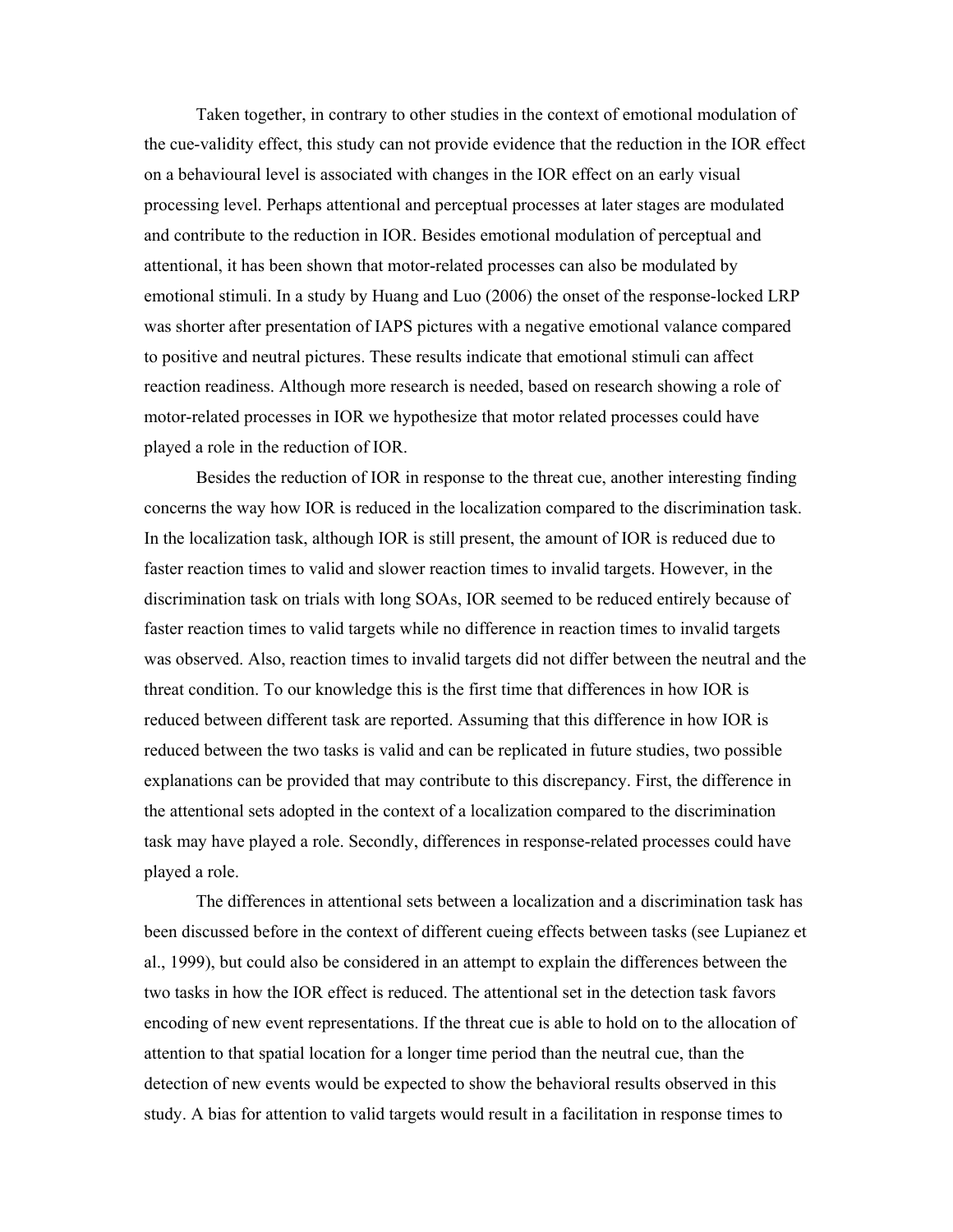valid targets and slower reaction times to invalid targets following the threatening compared to the neutral cue and thereby reducing IOR. The attentional set in the discrimination task favors integration of present and past information. It thus favors processing of cued targets. When a person has adopted this attentional set, the presence of a threat may accentuate the need to integrate new information with past and potential dangerous events that occurred at the same spatial location. However, IOR might interfere with the ability to integrate past and new events that occurred at similar spatial locations, because it inhibits orienting to the previously attended location compared to a new location. Perhaps the threat cue activates processes that selectively inhibits IOR in order to make the integration of past and present events within the same representation possible, while not interfering with allocating attention to uncued spatial locations. In this way, there is no reason for response times to differ between invalidly cued targets following a threatening and a neutral cue. Also, response times may not differ between invalidly and validly cued targets in the threat condition. Both effects were found in the discrimination task. Following this reasoning, a critical assumption in order to explain how IOR is reduced in the discrimination task is that people do not experience the same amount of delay in disengagement induced by the threat cue in the discrimination compared to the localization task. Because if this is the case, one would expect dissimilarities in response times to invalidly cued targets following a neutral compared to a threat cue, and this is not the case in the discrimination task. Perhaps the attentional set induced by the discrimination task already delays disengagement to such an extend that it can not be delayed for much longer, not even by a threatening stimulus. Disengagement in a detection task normally occurs sooner in order to facilitate detection of new events and may therefore be more susceptible to a delay in disengagement of attention induced by a threatening stimulus. It is, however, unclear why this has not influenced early visual processing as represented by the P1. Based on the P1 amplitudes IOR did take place in the discrimination task and no delay in disengagement on an early visual processing level was found in the detection task. Perhaps these early visual processes are not susceptible to attentional and perceptual processes that take place at later latencies that may be responsible for the reduction in the amount of IOR.

Motor-related processes could also have played a role in the difference in how IOR is reduced between the localization and the discrimination task. Motor-related processes can also more easily account for the fact that no evidence for emotional modulation of early visual processing was found. A localization and a discrimination task differ not only in respect to attentional sets, but also in motor-related processes such as stimulus evaluation and responseselection operations, which have been shown to be involved in IOR (Prime & Ward, 2004;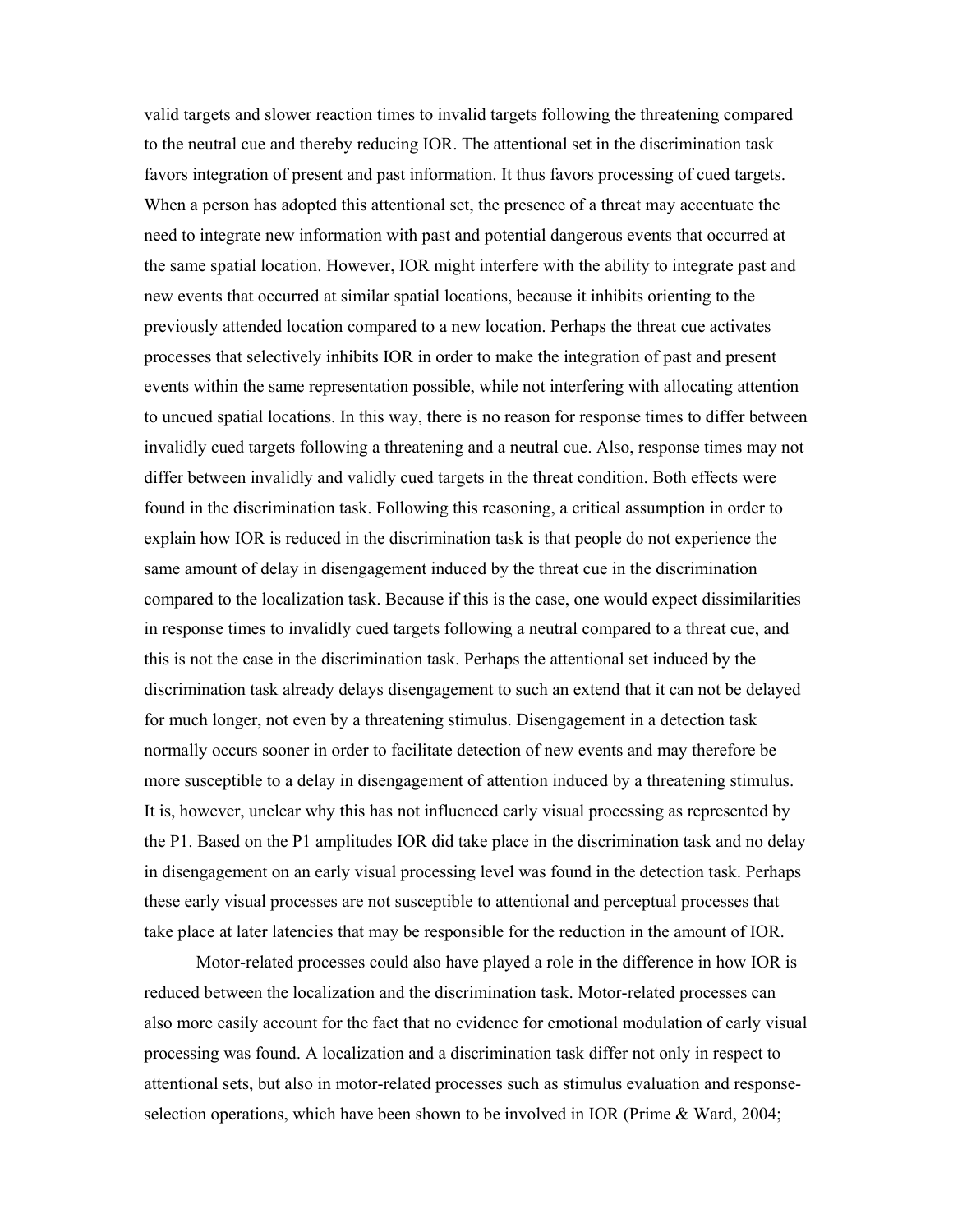2006). If motor-related processes are affected by the emotional valance of the cue and motorrelated processes differ between a localization and a discrimination task, than this could contribute to differences in how IOR is reduced between tasks.

To summarize, in this study the threat cued induced a reduction of the IOR effect in both the localization and the discrimination task. Based on previous research perceptual, attentional and motor-related processes are involved in IOR and could be involved in the reduction of IOR observed in this and other studies (e.g. Fox et al., 2002, Dai & Feng, 2009). In this study no evidence was found for the involvement of early perceptual and attentional processes in the reduction of IOR. Perhaps emotional modulation of perceptual and attentional processes at later stages and motor-related processes have contributed to the reduction in the magnitude of IOR. More research is required to examine the relative roles of such processes in the reduction of IOR. The results of this study also suggest that IOR can be reduced in different ways depending on the task. Two possible factors, difference in attentional sets and different motor-related processes, have been suggested that might have contributed to the difference in how IOR is reduced between the localization and the discrimination task. More research in how IOR can be reduced and what factors may influence this process is required. A suggestion would be to investigate the effects of task difficulty on how IOR is reduced. As has been shown by Lupianez and colleagues (1999), the onset of IOR is delayed at longer SOAs when discrimination becomes more difficult. The authors suggested that the increased difficulty accentuates the attentional set to integrate information and therefore delays the onset of IOR even more. By varying the difficulty of the discrimination task and thereby the strength of the attentional set one could assess whether this has an impact on how IOR is reduced. The effect of task difficulty could also be investigated in relation to the spatial cueing effect. Several studies have highlighted the role of the disengagement process in the difference in response times to valid and invalid targets following threat-related compared to neutral cues. However, the spatial-cueing discrimination tasks that have been used thus far were relatively simple, such as discriminating between squares and circles (Fox et al., 2002) or horizontally and vertically oriented dots (Li et al., 2005). Perhaps this difference in disengagement following the threat-related compared to the neutral cue diminishes as discrimination becomes more difficult. Another suggestion would be to use different kinds of task with different motor-related processes and examine whether this has an impact on how IOR is reduced. By examining motor related brain activity, such as the LRP or betaoscillations, more direct evidence for emotional modulations of motor-processes relevant to the reduction of IOR can be acquired. Taken together, this would not only provide more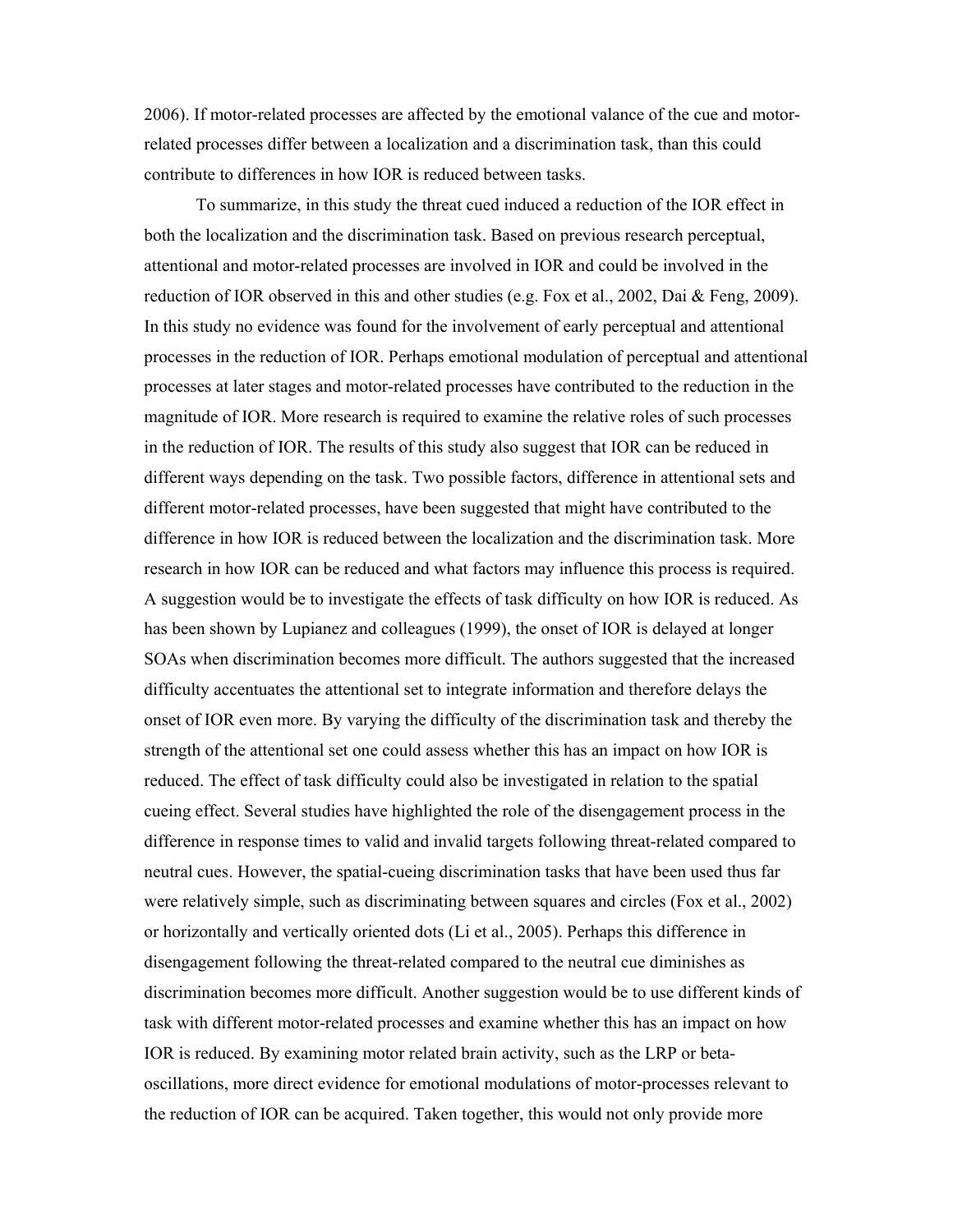insight in how IOR can be reduced, but also in what mechanisms are involved in IOR in general.

Several studies have shown emotional modulation of the P1 for emotional faces (e.g. Batty & Taylor, 2003). However, no such modulation has been found in this study. The P1 did not differ in amplitude between the threat and the neutral cue in the acquisition phase in both tasks, suggesting that early visual processing of the cues did not contribute to the reduction in IOR observed on a behavioural level. There were however several significant differences in amplitude strength, including differences between short and long SOAs and left and right location in the localization task. Also, cue type had a significant effect on the P1 in the discrimination task, showing larger cue-locked P1s to the CS+ compared to the CS- in both the baseline and the acquisition phase. These results were not expected and are difficult to explain. All SOAs were longer than the time-window in which the P1 was present (100-130 ms.) and cue type was alternated between subjects. Therefore, no explanation for the above mentioned effects can be given based on these task parameters and it seems likely that these results are coincidental.

A lack of finding an emotional modulatory effect on the cue-locked P1 has been observed before in a dot-probe paradigm using angry, happy and neutral face cues (Santesso et al., 2008). The absence of an effect of angry compared to neutral faces on the P1 was replicated by Eldar and colleagues (2010). However, Bar-Haim and colleagues (2005) reported reduced P1 amplitudes to fearful faces compared to neutral, sad, happy and angry faces. Based on these findings it seems that only fearful faces affect the amplitude of the P1 in spatial-attention tasks. In this study neutral faces and instructed fear conditioning was applied and no modulation of the cue-locked P1 was observed. Although a fearful and an angry face both signal the presence of a threat, they convey a different message. A fearful face signals the present of a danger somewhere else in the environment, while the angry face is itself the object of danger. It could be hypothesized that when instructed conditioning was used the neutral face acquired threat-related valence and most likely became the object to be afraid of, because it became a predictor of the aversive event. The threat cue in this study may therefore be more similar to an angry face compared to a fearful face and no P1 modulations would be expected, which is consistent with the results in this study. Another possible explanation is that the lack of a difference in stimulus properties between the threat and the neutral cue, both were neutral faces, contributed to the absence of an effect on the P1.

Besides examination of the cue-locked P1, one of the main goals of this study was to investigate EEG-activity related to medial frontal areas in response to the cue. In several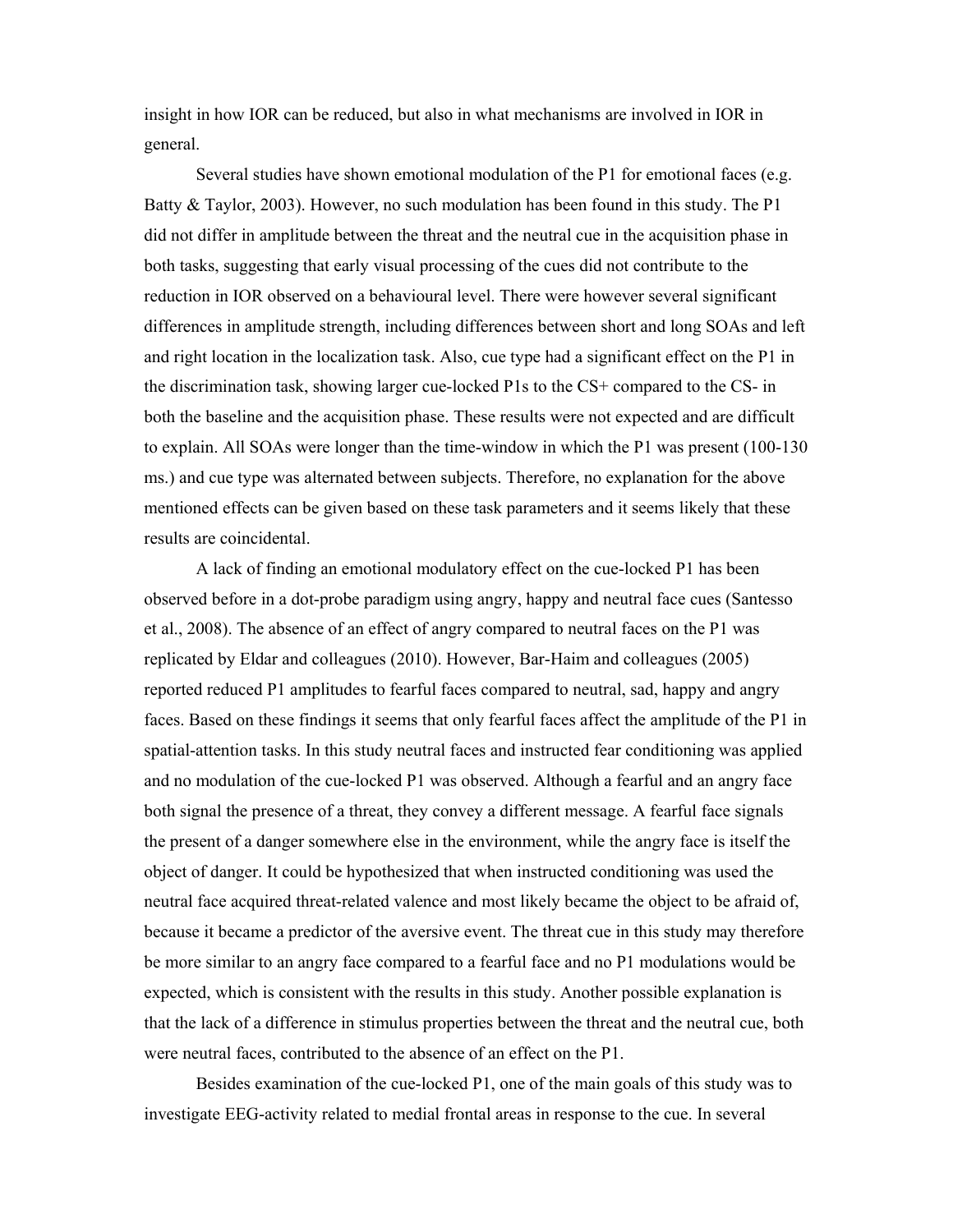reward and attention tasks either positive or negative deflections on the EEG have been observed 200-400 ms. post-stimulus that are strongest over medio-frontal electrodes. These waves have been associated with evaluative processes (Yeung et al., 2005; Potts et al., 2006), anticipatory processes (Pizzagalli et al., 2003) and attention selection mechanisms (e.g. Kenemans, 1993; Potts et al., 1996). Based on these findings that indicate the potential role of medial frontal areas in evaluation, anticipation and attention selection, we hypothesized to find a modulatory effect of the threat cue on EEG-activity at medio-frontal regions in an emotional-modified spatial cueing task using instructed aversive conditioning. In this paradigm the cue gains motivational relevance, because it is predictive for the occurrence of an aversive event. This may influence attentional processes allocated to the cue and have an impact on evaluative and anticipatory processes. Although the presentation of the cue and the presentation of the aversive event is not related to action choices made by the participants, a motor response does not seem to be a prerequisite for processing in the MFC to occur, as has been shown in previous studies (e.g. Yeung et al., 2005).

In this study a significant stronger positive deflection peaking around 220 ms over medio-frontal electrodes following the threat cue compared to the neutral cue was found. Based on previous studies one might expect to find a negative wave, since a negative wave over frontal electrodes has been related to anticipation of an aversive event (Baas et al., 2001; Pizzagalli et al., 2003) and to reward expectation violation when an expected reward is not received (Yeung et al., 2005; Potts et al., 2006). Although these are two different processes, both indicate anticipation or evaluation of a negative event. Because the threat cue in this study serves as a predictor for the occurrence of an aversive event, a wave with a negative polarity in response to the CS+ might be expected. However, a positive deflection was observed. In the reward literature a positive wave with a similar latency and scalp distribution as the positive wave found in this study has been described. The wave is called the P2a and has been observed in gambling tasks when unexpected rewards were received (Potts et al., 2006). A negative wave, the medial frontal negativity (MFN), was observed when expected rewards were not received (Yeung et al., 2005; Potts et al., 2006). A model was proposed in which this difference in polarity is caused by different firing rates of neurons involved in reward processing in the ventral tegmental area (VTA) from which projections are send to medial frontal areas. These dopaminergic neurons change their firing rate according to violations of reward expectations, increasing their firing rate to unexpected rewards and decreasing their firing rate to unexpected non-rewards (Schultz, Dayan, & Montague, 1997). Although this model provides a plausible explanation for the differentiation between these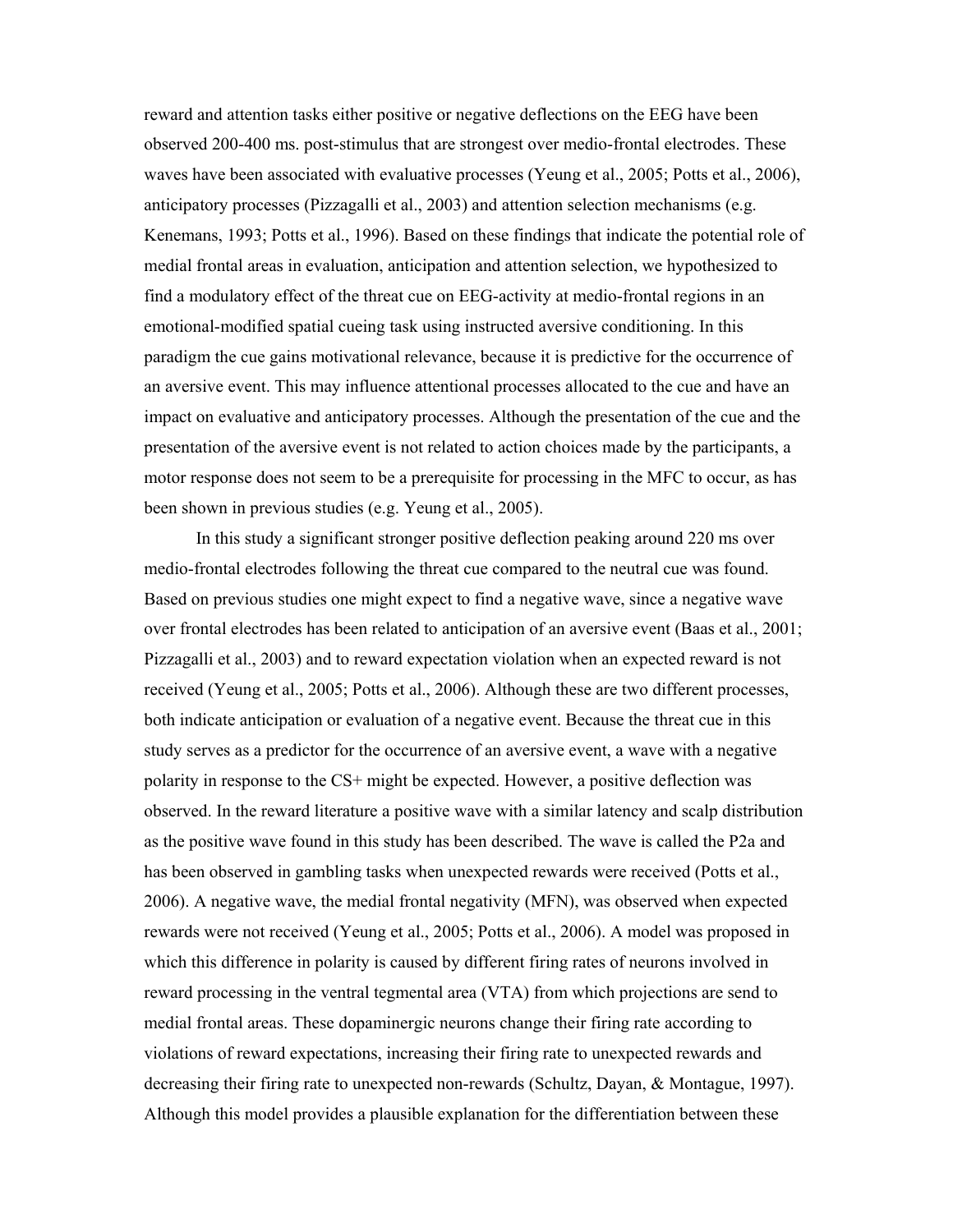two waves of opposite polarity in the reward literature, it seems unlikely that this mechanism can account for the finding in this study, namely a stronger P2a in response to a stimulates that serves as an indicator for the potential occurrence of an aversive event.

Interestingly, in the study by Baas and colleagues (2001) a positive wave originating from frontal areas was found at 160 ms. latency that was stronger for the CS+ compared to the CS-. The authors suggested that this wave may reflect an attention selection mechanism with similar properties as the Frontal Selection Positivity (FSP) (Kenemans et al., 1993). In the attention literature different names have been used to label these positive potentials such as the anterior P2 (P2a) (Potts and Tucker, 2001), the Frontal Polar (FP) (Guillem et al., 2001) or the Frontal Selection Positivity (FSP) (Kenemans et al., 1993). Although it is not certain whether these waves are the exact same components, the time-course and medio-frontal scalp distribution are very similar. From this point on we will refer to this positive wave as the P2a.

In studies focussing on attention selection mechanisms the P2a has been observed in target detection tasks and is associated with processes concerning attention selection of taskrelevant stimulus features, showing larger P2a amplitudes to the task-relevant stimuli compared to task irrelevant stimuli (Kenemans et al., 1993; Potts et al., 2004a; Potts et al., 2004b). The P2a is more positive to stimuli that are instructed targets in the participants task and does not seem to vary between a variety of target stimuli, such as auditory (Potts et al., 1998) and visual (Potts et al., 2004a), and is present in a variety of response tasks, tasks requiring a motor response (Potts, 2004b) or no motor response but silent counting (Potts et al., 1996). The P2a is thus not sensitive to specific features of the stimulus, but to the relevance of the item to the current task (Potts, 2004a; Potts et al., 2004b; Potts & Tucker, 2001). This sensitivity to task relevant items is an important function, because the brain is a limited-capacity information processing system which can only process a subset of the available information at any given time. This is particularly true for systems involved in cognitive control, which help generate goal directed behaviours. Requiring access to this limited-capacity system should thus be limited to the most motivationally relevant information currently available. Attention is a mechanism which acts as a filter, selecting representations for preferential processing. In a model proposed by Posner and Dehaene (1994) and Posner and Peterson (1990) an anterior system located in the Anterior Cingulate Cortec (ACC) is responsible for the detection of task-relevant items, items that are targets in the context of the current task. The spatio-temporal distribution of the P2a and its cognitiveeliciting conditions are consistent with an index of attention selection in the MFC.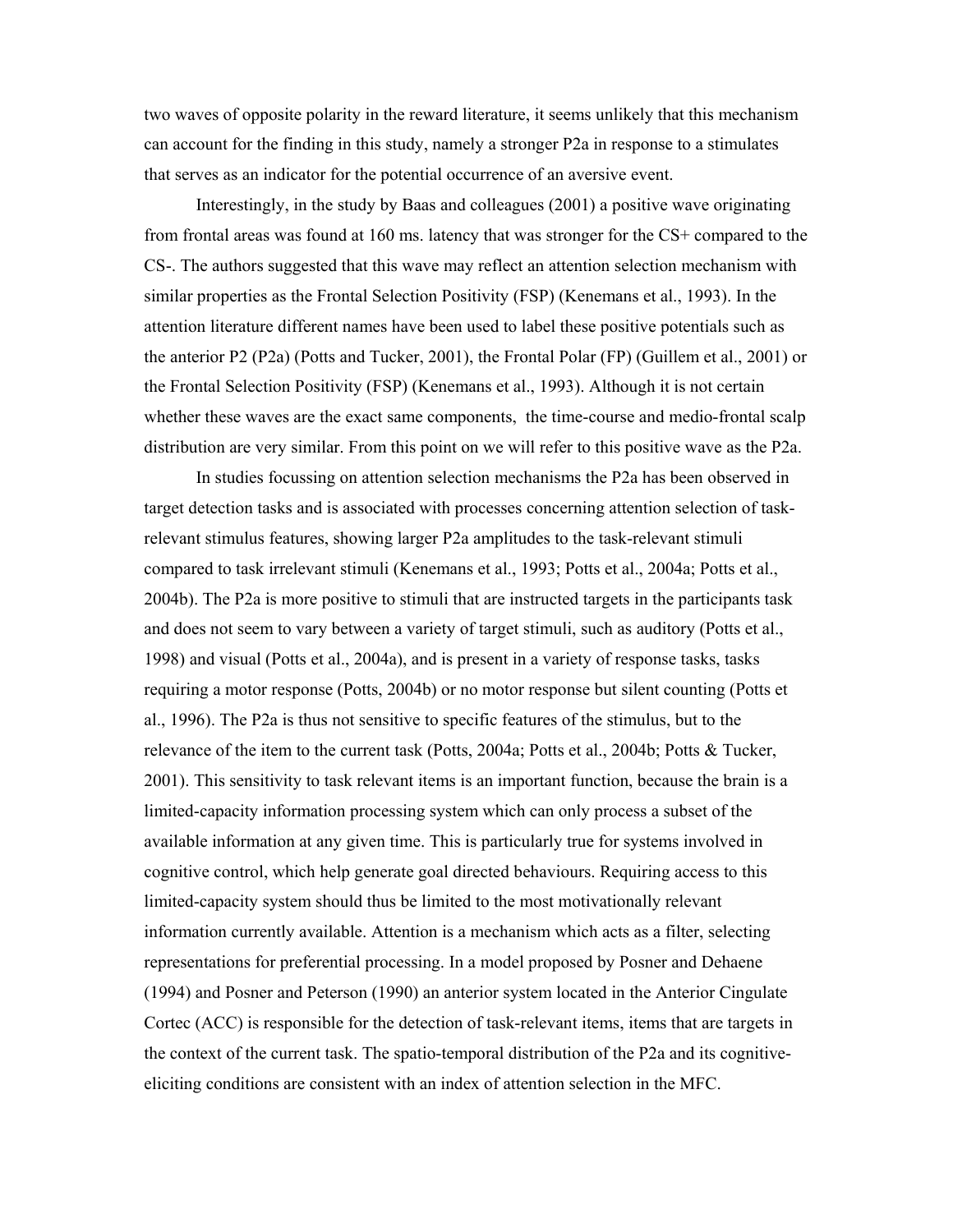This selection mechanism for task-relevant items may extend to affective and motivationally relevant stimuli, because the amplitude of the P2a in this study was significantly more positive in response to the threat cue compared to the neutral cue. The CS+ did not contain any information relevant to the subject's task and no response to the cue was required. However, the CS+ did convey a message, namely the possibility of the occurrence of an aversive event. The cue did not have an intrinsic threat value, but through instructed conditioning an association between the cue and the aversive event was established. Because of this acquired threat valance, which is supported by the lower ratings by the participants for the pleasantness of the CS+ compared to the CS-, the cue did contain affective and motivationally relevant information about a potential threat. It would be adaptive to provide this kind of information access to limit-capacity cognitive control systems in the PFC for further processing and the selection and generation of goal-directed behaviours.

Based on previous findings (e.g. Baas et al., 2001) and this study we hypothesize that the attention selection processes represented by the P2a is not only influenced by task relevant events such as task-relevant items or reward-expectation violations, but also by affective properties of the stimulus, even when no response to the stimulus is required. It could be that if a stimulus is relevant, either because of task-related or more basic motivational and affective reasons, it is selected for further evaluation operations which results in a stronger P2a.

In the localization task no correlations between personality traits and the increase in the P2a were found, but in the discrimination task a negative correlation between the increase of the P2a amplitude in response to the threat cue and BIS scores was found. The Behavioural Inhibition System (BIS) is believed to underlie the emotion of anxiety and individuals high on BIS are hypersensitive to cues of punishments (Corr, 2004; Gray & McNaughton, 2000). Therefore, it could be expected that threatening stimuli are highly relevant to people with high BIS scores and larger P2a amplitudes could be anticipated compared to people with lower BIS scores. However, the opposite effect is observed in the discrimination task. The P2a amplitude becomes progressively smaller in people with higher BIS scores compared to people with lower BIS scores. For people with the highest BIS scores the P2a amplitude in response to the threat cue became even smaller compared to the P2a amplitude to the neutral cue. Based on behavioural and eye-tracking results from anxious patients the vigilance-avoidance hypothesis was proposed that states that anxious individuals show a rapid early response towards the aversive stimulus while at later stages they subsequently initiate attentional avoidance away from the aversive stimulus as an attempt to alleviate the fear reaction (Koster et al., 2005;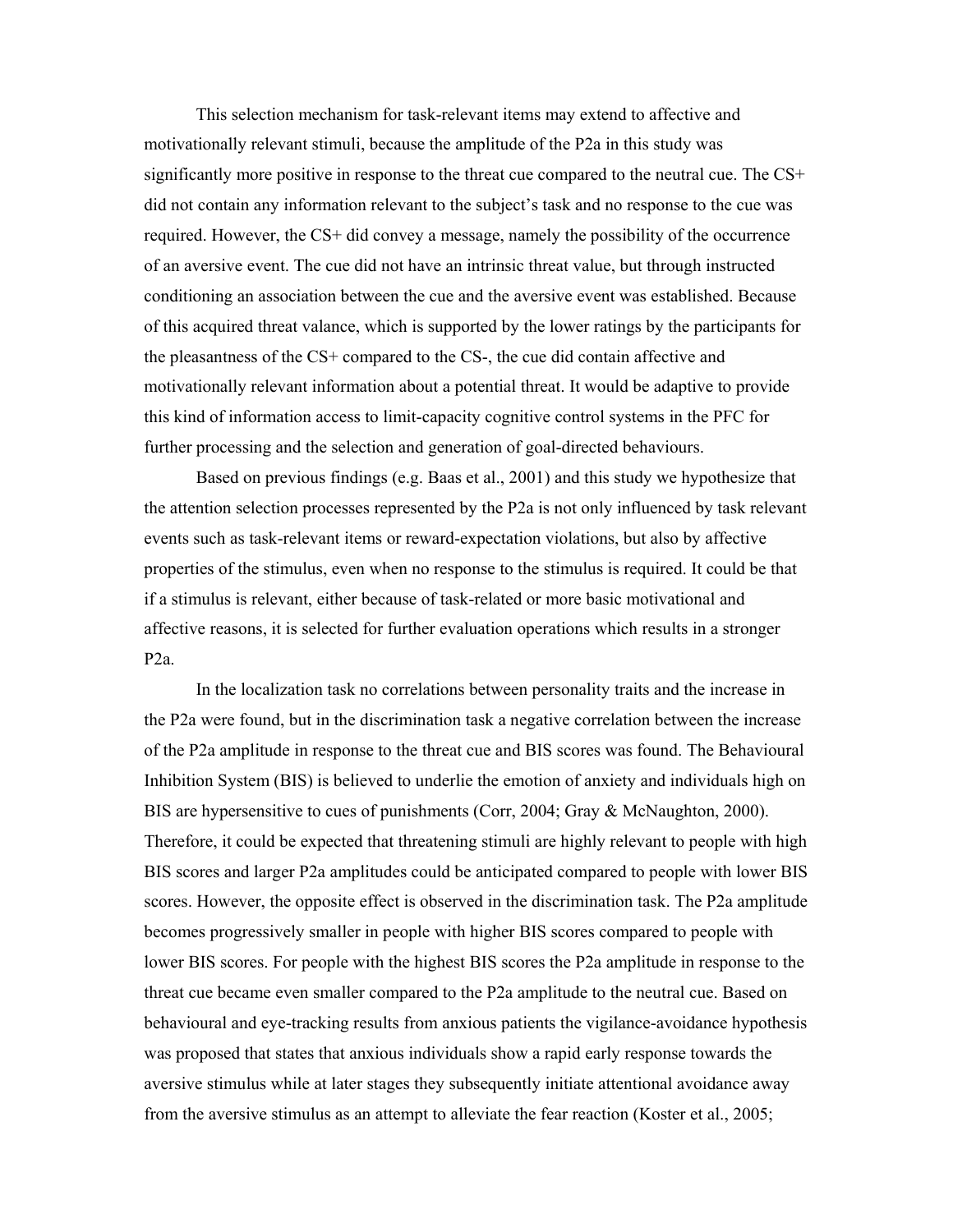Mogg et al., 2004; Plfughshaupt et al., 2005). This effect has been observed in several ERP studies with high anxious subjects (Mercado et al., 2009) and patients with a social anxiety disorder (Mueller et al., 2009). Perhaps individuals with high BIS scores have a tendency to try to avoid severe threats, such as the threat cue in this study, which results in a weaker P2a amplitude. Although the P2a occurs relatively early compared to the later stage characterised by attentional avoidance referred to by the vigilance-avoidance hypothesis, the P2a did show a reduction compared to the neutral cue in people with the highest BIS scores. Perhaps this illustrates the early phase of an attention selection mechanism that results in attentional avoidance of the threat-related location.

The association between the P2a and relevance processing, whether it being taskrelated or based on motivational and affective factors, may suggest that medio-frontal areas are involved. The neural network involved in relevance processing involves several areas, such as the ventral striatum (Gray, 1999; Williams, Rolls, Leonard, & Stern, 1993), the amygdala and other limbic regions (Gray, 1999; Kalivas & Nakamura, 1999). Both the ventral striatum (Williams & Goldman-Rakic, 1993) and the amygdala (Vogt et al., 1992) have connections to the medial frontal cortex. The MFC also receives input from higher-order perceptual and motor cortices (Williams & Godman-Rakic, 1993; Van Eden et al., 1992). The MFC seems thus highly qualified for relevance processing. For instance, by using both perceptual and motor representations and information about reward prediction, the MFC could identify perceptual objects and action plans associated with reward-prediction violations, which is a crucial step in understanding why the prediction was violated and how this can be avoided in the future. Also, the MFC could integrate perceptual and motor information together with signals concerning motivational relevance, either task-related or emotional relevance, such as the presence of a potential threat. When considering threat processing, it is thought that the amgydala and ACC play an important role. Activation of these areas has been found in response to threatening pictures of snakes and spiders (Carlsson et al., 2004; Carretie et al, 2005) and angry and fearful faces (Morris et al., 1996; Pissiota et al., 2003). The amygdala plays an important role in the evaluation of the motivational significance of sensory stimuli and it has been suggested that, because of their extensive reciprocal connections, the amygdala and ACC operate together to produce affective behaviours (Vogt et al., 1992).

As already described it is thought that the MFC receives information from multiple brain areas necessary to process relevant events, but how the MFC carries out this function has been not addressed. According to the Gate-control theory (Braver & Cohen, 2000), the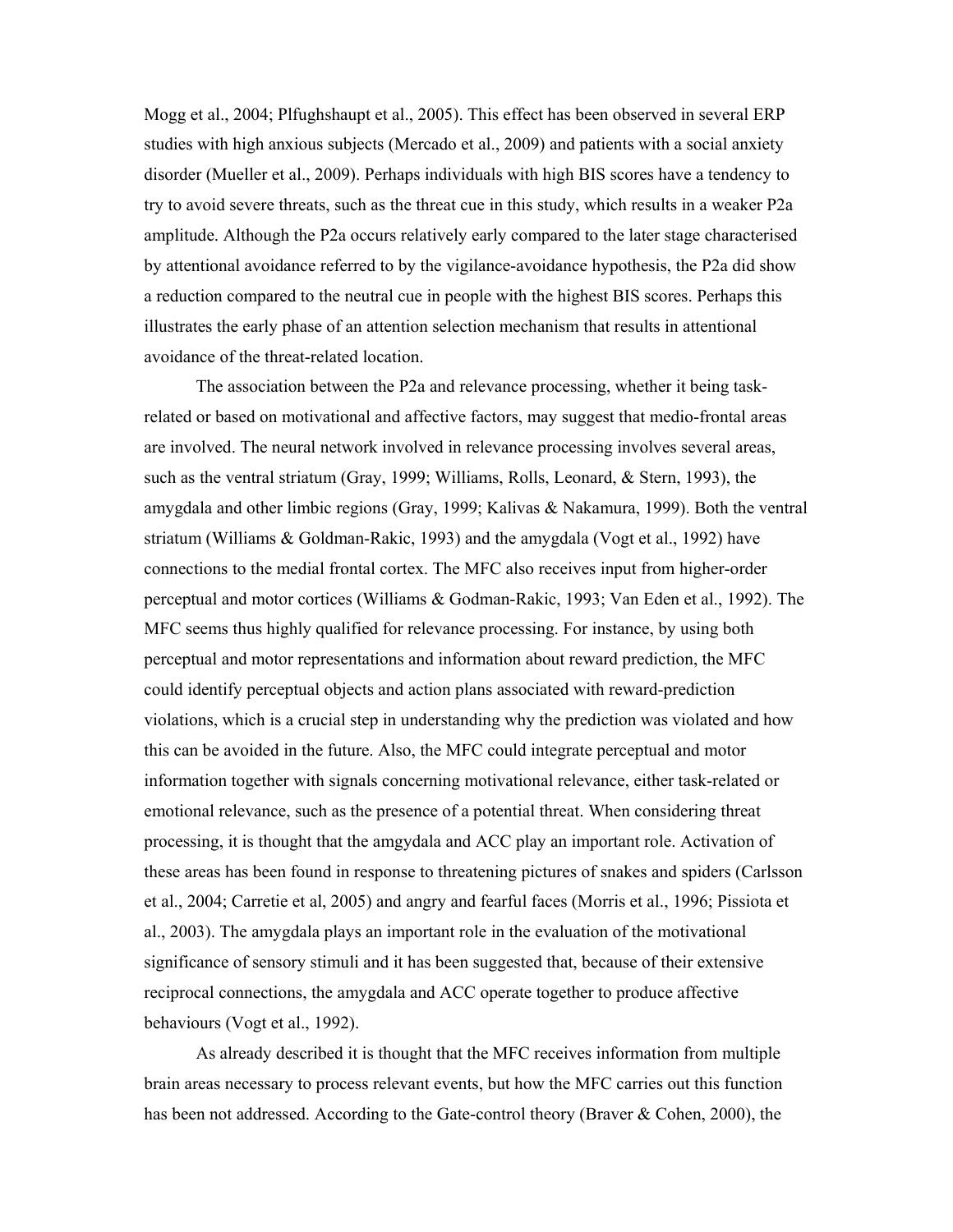MFC may serve as a gate through which both perceptual and motor representations gain access to preferential processing by the PFC. Because the PFC is a limited-capacity system and can only process a limited amount, a selection process needs to take place to determine which information should gain access. This selection may be based on the relevance of these representations. Relevance can be signalled by the difference in the firing rate of neurons located in the VTA concerning reward-prediction violations. Another possible way for information to gain access through such a gate may be by signals from the amygdala concerning threat-detection, highlighting the relevance of the associated perceptual and motor representations. In this way the P2a may represent the same process, namely relevance processing, but is produced via different pathways, one from the VTA and one from regions involved in threat-detection, possible the amygdala. Perhaps the negative correlation between P2a amplitudes and BIS scores in the discrimination task represents the process of trying to reduce the flow of information to the PFC for further processing, because the information may be considered to be too threatening by people with high BIS scores. By using techniques with stronger spatial resolutions compared to the electroencephalogram, such as functional magnetic resonance imaging (fMRI), the functional significance of these pathways and potential modulations by personality traits could be examined.

In conclusion, in this study an emotional-modified spatial cueing paradigm with instructed-conditioning to modulate the level of threat and EEG was used to examine emotional modulation of exogenous attention and its neurophysiological underpinnings. An attempt was made to delay the onset of IOR in order to measure relative late cue-locked EEG activity and emotional modulation of the cue-validity effect. Based on previous research in which IOR was delayed by using a discrimination task instead of a detection task, an attempt was made to replicate these findings. However, in this study a localization and a discrimination task was used. Although an effect of task on the onset of IOR was found, with an earlier onset of IOR in the localization compared to the discrimination task, the attempt to sufficiently delay the onset of IOR failed. Several task parameters most likely have been responsible for the fact that IOR was present in most conditions. Interestingly, the amount of IOR was reduced in the threat compared to the neutral condition. Based on previous research, several processes, including perceptual, attentional and motor-related, have been shown to be involved in the IOR effect. However, based on the P1 to cues and targets no evidence has been found in this study that early perceptual and attentional processes were involved in the reduction of IOR. Other processes, such as later perceptual and attentional processes and also motor-related processes may be involved, although more research is required to shed light on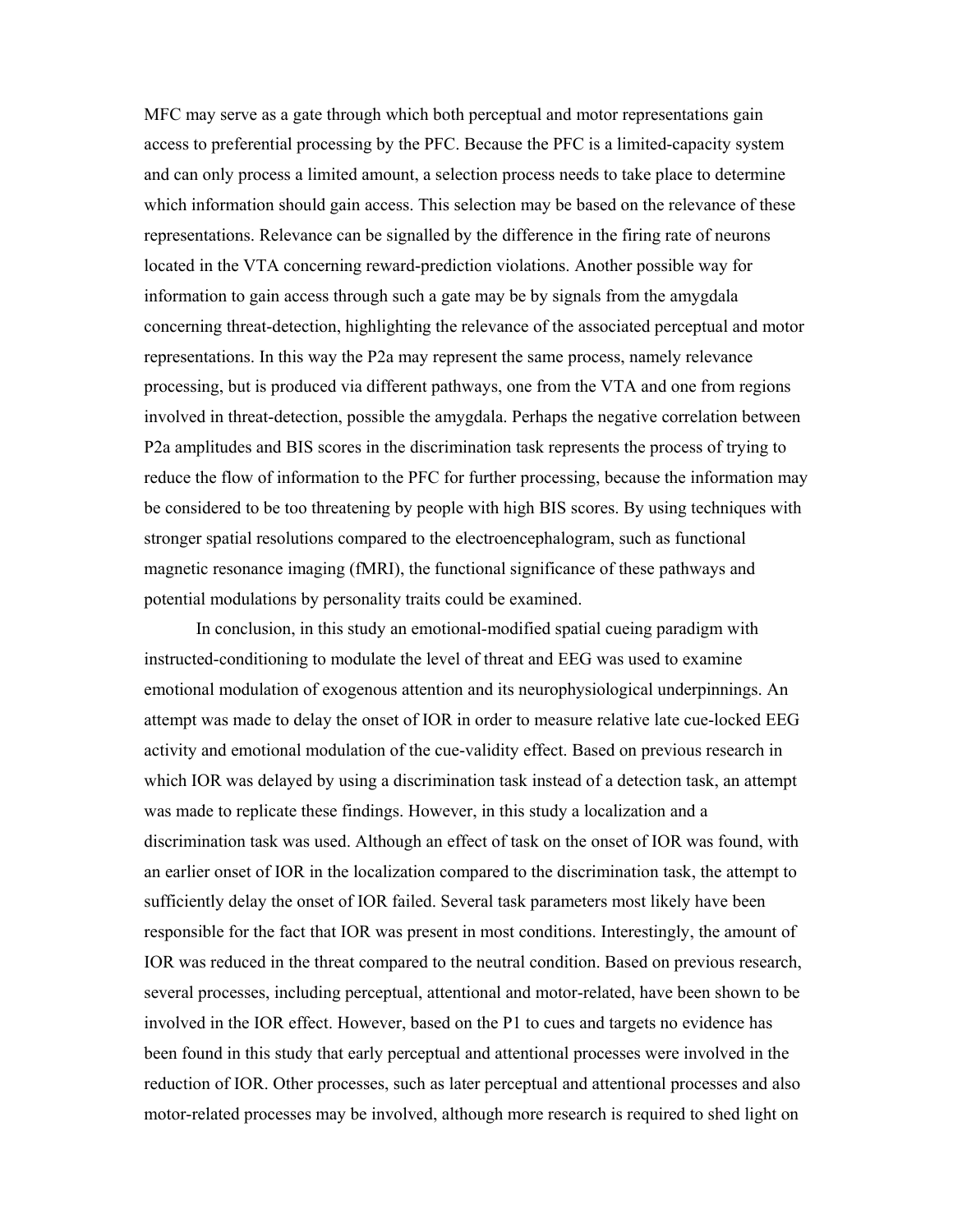this issue. An important goal of this study was to examine MFC-related activity in response to the cue, since the MFC has shown to be involved in evaluative, anticipatory and attentional selection processes. Based on the nature of the cue we hypothesized to find modulation of cue-related MFC-activity. Results showed emotional modulation of the P2a, a positive deflection on the EEG originating from medio-frontal electrodes. It is hypothesized that the P2a, which is associated with task-relevance processing, may also be involved in processing of motivational and affective relevant items.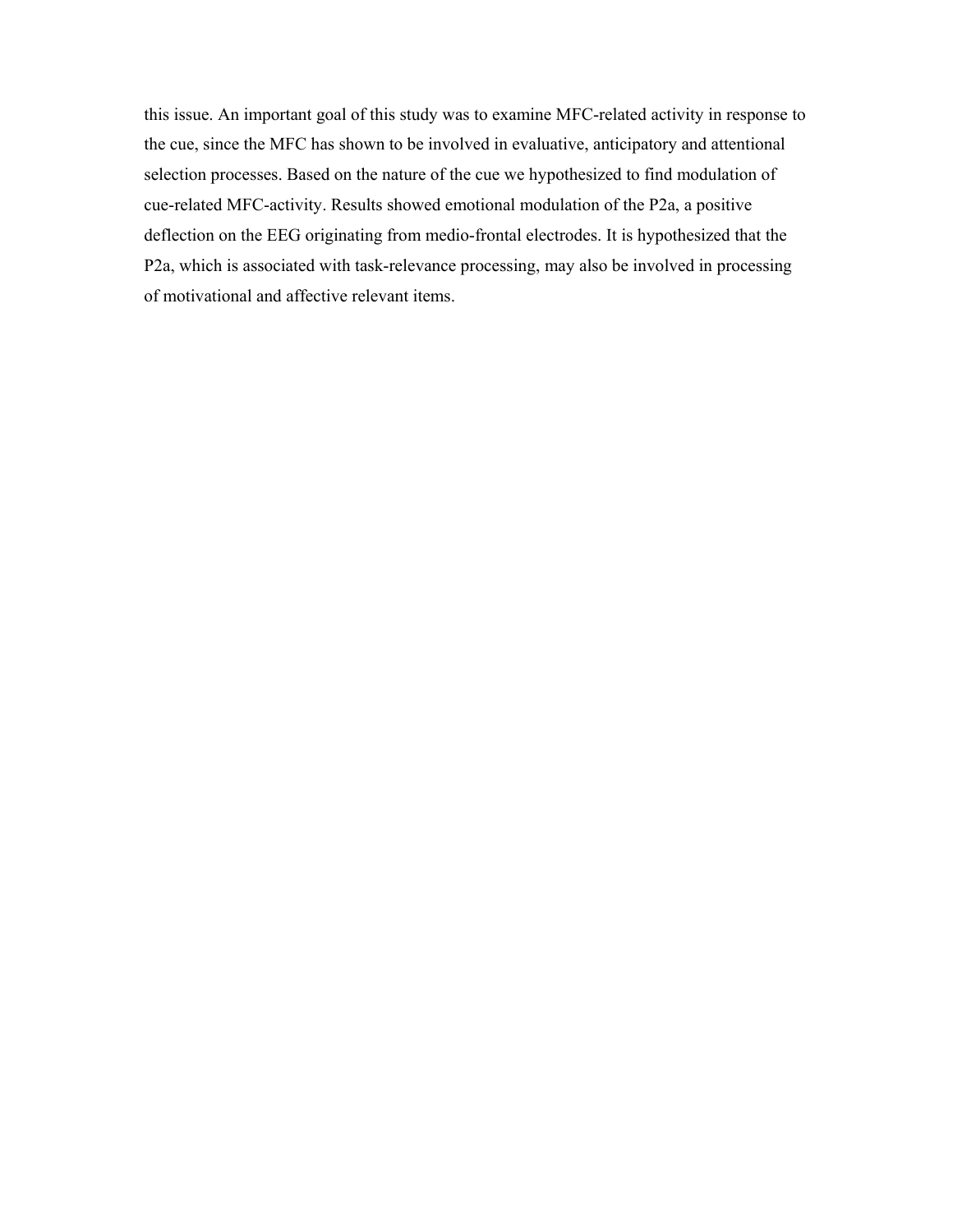### **References**

Anderson, A. K., & Phelps, E. A. (2000). Expression without recognition: Contributions of the human amygdale to emotional communication. *Psychological. Science., 11*, 106-111.

Armony, J. L., & Dolan, R. J. (2001). Modulation of spatial attention by fear-conditioned stimuli: an event-related fMRI study. *Neuropsychologia*, *40*, 817-826.

Baas, J. M. P., Kenemans, J. L., Bocker, K. B. E., & Verbaten, M. N. (2002). Threat-induced cortical processing and startle potentiation. *Neurophysiology, Basic and Clinical*, *13*, 133-137.

Bar-Haim, Y., Lamy, D., & Glickman, S. (2005). Attentional bias in anxiety: A behavioral and ERP study. *Brain and Cognition,* 59*,* 11-22.

Batty, M., & Taylor, M. J. (2003). Early processing of the six basic facial emotional expression. *Cognitive Brain Research, 3*, 613-620.

Beck, A.T., Emery, G., & Greenberg, R.L. (1985). Anxiety disorders and phobias: A cognitive perspective. New York, NY, US: Basic Books.

Bindemann, M., Burton, A., Hooge, I., Jenkins, R., & de Haan, E. (2005). Faces retain attention. *Psychonomic Bulletin & Review, 12*, 1048–1053.

Bradley, B., Mogg, K., Falla, S.J., & Hamilton, L.R. (1998). Attentional bias for threatening facial expressions in anxiety: Manipulation of stimulus duration. *Cognition and Emotion*, *12*, 737–753.

Bradley, B.P., Mogg, K., & Millar, N.H. (2000) Covert and overt orienting of attention to emotional faces in anxiety. *Cognition and Emotion, 14,* 789–808.

Braver, T. S., & Cohen, J. D. (2000). On the control of control: The role of dopamine in regulating prefrontal function and working memory. In S. Monsell & J. Driver (Eds.), Attention and performance XVIII (pp. 713–738). Cambridge: MIT Press.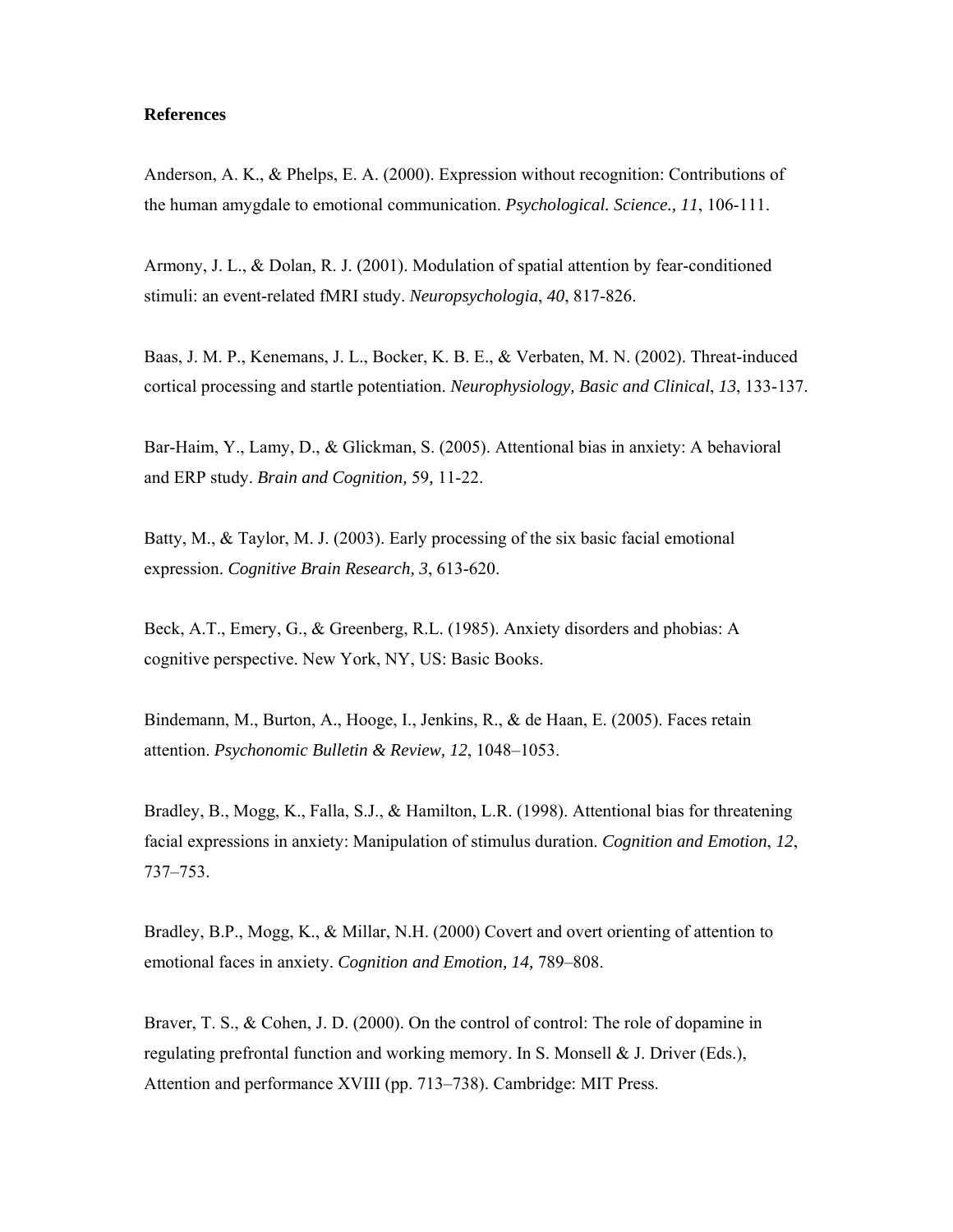Broomfield, N. M., & Turpin, G. (2005). Covert and overt attention in trait anxiety: a cognitive psychophysiological analysis. *Biological Psychology, 68,* 179–200.

Carlsson, K., Petersson, K. M., Lundqvist, D., Karlsson, A., Ingvar, M., & Ohman, A. (2004). Fear and the Amygdala: Manipulation of Awareness Generates Differential Cerebral Responses to Phobic and Fear-Relevant (but Nonfeared) Stimuli. *Emotion, 4*(4), 340-353.

Carretié, L., Hinojosa, J. A., Mercado, F., & Tapia, M. (2005). Cortical response to subjectively unconscious danger. *NeuroImage, 24*(3), 615-623.

Carter, C. S., Braver, T. S., Barch, D. M., Botvinick, M. M., Noll, D., & Cohen, J. D. (1998). Anterior cingulate cortex, error detection, and the online monitoring of performance. *Science, 280,* 747–749.

Chica, A. B., Lasoponara, S., Lupianez, J., Doricchi, F., Bartolomea, P. (2010). Exogenous attention can capture perceptual consciousness: ERP and behavioural evidence. *Neuroimage, 51*(3), 1205-1212.

Corr, P. J. (2004). Reinforcement sensitivity theory and personality. *Neuroscience & Biobehavioral Reviews, 28,* 317-332.

Crowley, M. J., Wu, J., Bailey, C. A., & Mayes, L. C. (2009). Bringing in the negative reinforcements: the avoidance feedback-related negativity. *Neuroreport, 20*, 1513-1517.

Dai, Q., & Feng, Z. (2009). Deficient inhibition of return for emotional faces in depression*. Progress in Neuro-Psychopharmacology & Biological Psychiatry*, *33*, 921, 932.

Dehaene, S., Posner, M. I., & Tucker, D. M. (1994). Localization of a neural system for error detection and compensation. *Psychological Science, 5,* 303–305.

Di Russo, F., Martinez, A., Sereno, M. I., Pitzalis, S., Hillyard, S. A. (2002). Cortical sources of the early components of the visual evoked potential. *Human Brain Mapping, 15,*  95-111.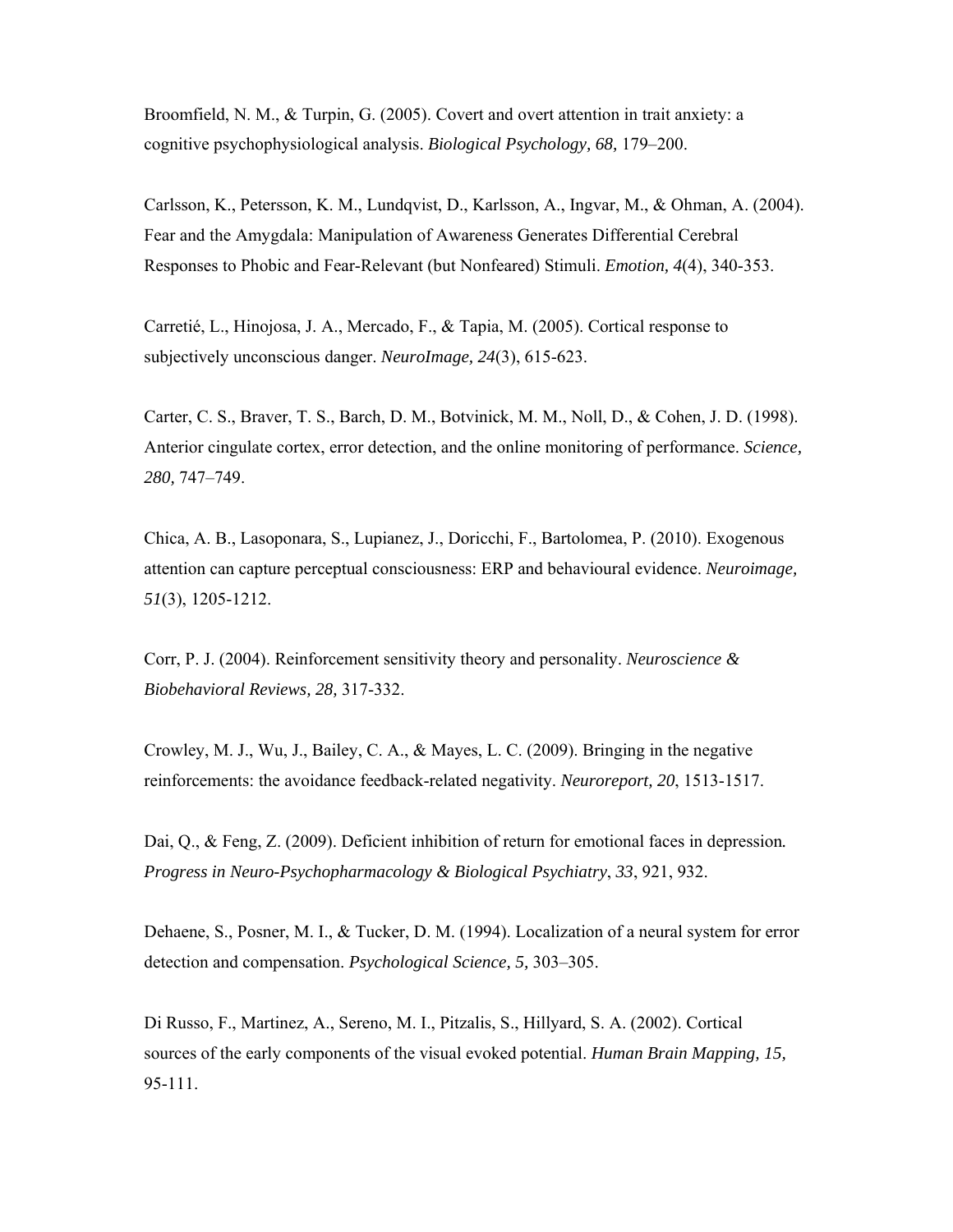Di Russo, F., Martinez, A., & Hillyard, S. A. (2003). Source analysis of event-related cortical activity during visuo-spatial attention. *Cerebral Cortex, 13,* 486-499.

Eimer, M. (1994). An ERP study on visual spatial priming with peripheral onsets. *Psychophysiology*, *31*, 154-163.

Eldar, S., Yankelevitch, R., Lamy, D., & Bar-Haim, Y. (2010). Enhanced neural reactivity and selective attention to threat in anxiety. *Biological Psychology, 85*(2), 252-257.

Eysenck, M. W. (1992) Anxiety: The Cognitive Perspective. Erlbaum Ltd, Hove, UK. Fuentes, L.J., Vivas, A.B., Humphreys, G.W., 1999. Inhibitory mechanisms of attentional networks: spatial and semantic inhibitory processing. *J. Exp. Psychol. Hum. Percept. Perform., 25*, 1114–1126.

Fox, E. (2002) Processing emotional facial expressions: the role of anxiety and awareness. *Cognitive, affective & behavioral Neuroscience,* 2*,* 52–63.

Fox, E., Derakshan, N., & Shoker, L. (2008). Trait anxiety modulates the electrophysiological indices of rapid spatial orienting towards angry faces. *Cognitive Neuroscience and Neuropsychology, 17,* 259-263.

Fox, E., Russo, R., Bowles, R., & Dutton, K. (2001). Do threatening stimuli draw or hold visual attention in subclinical anxiety? *Journal of Experimental Psychology: General, 130*(4), 681-700.

Fox, E., Russo, R., & Dutton, K. (2002). Attentional Bias for Threat: Evidence for Delayed Disengagement from Emotional Faces. *Cognition and Emotion, 16(3),* 355-379.

Fox, E., Lester, V., Russo, R., Bowles, R.J., Pichler, A., & Dutton, K. (2000). Facial expressions of emotion: Are angry faces detected more efficiently? *Cognition and Emotion*, *14*, 61–92.

Frijda, N. H. (1986). The Emotions. Cambridge University Press, New-York.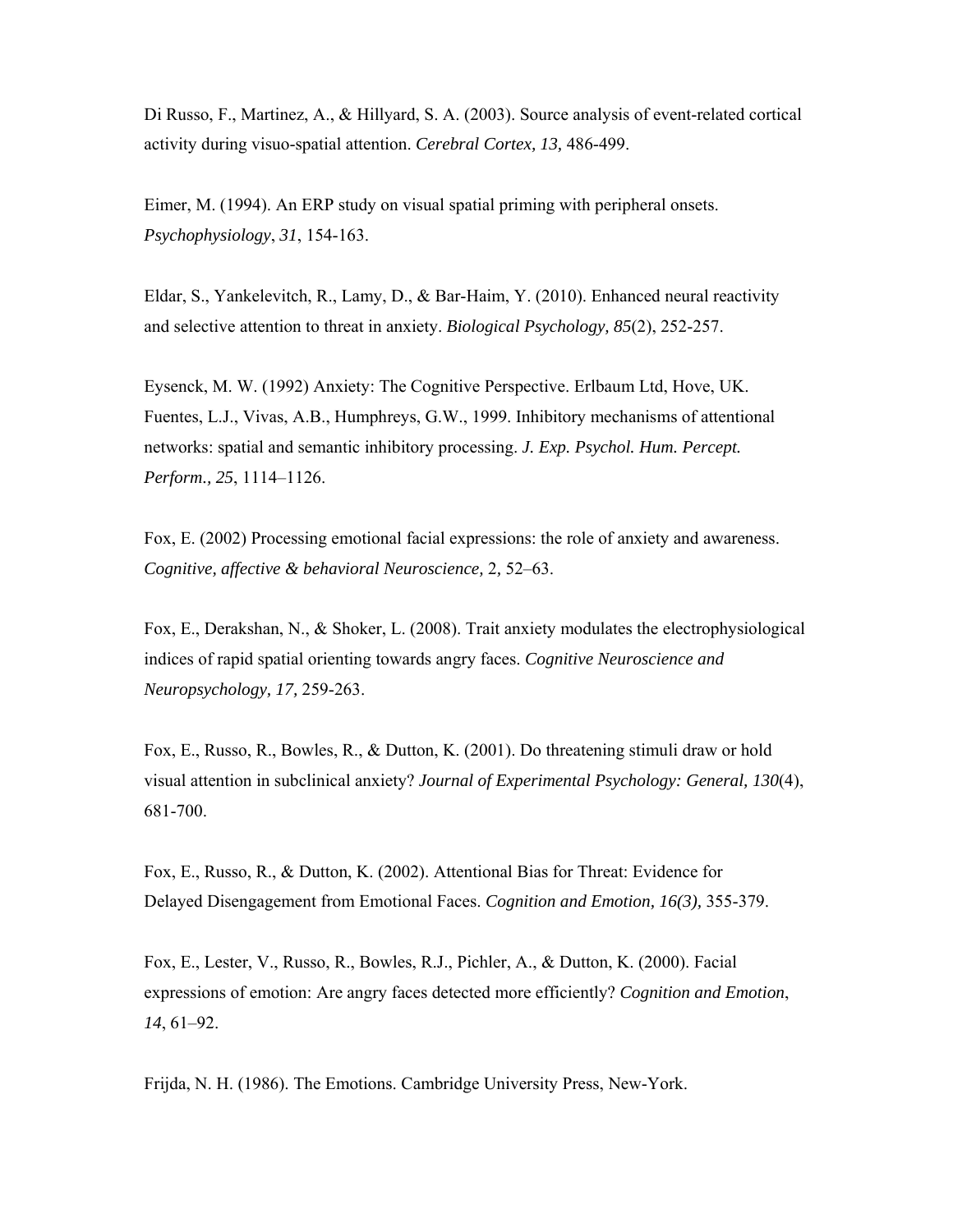Gabay, S., Henik, A. (2010). Temporal expectancy modulates inhibition of return in a discrimination task. *Psychonomic Bulletin & Review, 17,* 47-51.

Gehring, W. J., Goss, B., Coles, M. G. H., Meyer, D. E., & Donchin, E. (1993). A neural system for error detection and compensation. *Psychological Science, 4,* 385–390.

Gehring, W. J., & Willoughby, A. R. (2002). The medial frontal cortex and the rapid processing of monetary gains and losses. *Science, 295*(5563), 2279−2282.

Godijn, R., & Theeuwes, J. (2002). Oculomotor capture and inhibition of return: evidence for an oculomotor suppression account of IOR. *Psychological Research, 66*, 234–246.

Gray, T. S. (1999). Advancing from the Ventral Striatum to the Extended Amygdala: Implications for Neuropsychiatry and Drug Abuse. *Annals of the New York Academy of Sciences, 29,* 1-32.

Gray, J. A., & McNaughton, N. (2000). The neuropsychology of anxiety: an enquiry into the functions of the septo-hippocampal system (end ed.). New York: Oxford University Press.

Guillem, F., Bicu, M., & Debruille, J. B. (2001). Dissociating memory processes involved in direct and indirect tests with ERPs to unfamiliar faces. *Cognitive Brain Research, 11*, 113– 125.

Heinze, H. J., Mangun, G. R., Burchert, W., Hinrichs, H., Scholz, M., & Munte, T. F. (1994). Combined spatial and temporal imaging of brain activity during visual selective attention in humans. *Nature, 372,* 543–546.

Hillyard, S. A., & Anllo-Vento, L. (1998). Event-related brain potentials in the study of visual selective attention. *Proceedings of the National Academy of Sciences of the United States of Americai, 95,* 781–787.

Holroyd, C. B., & Coles, M. G. H. (2002). The neural basis of human error processing: reinforcement learning, dopamine, and the error-related negativity. *Psychol Review, 109,* 679- 709.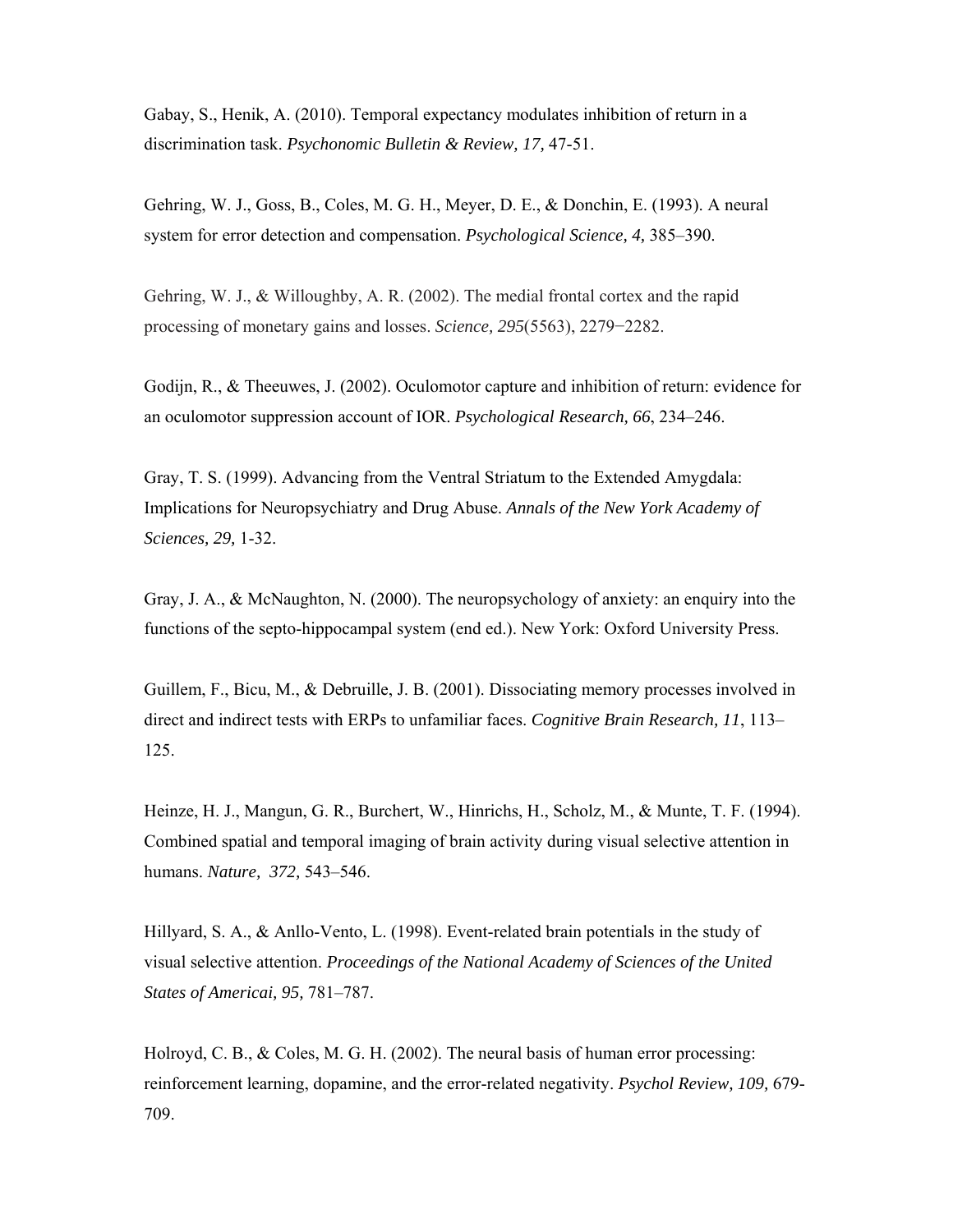Hopfinger, J. B., & Mangun, G. R. (1998). Reflexive attention modulates processing of visual stimuli in human extrastriate cortex. *Psychological Science*, 9, 441-447.

Hopfinger J. B., Buonocore M. H., Mangun G. R. (2000). The neural mechanisms of top-down attentional control. Nature Neuroscience, 3, 284–91.

Hopfinger, J. B., & Mangun, G. R. (2001). Tracking the influence of reflexive attention on sensory and cognitive processing. Cognitive, Affective, & Behavioural Neuroscience, 1(1), 56-65.

Hopfinger, J. B., & West, V. M. (2006). Interactions between endogenous and exogenous attention on cortical visual processing. *NeuroImage 31,* (2), 774–789.

Huang, Y. X., & Luo, Y. J. (2006). Temporal course of emotional negativity bias: an ERP study. *Neuroscience letters, 398*, 91-96.

Isreal, J. B., Wickens, C. D., Chesney, G. L., & Donchin, E. (1980). The event-related brain potential as an index of display-monitoring workload. *Human Factors, 22*, 211–224. Jurkiewicz, M. T., Gaetz, W. C., Bostan, A. C., & Cheyne, D. (2006). Post-movement beta rebound is generated in motor cortex: Avidence from neuromagnetic recordings. *Neuroimage, 32*, 1281-1289.

Kalivas, P. W., & Nakamura, M. (1999). Neural systems for behavioral activation and reward. *Current Opinion in Neurobiology, 9*, 223–227.

Kenemans, J. L., Kok, A., & Smulders, F. T. (1993). Event-related potentials to conjunctions of spatial frequency and orientation as a function of stimulus parameters and response requirements. *Electroencephalography and Clinical Neurophysiology, 88*(1), 51– 63.

Kim, H., Shimojo, S., & O'Doherty, J. P. (2006). Is avoiding an aversive outcome rewarding? Neural substrates of avoidance learning in the human brain. *PLoS Biology, 4,* e233.

Klein, R. M. (1988) Inhibitory tagging system facilitates visual search. *Nature, 334,* 430–431.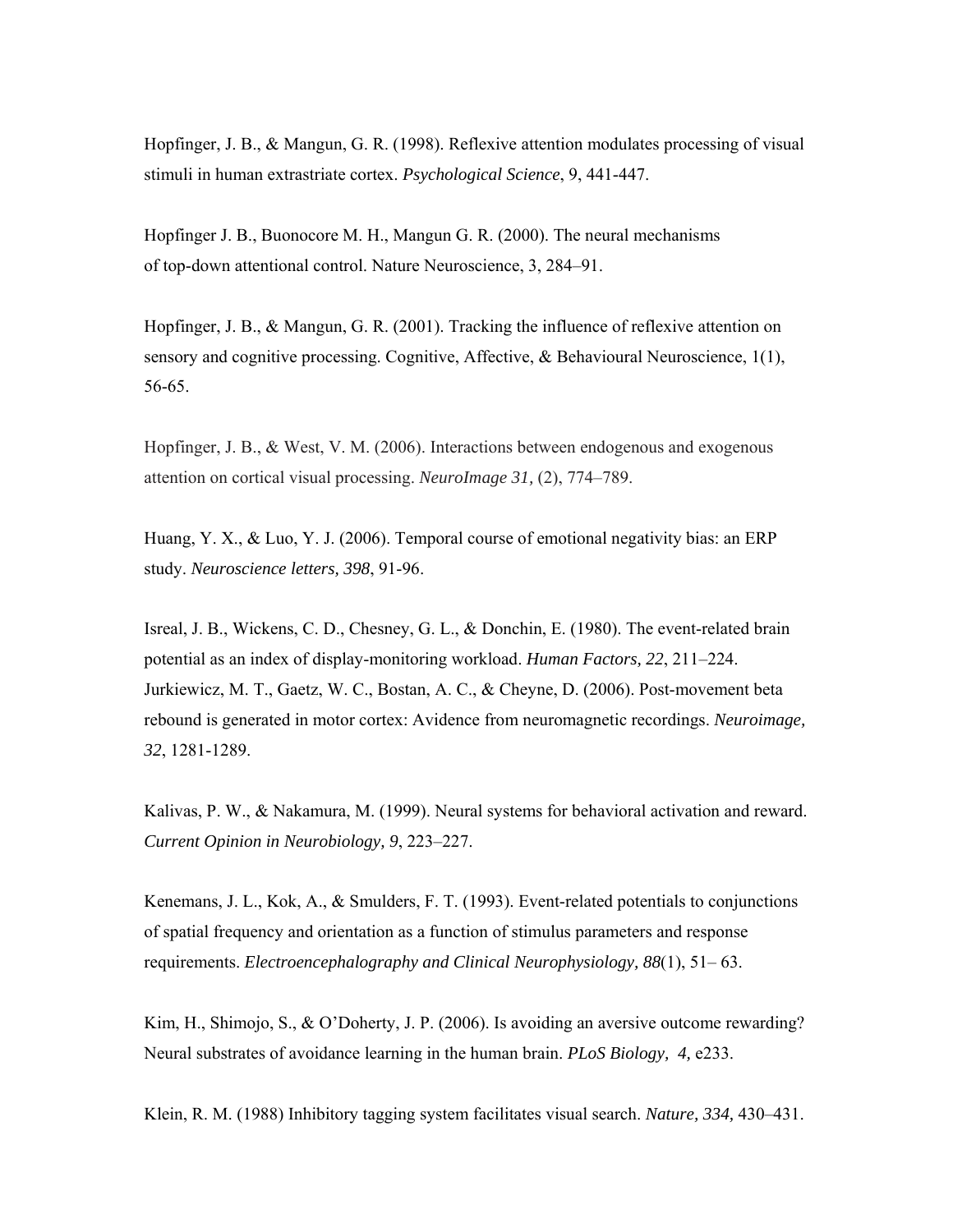Klein, R. (2000). Inhibition of return. *Trends in Cognitive Sciences, 4*(4), 138–147.

Klein, R.M., & Taylor, T.L. (1994). Categories of cognition inhibition with reference to attention. In D. Dagenbach & T.H. Carr (Eds.), *Inhibitory processes in attention, memory, and language*. (pp. 113–150). San Diego, CA: Academic Press.

Koster, E. H. W., Crombez, G., Van Damme, S., Verschuere, B., & De Houwer, J. (2004). Does threat capture and hold attention? *Emotion, 4,* 312–317.

Koster, E. H., Crombez, G., Verschuere, B., Van Damme, S., & Wiersema, J. R. (2006). Components of attentional bias to threat in high trait anxiety: Facilitated engagement, impaired disengagement, and attentional avoidance. *Behaviour Research and Therapy, 44*(12), 1757-1771.

Koster, E. H. W., Verschuere, B., Crombez, G., & Van Damme, S. (2005). Time-course of attention for threatening pictures in high and low trait anxiety. *Behaviour Research and Therapy, 43*(8), 1087-1098.

Lang, P. J. (1979) A bio-informational theory of emotional imagery. *Psychophysiology, 16,* 495–512.

Lang, P. J., Bradley, M., & Cuthbert, B. N. (1995). International affective picture system (IAPS). Gainesville, Florida: NIMH Centre for the Study of Emotion and Attention, University of Florida.

Lang, P. J., Bradley, M. M., & Cuthbert, B. N. (1999). International pictures system (IAPS): Technical manual and affective ratings. Gainesville, FL: The Center for research in Psychophysiology.

Lange, W. G., Heuer, K., Reinecke, A., Becker, E. S., & Rinck, M. (2008). Inhibition of return is unimpressed by emotional cues. *Cognition and Emotion, 22*, 1433-1456.

LeDoux, J. (1996). The emotional brain. New York: Simon & Schuster.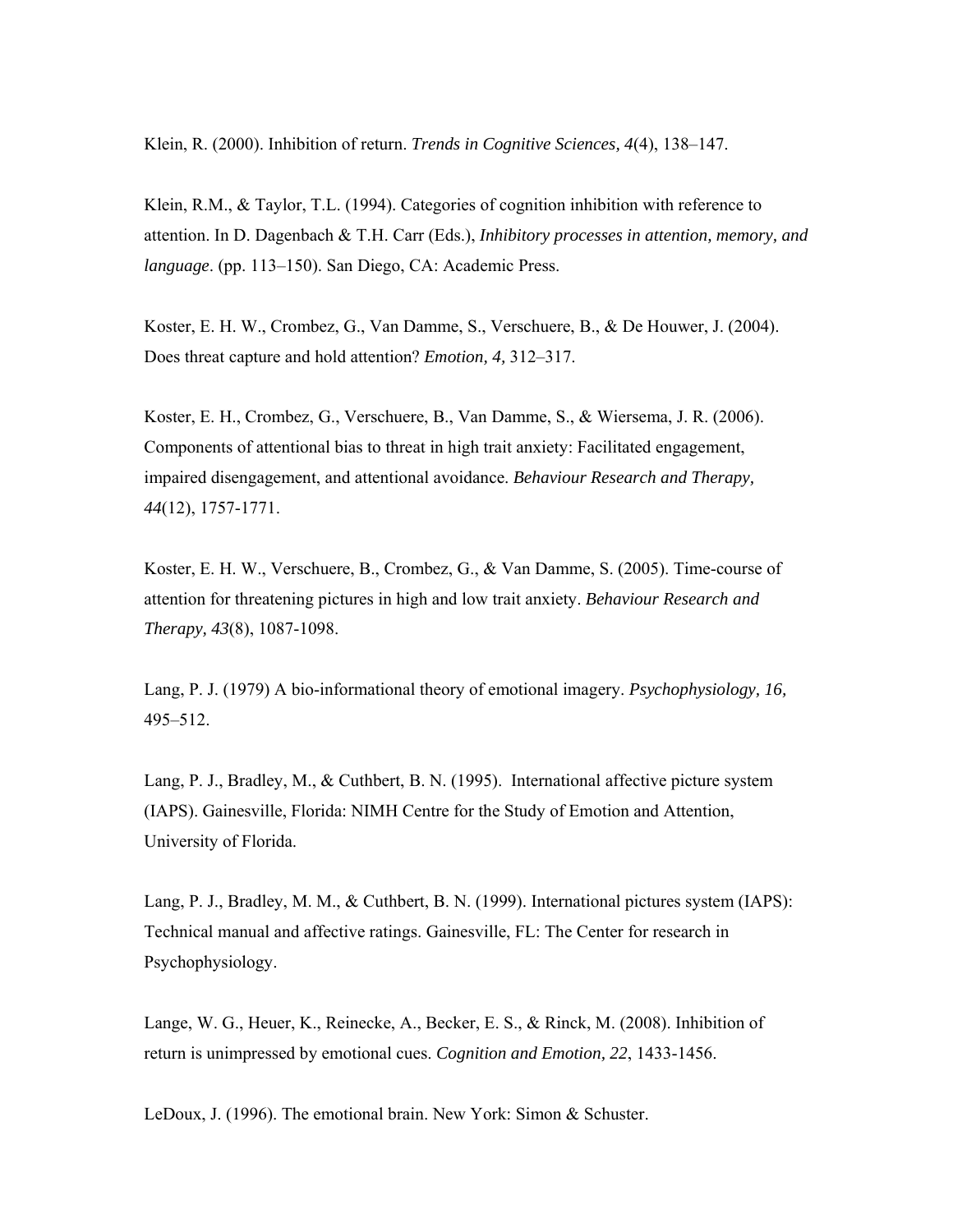Li, X., Li, X., & Luo, Y. (2005). Anxiety and attentional bias for threat: an event-related potential study. *NeuroReport, 16,* 1501-1505.

Luck, S. J., Woodmann, G. F., Vogel, E. K. (2000). Event-related potential studies of attention. *Trends in Cognitive Sciences, 4*, 432–440.

Lupiáñez, J., Milan, E.G., Tornay, F., Madrid, E., & Tudela, P. (1997). Does IOR occur in discrimination tasks?: Yes, it does, but later. *Perception and Psychophysics, 59*, 1241–1254.

Lupiáñez, J., & Milliken, B. (1999). Inhibition of return and the attentional set for integrating vs. differentiating information. *Journal of General Psychology, theme issue on visual attention, 126*(2), 392–418.

Lupiáñez, J., Milliken, B., Solano, C., Weaver, B., & Tipper, S. P. (2001). On the strategic modulation of the time course of facilitation and inhibition of return. *The Quarterly Journal of Experimental Psychology, 54A*(3), 753–773.

Lupiáñez, J., Ruz, M., Funes, M. J., & Milliken, B. (2007). The manifestation of attentional capture: Facilitation or IOR depending on task demands. *Psychological Research, 71*, 77-91.

Mack, A., Pappas, Z., Silverman, M., & Gay, R. (2002). What we see: Inattention and the capture of attention by meaning. *Consciousness and Cognition, 11*, 488–506.

MacLeod, C., Mathews, A. and Tata, P. (1986) Attentional bias in emotional disorders. *Journal of Abnormal Psychology, 95,* 15–20.

Mangun, G. R. (1995). Neural mechanisms of visual selective attention. *Psychophysiology, 31,* 4–18.

Mangun, G. R., & Hillyard, S. A. (1991). Modulations of sensory-evoked brain potentials indicate changes in perceptual processing during visual spatial priming. *Journal of Experimental Psychology. Human Perception and Performance, 17*, 1057–1074.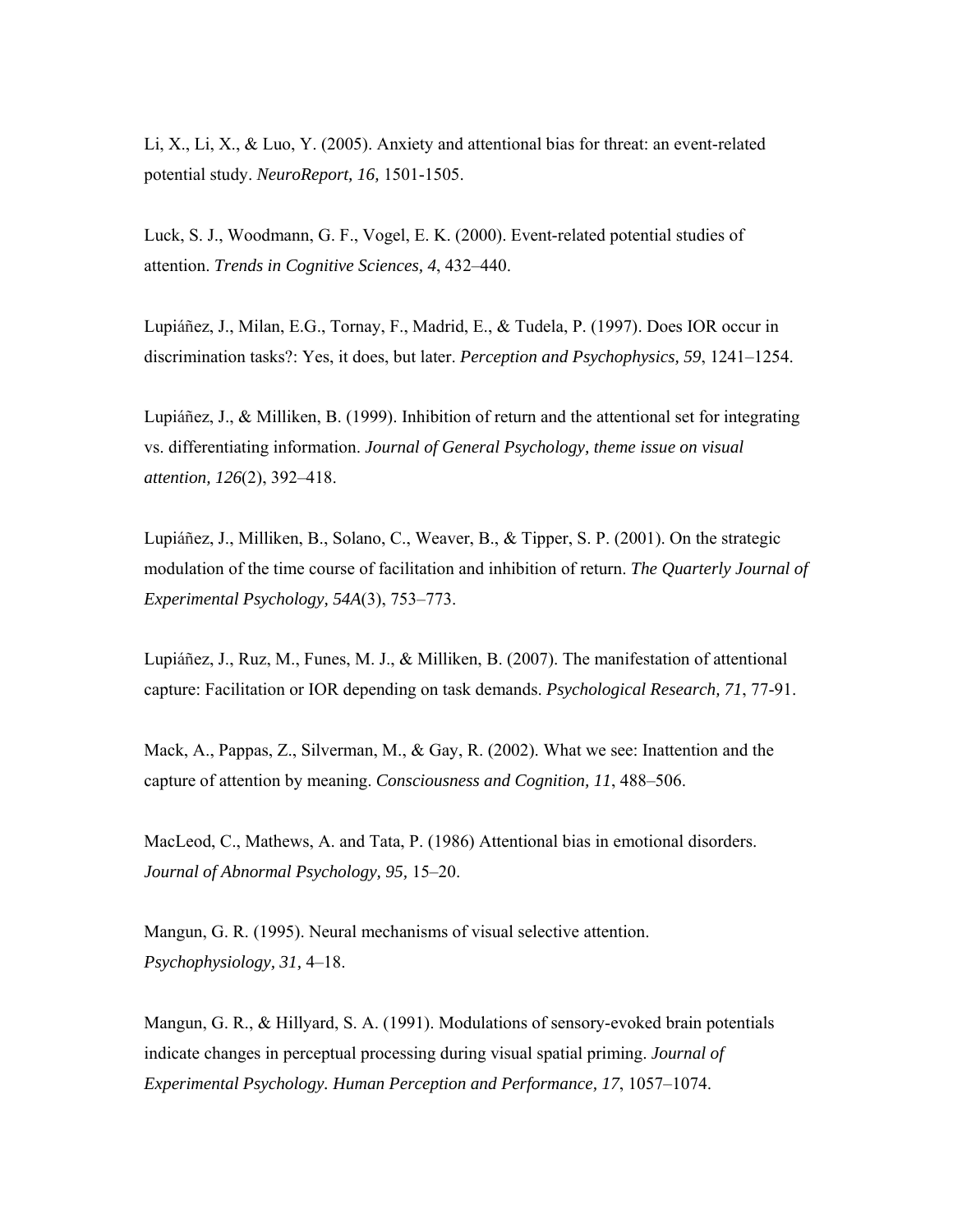Martinez, A., Anllo-Vento, L., Sereno, M. I., Frank, L. R., Buxton, R. B., Dubowitz, D. J., Wong, E. C., Hinrichs, H., Heinze, H. J., & Hillyard, S. A. (1999). Involvement of striate and extrastriate visual cortical areas in spatial attention. *Nature Neuroscience, 2,*  364-369.

Massar, S. A. A., Mol, N. M., Kenemans, J. L., & Baas, J. M. P. Attentional Bias in High and Low Anxious Individuals: evidence for threat induced effects on disengagement and effects on engagement proportional to anxiety. (In press).

Mathews, A. M., & MacLeod, C. (1994). Cognitive approaches to emotion and emotional disorders. *Annual Review of Psychology*, *45*, 25–50.

Mathews, A., & Mackintosh, B. (1998). A cognitive model of selective processing in anxiety. *Cognitive Therapy and Research, 22,* 539–560.

Mercado, F., Carretié, L., Hinojosa, J. A., & Peñacoba, C. (2009). Two successive phases in the threat-related attentional response of anxious subjects: neural correlates. *Depression and Anxiety, 26*, 1141-1150.

Miltner, W. H. R., Lemke, U., Weiss, T., Holroyd, C., Scheffers, M. K., & Coles, M. G. H. (1997). The source of the magnetic equivalent of the error-related negativity. *Psychophysiology, 34,* S65.

Mogg, K., & Bradley, B. P. (1998). A cognitive-motivational analysis of anxiety. *Behaviour Research and Therapy, 36*, 809–848.

Mogg, K., & Bradley, B. P. (1999). Some methodological issues in assessing attentional biases for threatening faces in anxiety: A replication study using a modified version of the probe detection task. *Behaviour Research and Therapy, 37*, 595–604.

Mogg, K., Bradley, B. P., Miles, F., & Dixon, R. (2004). Time course of attentional bias for threat scenes: Testing the vigilance-avoidance hypothesis. *Cognition and Emotion, 18*, 689- 700.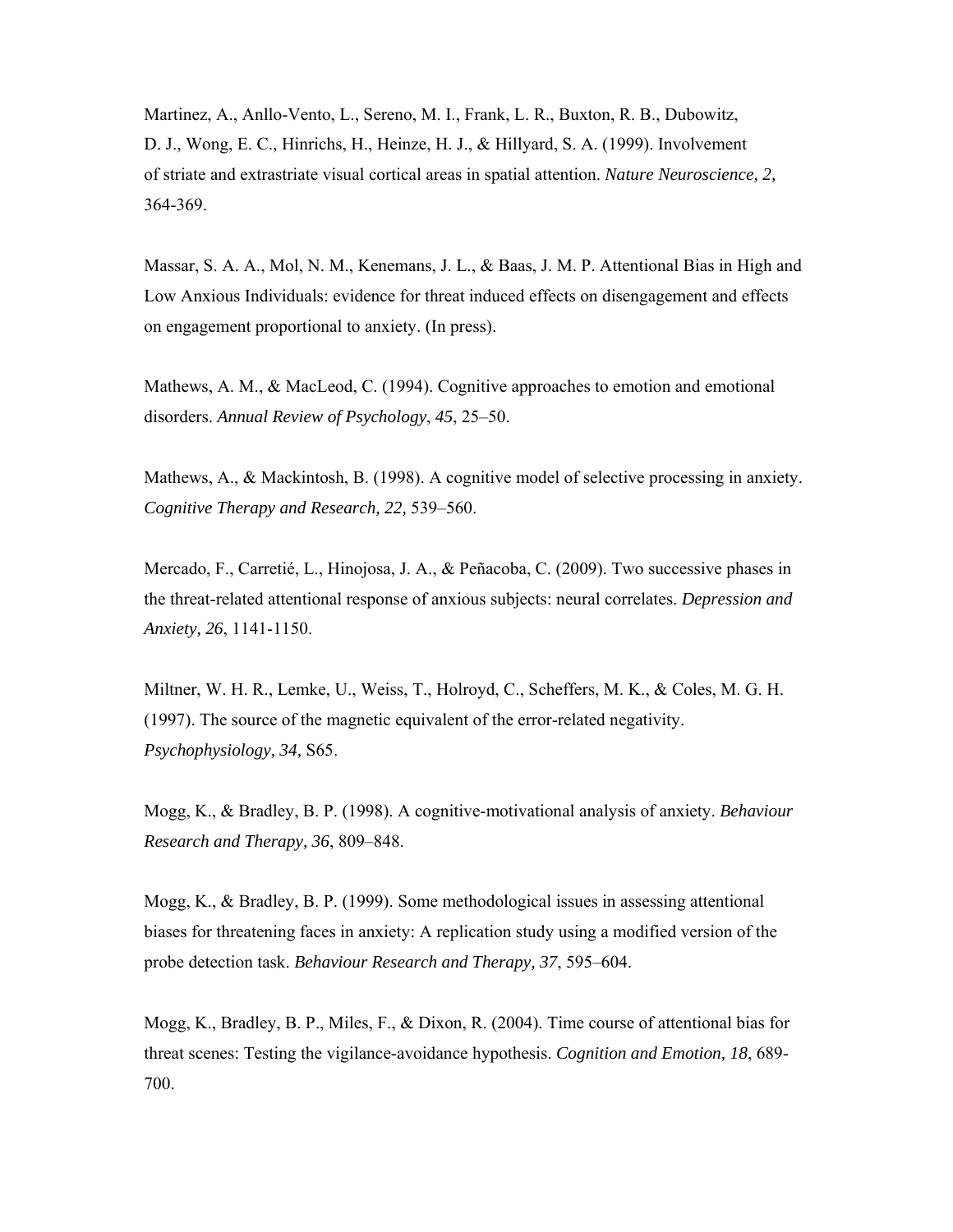Morris. J. S., Frith, C. D., Perrett, D. I., Rowland, D., Young, A. W., Calder, A. J., & Dolan, R. J. (1996). A differential neural response in the human amygdale to fearful and happy expression. *Nature, 383,* 812-815.

Morris, J. S., Friston, K. J., Buchel, C., Frith, C. D., Young, A. W., Calder, A. J., & Dolan, R. J. (1998). A neuromodulatory role for the human amygdale in processing emotional facial expression. *Brain, 121,* 47-57.

Mueller, M. E., Hofmann, S. G., Santesso, D. L., Meuret, A. E., Bitran, S., & Pizzagalli, D. A. (2009). Electrophysiological evidence of attentional biases in social anxiety disorder. *Psychological Medicine, 39*, 1141-1152.

Muller, M. M., Teder-Salejarvi, W., & Hillyard, S. A. (1998). The time course of cortical facilitation during cued shifts of spatial attention. *Nature Neuroscience, 1*, 631–634.

Ohman, A., & Mineka, S. (2001). Fears, phobias, and preparedness: toward an evolved module of fear and fear learning. *Psychological Review, 108*, 483–522.

Pastötter, B., Hanslmayr, S., & Bäuml, K. (2008). Inhibition of Return Arises from Inhibition of Response Processes: An Analysis of Oscillatory Beta Activity. *Journal of Cognitive Neuroscience, 20*(1), 65-75.

Pissiota, A., Frans, O., Michelgard, A., Appel, L., Langström, B., Flaten, M. A., & Fredrikson, M. (2003). Amygdala and anterior cingulate cortex activation during affective starte modulation: a PET study of fear. *European Journal of Neuroscience, 18*(5), 1325-1331.

Pizzagalli, D. A., Greischar, L. L., & Davidson, R. J. (2003). Spatio-temporal dynamics of brain mechanisms in aversive classical conditioning: high-density event-related potential and brain electrical tomography analyses. *Neuropsychologia, 41,* 184-194.

Plfugshaupt, T., Mosimann, U., Wartburg, R., Schmitt, W.., Nyffeler, T., & Müri, R. M. (2005). Hypervigilance avoidance pattern in spider phobia. *Journal of Anxiety Disorders, 19*, 105-116.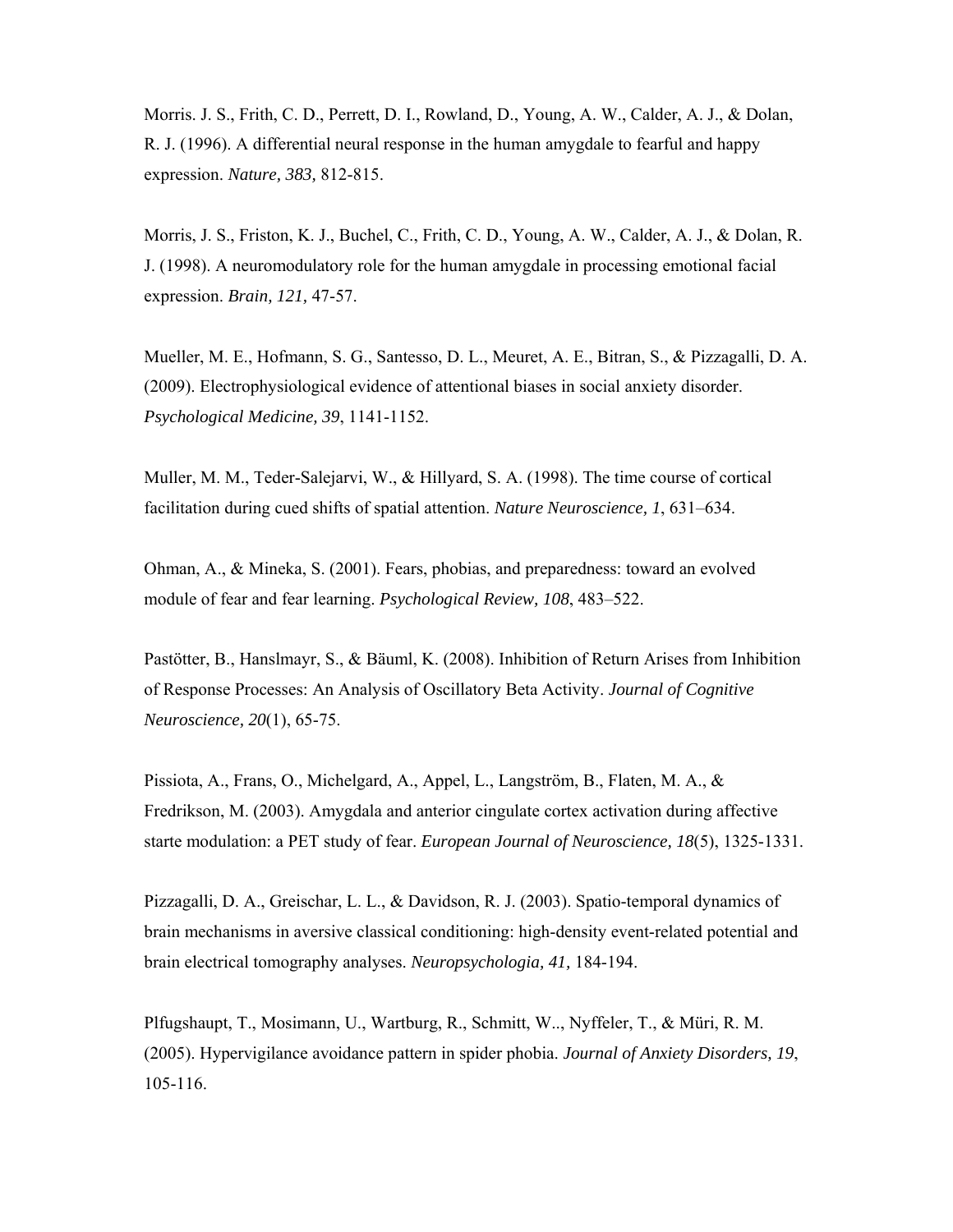Posner, M.I. (1980). Orienting of attention. *Quarterly Journal of Experimental Psychology*, *32*, 3–25.

Posner, M. I., & Cohen, Y. (1984). Components of visual orienting. In: H. Bouma & D. Bouwhuis (Eds.), Attention and Performance, vol. X (pp. 531–556). Hillsdale, NJ: Erlbaum.

Posner, M. I., & Dehaene, S. (1994). Attentional networks. *Trends in Neurosciences, 170*, 75– 79.

Posner, M. I., & Peterson, S. E. (1990). The attention system of the human brain. *Annual Review of Neuroscience*. *13*, 25-42.

Potts, G. F., Martin, L. E., Burton, P., & Montague, P. R. (2006). When Things Are Better or Worse than Expected: The Medial Frontal Cortex and the Allocation of Processing Resources. *Journal of Cognitive Neuroscience, 18*(7), 1112-1119.

Potts, G. F., Liotti, M., Tucker, D. M., & Posner, M. I. (1996). Frontal and inferior temporal cortical activity in visual target detection: Evidence from high spatially sampled event-related potentials. *Brain Topography, 9*(1), 3–14.

Potts, G. F., Patel, S. H., & Azzam, P. N. (2004a). Impact of instructed relevance on the visual ERP. *International Journal of Psychophysiology, 52*, 197–209.

Potts, G. F. (2004b) An ERP index of task relevance evaluation of visual stimuli. *Brain & Cognition, 56*, 5–13.

Potts, G. F., Dien, J., Hartry-Speiser, A. L., McDougal, L. M., & Tucker, D. M. (1998). Dense sensor array topography of the event-related potential to task-relevant auditory stimuli. *Electroencephalography and Clinical Neurophysiology, 106*, 444–456.

Potts, G. F., & Tucker, D. M. (2001). Frontal evaluation and posterior representation in target detection. *Cognitive Brain Research, 11*, 147–156.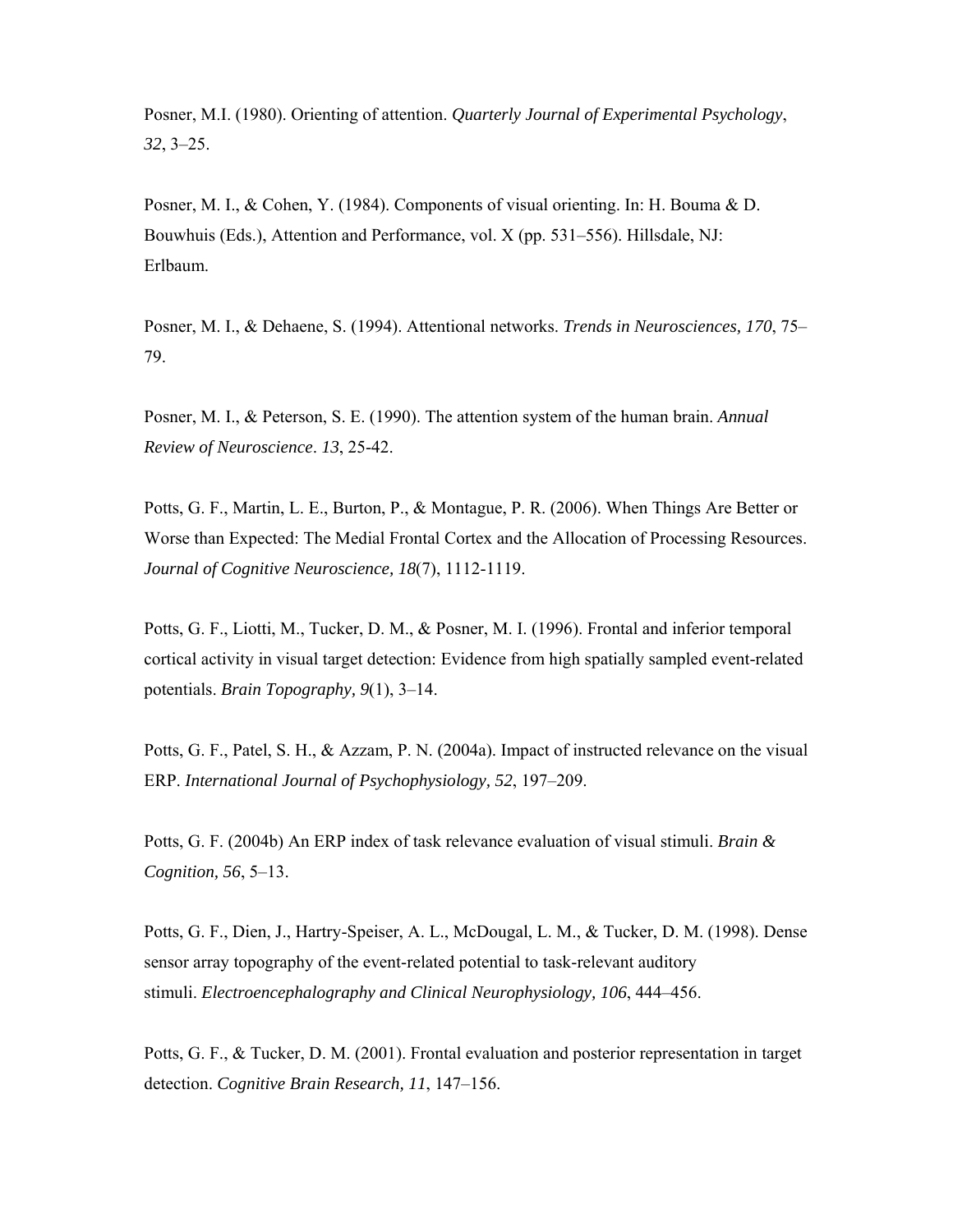Pourtois, G., Grandjean, D., Sander, D., & Vuilleumier, P. (2004). Electrophysiological correlates of rapid spatial orienting towards fearful faces. Cerebral *Cortex, 14,* 619–633.

Pourtois, G., & Vuilleumier, P. (2006). Dynamics of emotional effects on spatial attention in the human visual cortex. *Progress in Brain Research. 156,* 67-91.

Pratto, F., & John, O.P. (1991) Automatic vigilance – the attention-grabbing power of negative social information. *Journal of Personality and Social Psychology, 61,* 380–391.

Prime, D.J., & Ward, L.M. (2004). Inhibition of return from stimulus to response. *Psychological Science 15*, 272–276.

Prime, D. J., & Ward, L. M. (2006). Cortical expressions of inhibition of return. *Brain Research, 1072*, 161-174.

Reuter-Lorenz, P.A., Jha, A.P., Rosenquist, J.N., 1996. What is inhibited in inhibition of return? Journal of *Experimental Psychology. Human Perception and Performance, 22*, 367– 378.

Ro, T., Russell, C., & Lavie, N. (2001). Changing faces: A detection advantage in the flicker paradigm. *Psychological Science, 12*, 94–99.

Santesso, D. L., Meuret, A. E., Hofman, S. G., Mueller, E. M., Ratner, K. G., Roesch, E. B., & Pizzagalli, D. A. (2008). Electrophysiological correlates of spatial orienting towards angry faces: A source localization study. *Neuropsychologia, 46,* 1338-1348

Sapir, A., Soroker, N., Berger, A., & Henik, A. (1999). Inhibition of return in spatial attention: direct evidence for collicular generation. *Nature Neuroscience,* 2, 1053–1054

Schultz, W., Dayan, P., & Montague, P. R. (1997). A neural substrate of prediction and reward. *Science, 275*, 1593–1599.

Stoyanova, R. S., Pratt, J., & Anderson, A. K. (2007). Inhibition of return to social signals of fear. *Emotion, 7*(1), 49–56.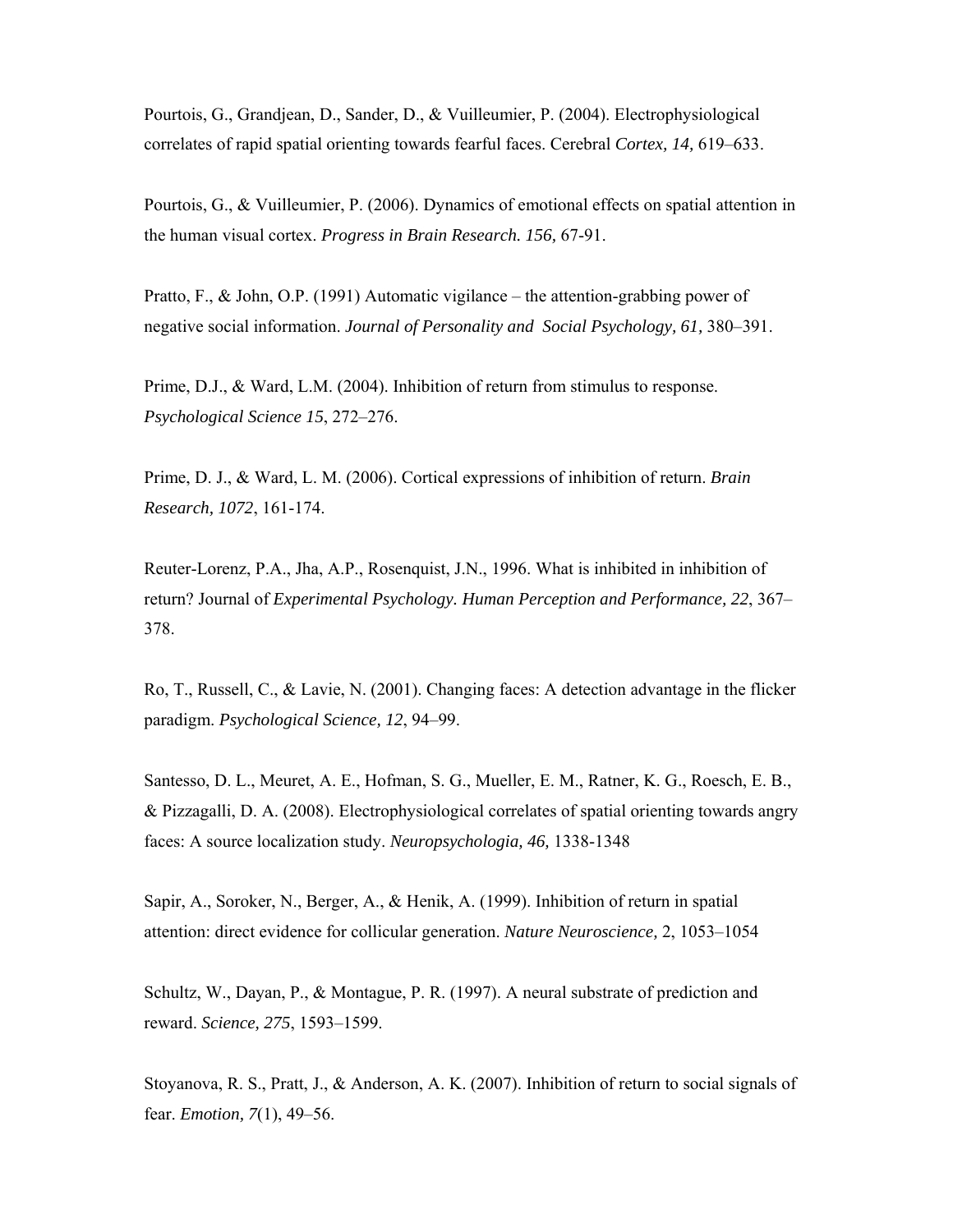Stormark, K. M., Hugdahl, K., & Posner, M. I. (1999). Emotional modulation of attention orienting: A classical conditioning study. *Scandinavian Journal of Psychology, 40,* 91–99.

Tassinari, G., Aglioti, S., Chelazzi, L., Marzi, C.A., & Berlucchi, G., (1987). Distribution in the visual field of the costs of voluntarily associated attention and of the inhibitory after-effects of covert orienting. *Neuropsychologia 25*, 55–71.

Taylor, T. L., & Therrien, M. E. (2006). Inhibition of return for faces. *Perception and Psychophysics, 67*, 1418-1422.

Theeuwes, J., & Van der Stigchel, S. Faces capture attention: Evidence from Inhibition-of-Return. *Visual Cognition,* (in press.).

Van Eden, C., Lamme, V., & Uylings, H. (1992). Heterotopic cortical afferents to the medial prefrontal cortex in the rat. A combined retrograde and anterograde tracer study. *European Journal of Neuroscience, 4*, 77–97

Vogt, B. A., Finch, D. M., & Olson, C. R. (1992). Functional Heterogeneity in Cingulate Cortex: The Anterior Executive and Posterior Evaluative Regions. *Cerebral Cortex, 2*(6), 435-443.

Vuilleumier, P., & Schwartz, S. (2001). Beware and be aware: Capture of spatial attention by fear-related stimuli in neglect. *Neuroreport, 12*, 1119–1122.

Vuilleumier, P., Armony, J.L., Clarke, K., Husain, M., Driver, J. & Dolan, R.J. (2002). Neural response to emotional faces with and without awareness: event-related fMRI in a parietal patient with visual extinction and spatial neglect. *Neuropsychologia, 40,* 2156–2166.

Wells, A., & Matthews, G. (1994). Attention and emotion: A clinical perspective. Hove, England: Erlbaum.